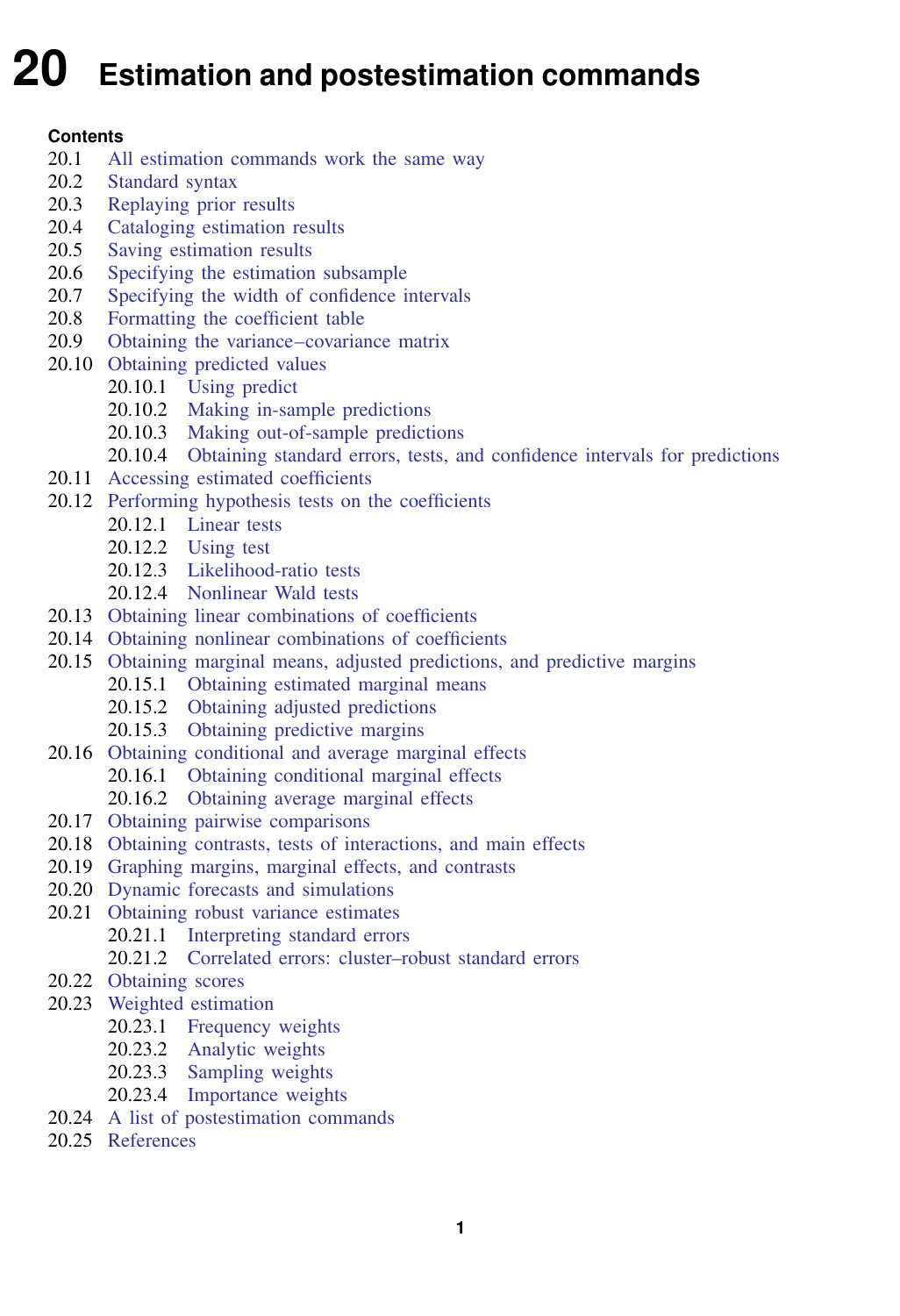# <span id="page-1-0"></span>**20.1 All estimation commands work the same way**

All Stata commands that fit statistical models—commands such as regress, logit, sureg, and so on—work the same way. Most single-equation estimation commands have the syntax

 $command \; varlist \; [if] \; [in] \; [weight] \; [sub]$  $command \; varlist \; [if] \; [in] \; [weight] \; [sub]$  $command \; varlist \; [if] \; [in] \; [weight] \; [sub]$  $command \; varlist \; [if] \; [in] \; [weight] \; [sub]$  $command \; varlist \; [if] \; [in] \; [weight] \; [sub]$  $command \; varlist \; [if] \; [in] \; [weight] \; [sub]$  $command \; varlist \; [if] \; [in] \; [weight] \; [sub]$  $command \; varlist \; [if] \; [in] \; [weight] \; [sub]$  $command \; varlist \; [if] \; [in] \; [weight] \; [sub]$ 

and most multiple-equation estimation commands have the syntax

*command* (*[varlist](http://www.stata.com/manuals13/u11.pdf#u11.4varlists)*) (*varlist*) ... (*varlist*)  $|if| |in| |weight|$  $|if| |in| |weight|$  $|if| |in| |weight|$  $|if| |in| |weight|$  $|if| |in| |weight|$  $|if| |in| |weight|$  $|if| |in| |weight|$ , *options* 

Adopt a loose definition of single and multiple equation in interpreting this. For instance, heckman is a two-equation system, mathematically speaking, yet we categorize it, syntactically, with single-equation commands because most researchers think of it as a linear regression with an adjustment for the censoring. The important thing is that most estimation commands have one or the other of these two syntaxes.

In single-equation commands, the first variable in the *varlist* is the dependent variable, and the remaining variables are the independent variables, with some exceptions. For instance, mixed allows special variable prefixes to identify random factors.

Prefix commands may be specified in front of an estimation command to modify what it does. The syntax is

*prefix*: *command* . . .

where the prefix commands are

| Prefix command    | Description                                   | Manual entry     |
|-------------------|-----------------------------------------------|------------------|
| by                | repeat command on subsets of data             | $[D]$ by         |
| statsby           | collect results across subsets of data        | $[D]$ statsby    |
| rolling           | time-series rolling estimation                | $[TS]$ rolling   |
| *svy              | estimation for complex survey data            | $SVY$ svy        |
| *mi estimate      | multiply imputed data and multiple imputation | [MI] mi estimate |
| *nestreg          | nested model statistics                       | $[R]$ nestreg    |
| *stepwise         | stepwise estimation                           | $[R]$ stepwise   |
| $*_{\mathtt{xi}}$ | interaction expansion                         | $[R]$ xi         |
| $*$ fp            | fractional polynomials                        | $[R]$ fp         |
| $*$ mfp           | multiple fractional polynomials               | $[R]$ mfp        |

\*Available for some but not all estimation commands

Two other prefix commands—bootstrap and jackknife—also work with estimation commands see  $[R]$  [bootstrap](http://www.stata.com/manuals13/rbootstrap.pdf#rbootstrap) and  $[R]$  [jackknife](http://www.stata.com/manuals13/rjackknife.pdf#rjackknife)—but usually it is easier to specify the estimation-command option vce(bootstrap) or vce(jackknife).

Also, all estimation commands—whether single or multiple equation— share the following features:

- 1. You can use the standard features of Stata's syntax— if *[exp](http://www.stata.com/manuals13/u11.pdf#u11.1.3ifexp)* and in *[range](http://www.stata.com/manuals13/u11.pdf#u11.1.4inrange)*—to specify the estimation subsample; you do not have to make a special dataset.
- 2. You can retype the estimation command without arguments to redisplay the most recent estimation results. For instance, after fitting a model with regress, you can see the estimates again by typing regress by itself. You do not have to do this immediately—any number of commands can occur between the estimation and the replaying, and, in fact, you can even replay the last estimates after the data have changed or you have dropped the data altogether. Stata never forgets (unless you type discard; see [P] [discard](http://www.stata.com/manuals13/pdiscard.pdf#pdiscard)).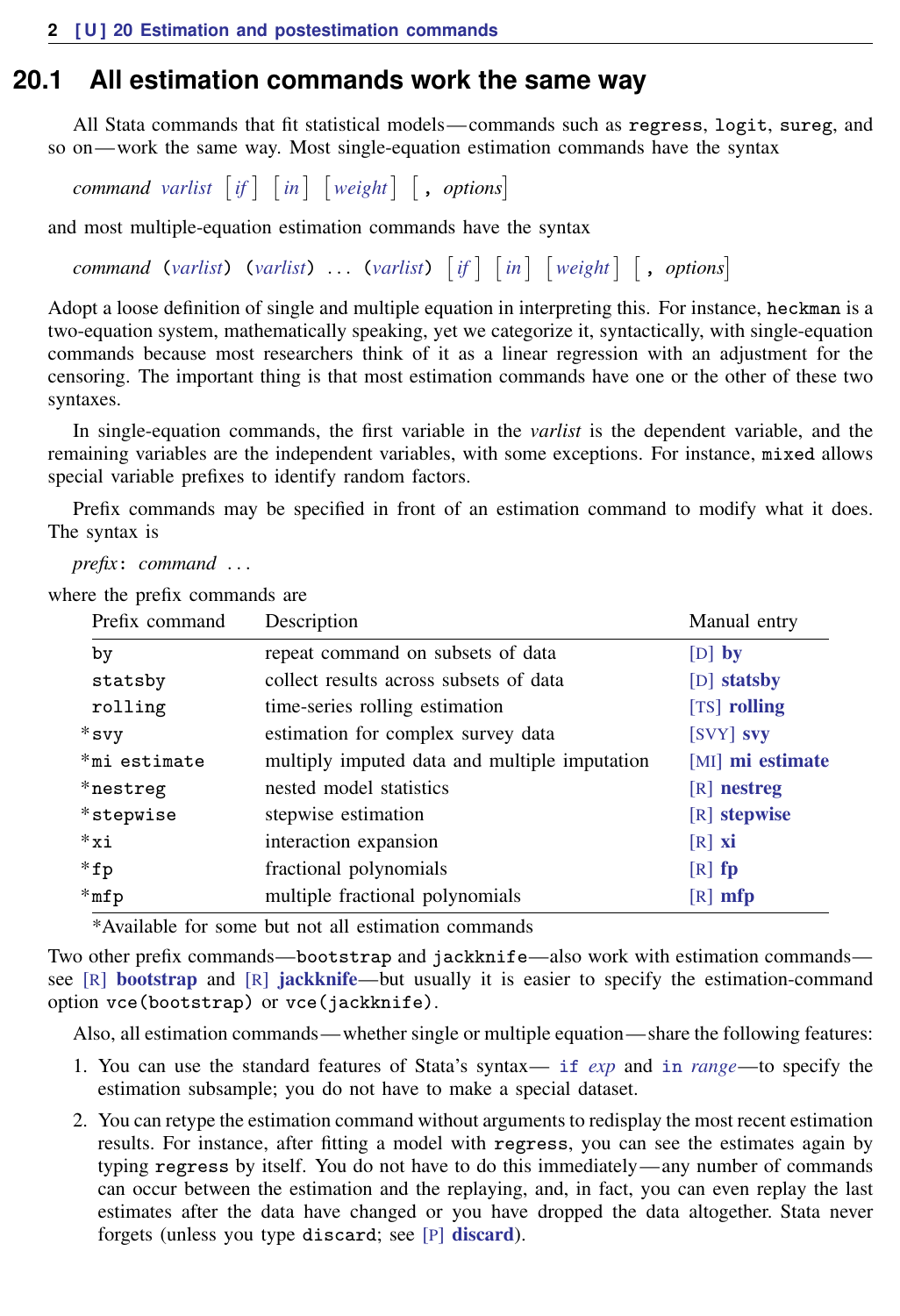- 3. You can specify the level() option at the time of estimation, or when you redisplay results if that makes sense, to specify the width of the confidence intervals for the coefficients. The default is level(95), meaning 95% confidence intervals. You can reset the default with set level; see [R] [level](http://www.stata.com/manuals13/rlevel.pdf#rlevel).
- 4. You can use the postestimation command margins to display model results in terms of marginal effects  $\frac{dy}{dx}$  or even  $\frac{df(y)}{dx}$ , which can be displayed as either derivatives or elasticities; see [R] [margins](http://www.stata.com/manuals13/rmargins.pdf#rmargins).
- 5. You can use the postestimation command margins to obtain tables of estimated marginal means, adjusted predictions, and predictive margins; see [U[\] 20.16 Obtaining conditional and](#page-38-0) [average marginal effects](#page-38-0) and see [R] [margins](http://www.stata.com/manuals13/rmargins.pdf#rmargins).
- 6. You can use the postestimation command pwcompare to obtain pairwise comparisons across levels of factor variables. You can compare estimated cell means, marginal means, intercepts, marginal intercepts, slopes, or marginal slopes—collectively called margins. See [U[\] 20.17 Obtaining](#page-42-0) [pairwise comparisons](#page-42-0), [R] [margins](http://www.stata.com/manuals13/rmargins.pdf#rmargins), and [R] [margins, pwcompare](http://www.stata.com/manuals13/rmarginspwcompare.pdf#rmargins,pwcompare).
- 7. You can use the postestimation command contrast to obtain contrasts, which is to say, to compare levels of factor variables and their interactions. This command can also produce ANOVA-style tests of main effects, interactions effects, simple effects, and nested effects; and it can be used after most estimation commands. See [U[\] 20.18 Obtaining contrasts, tests of](#page-44-0) [interactions, and main effects](#page-44-0), [R] [contrast](http://www.stata.com/manuals13/rcontrast.pdf#rcontrast), and [R] [margins, contrast](http://www.stata.com/manuals13/rmarginscontrast.pdf#rmargins,contrast).
- 8. You can use the postestimation command marginsplot to graph any of the results produced by margins, and because margins can replicate any result produced by pwcompare and contrast, you can graph any result produced by them, too. See  $[R]$  [marginsplot](http://www.stata.com/manuals13/rmarginsplot.pdf#rmarginsplot).
- 9. You can use the postestimation command [estat](http://www.stata.com/manuals13/restat.pdf#restat) to obtain common statistics associated with the model. Which statistics are available are documented in the postestimation section following the documentation of the estimation command, for instance, in [R] [regress postestimation](http://www.stata.com/manuals13/rregresspostestimation.pdf#rregresspostestimation) following [R] [regress](http://www.stata.com/manuals13/rregress.pdf#rregress).

You can always use the postestimation command estat vce to obtain the variance–covariance matrix of the estimators (VCE), presented as either a correlation matrix or a covariance matrix. (You can also obtain the estimated coefficients and covariance matrix as vectors and matrices and manipulate them with Stata's matrix capabilities; see [U[\] 14.5 Accessing matrices created](http://www.stata.com/manuals13/u14.pdf#u14.5AccessingmatricescreatedbyStatacommands) [by Stata commands](http://www.stata.com/manuals13/u14.pdf#u14.5AccessingmatricescreatedbyStatacommands).)

- 10. You can use the postestimation command predict to obtain predictions, residuals, influence statistics, and the like, either for the data on which you just estimated or for some other data. You can use postestimation command predictnl to obtain point estimates, standard errors, etc., for customized predictions. See [R] [predict](http://www.stata.com/manuals13/rpredict.pdf#rpredict) and [R] [predictnl](http://www.stata.com/manuals13/rpredictnl.pdf#rpredictnl).
- 11. You can use the postestimation command forecast to perform dynamic and static forecasts, with optional forecast confidence intervals. This includes the ability to produce forecasts from multiple estimation commands, even when estimates imply simultaneous systems. An example of a simultaneous system is when y2 predicts y1 in estimation 1 and y1 predicts y2 in estimation 2. forecast provides many facilities for creating comparative forecast scenarios. See [TS] [forecast](http://www.stata.com/manuals13/tsforecast.pdf#tsforecast).
- 12. You can refer to the values of coefficients and standard errors in expressions (such as with generate) by using standard notation; see [U[\] 13.5 Accessing coefficients and standard](http://www.stata.com/manuals13/u13.pdf#u13.5Accessingcoefficientsandstandarderrors) [errors](http://www.stata.com/manuals13/u13.pdf#u13.5Accessingcoefficientsandstandarderrors). You can refer in expressions to the values of other estimation-related statistics by using e(*resultname*). For instance, all commands define e(N) recording the number of observations in the estimation subsample. After estimation, type ereturn list to see a list of all that is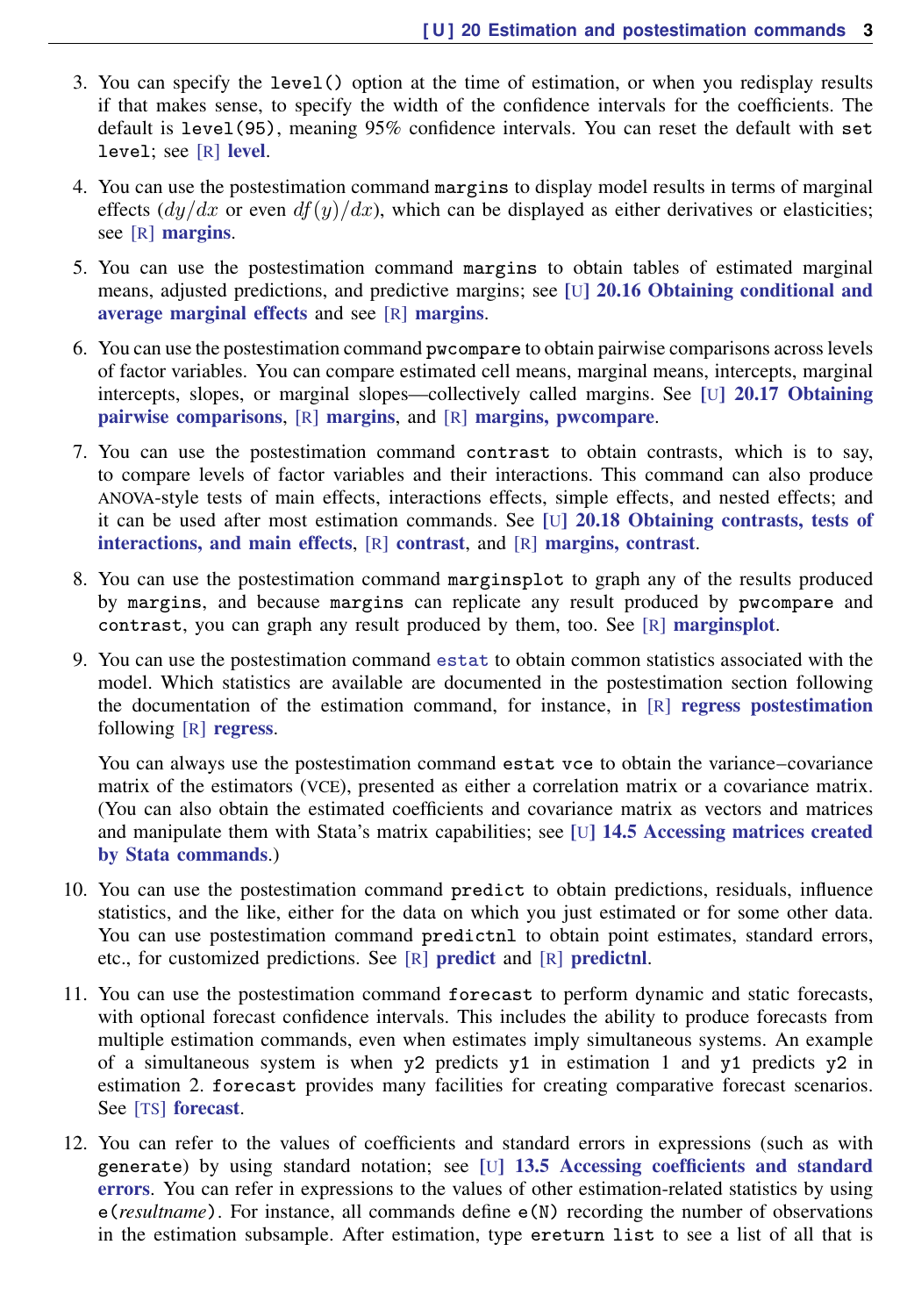available. See the Stored results section in the estimation command's documentation for their definition.

An especially useful  $e()$  result is  $e$ (sample): it returns 1 if an observation was used in the estimation and 0 otherwise, so you can add if e(sample) to the end of other commands to restrict them to the estimation subsample. You could type, for instance, summarize if e(sample).

- 13. You can use the postestimation command [test](http://www.stata.com/manuals13/rtest.pdf#rtest) to perform tests on the estimated parameters (Wald tests of linear hypotheses), [testnl](http://www.stata.com/manuals13/rtestnl.pdf#rtestnl) to perform Wald tests of nonlinear hypotheses, and [lrtest](http://www.stata.com/manuals13/rlrtest.pdf#rlrtest) to perform likelihood-ratio tests. You can use the postestimation command [lincom](http://www.stata.com/manuals13/rlincom.pdf#rlincom) to obtain point estimates and confidence intervals for linear combinations of the estimated parameters and the postestimation command [nlcom](http://www.stata.com/manuals13/rnlcom.pdf#rnlcom) to obtain nonlinear combinations.
- 14. You can specify the coeflegend option at the time of estimation or when you redisplay results to see how to type your coefficients in postestimation commands such as test and lincom (see  $[R]$  [test](http://www.stata.com/manuals13/rtest.pdf#rtest) and  $[R]$  [lincom](http://www.stata.com/manuals13/rlincom.pdf#rlincom)) and in expressions.
- 15. You can use the [statsby](http://www.stata.com/manuals13/dstatsby.pdf#dstatsby) prefix command (see  $[D]$  statsby) to fit models over each category in a categorical variable and collect the results in a Stata dataset.
- 16. You can use the postestimation command estimates to store estimation results by name for later retrieval or for displaying/comparing multiple models by using estimates, or for saving them in a file; see [R] [estimates](http://www.stata.com/manuals13/restimates.pdf#restimates).
- 17. You can use the postestimation command \_estimates to hold estimates, perform other estimation commands, and then restore the prior estimates. This is of particular interest to programmers. See [P] \_[estimates](http://www.stata.com/manuals13/p_estimates.pdf#p_estimates).
- 18. You can use the postestimation command suest to obtain the joint parameter vector and variance–covariance matrix for coefficients from two different models by using seemingly unrelated estimation. This is especially useful for testing the equality, say, of coefficients across models; see [R] [suest](http://www.stata.com/manuals13/rsuest.pdf#rsuest).
- 19. You can use the postestimation command hausman to perform Hausman model-specification tests by using hausman; see [R] [hausman](http://www.stata.com/manuals13/rhausman.pdf#rhausman).
- 20. With some exceptions, you can specify the vce(robust) option at the time of estimation to obtain the Huber/White/robust alternate estimate of variance, or you can specify the vce(cluster *clustvar*) option to relax the assumption of independence of the observations. See [R] *vce [option](http://www.stata.com/manuals13/rvce_option.pdf#rvce_option)*.

Most estimation commands also allow a vce(*vcetype*) option to specify other alternative variance estimators—which ones are allowed are documented with the estimator—and usually vce(opg), vce(bootstrap), and vce(jackknife) are available.

# <span id="page-3-0"></span>**20.2 Standard syntax**

You can combine Stata's if *[exp](http://www.stata.com/manuals13/u11.pdf#u11.1.3ifexp)* and in *[range](http://www.stata.com/manuals13/u11.pdf#u11.1.4inrange)* with any estimation command. Estimation commands also allow by *[varlist](http://www.stata.com/manuals13/u11.pdf#u11.1.2byvarlist)*:, where it would be sensible.

## Example 1

We have data on 74 automobiles that record the mileage rating (mpg), weight (weight), and whether the car is domestic or foreign produced (foreign). We can fit a linear regression model of mpg on weight and the square of weight, using just the foreign-made automobiles, by typing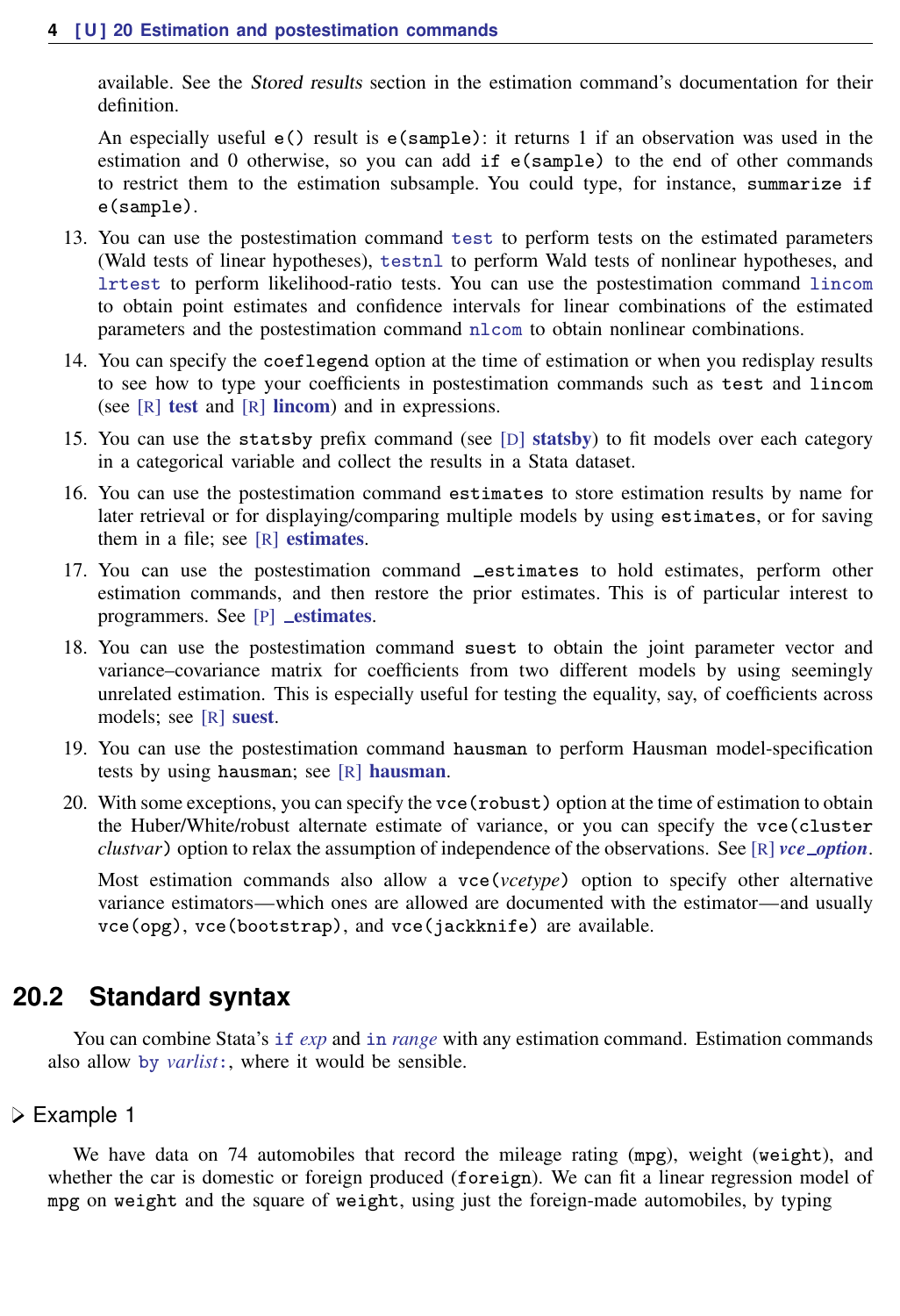| . regress mpg weight c.weight#c.weight if foreign |                       |                          |            |  |                          |       |                                                                    |            |                                    |
|---------------------------------------------------|-----------------------|--------------------------|------------|--|--------------------------|-------|--------------------------------------------------------------------|------------|------------------------------------|
|                                                   | Source                | SS                       | df         |  | МS                       |       | Number of $obs =$                                                  |            | 22                                 |
|                                                   | Model<br>Residual     | 428.256889<br>489.606747 | 2<br>19    |  | 214.128444<br>25.7687762 |       | $19) =$<br>F(2,<br>$Prob$ > $F$<br>R-squared<br>Adj $R$ -squared = | $=$<br>$=$ | 8.31<br>0.0026<br>0.4666<br>0.4104 |
|                                                   | Total                 | 917.863636               | 21         |  | 43.7077922               |       | Root MSE                                                           | $=$        | 5.0763                             |
|                                                   | mpg                   | Coef.                    | Std. Err.  |  | t                        | P>  t | [95% Conf. Interval]                                               |            |                                    |
|                                                   | weight                | $-.0132182$              | .0275711   |  | $-0.48$                  | 0.637 | $-.0709252$                                                        |            | .0444888                           |
|                                                   | c.weight#<br>c.weight | $5.50e-07$               | $5.41e-06$ |  | 0.10                     | 0.920 | $-.0000108$                                                        |            | .0000119                           |
|                                                   | $\_cons$              | 52.33775                 | 34.1539    |  | 1.53                     | 0.142 | $-19.14719$                                                        |            | 123.8227                           |

. use http://www.stata-press.com/data/r13/auto2

(1978 Automobile Data)

We use the factor-variable notation c.weight#c.weight to add the square of weight to our regression; see [U[\] 11.4.3 Factor variables](http://www.stata.com/manuals13/u11.pdf#u11.4.3Factorvariables).

We can run separate regressions for the domestic and foreign-produced automobiles with the by *varlist*: prefix: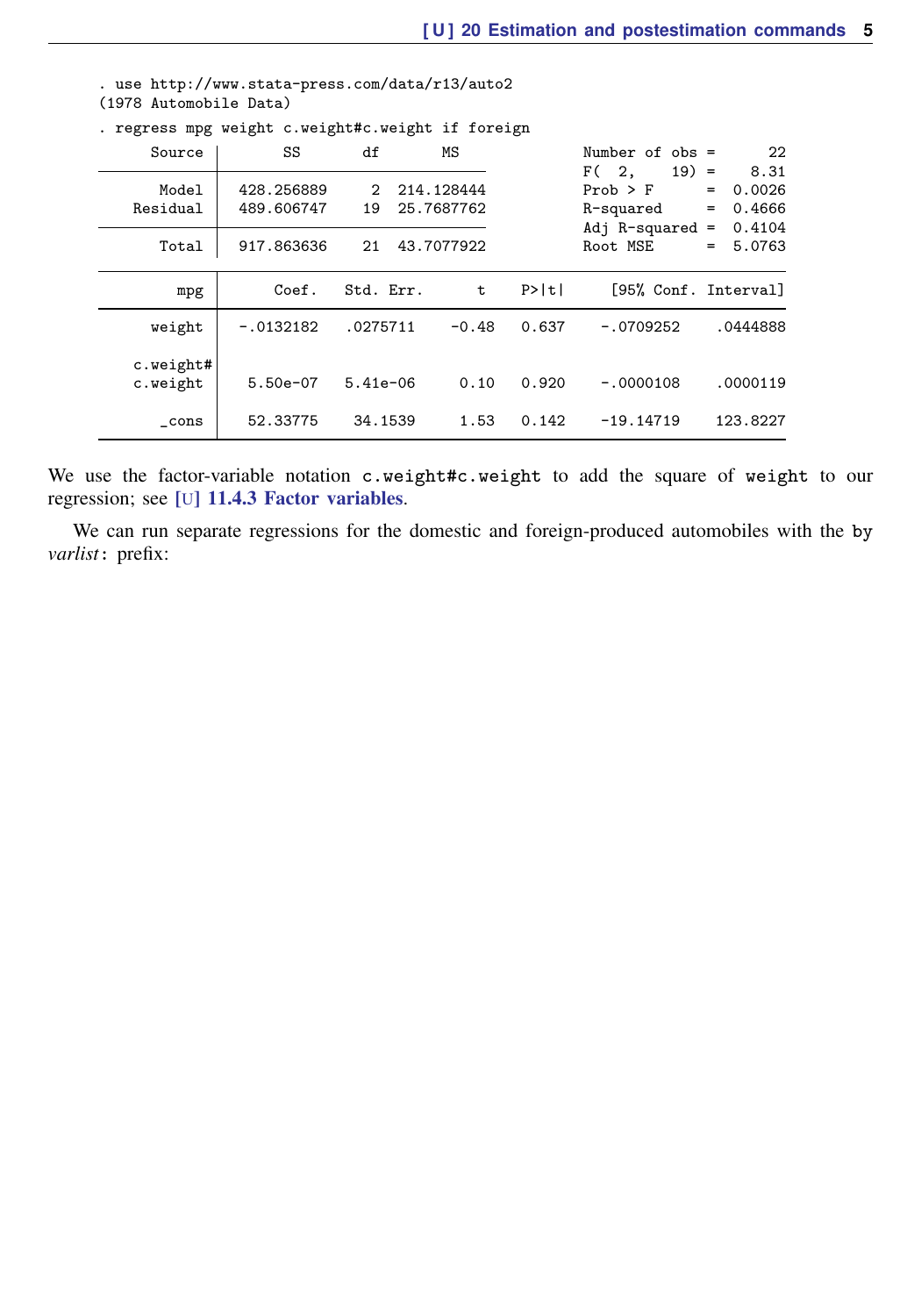c.weight#

| -> foreign = Domestic |             |                |            |       |                                 |     |                 |
|-----------------------|-------------|----------------|------------|-------|---------------------------------|-----|-----------------|
| Source                | SS          | df             | ΜS         |       | Number of $obs =$               |     | 52              |
| Model                 | 905.395466  | $\mathbf{2}$   | 452.697733 |       | F(2,<br>$49) =$<br>$Prob$ > $F$ | $=$ | 91.64<br>0.0000 |
| Residual              | 242.046842  | 49             | 4.93973146 |       | R-squared                       | $=$ | 0.7891          |
|                       |             |                |            |       | Adj $R$ -squared =              |     | 0.7804          |
| Total                 | 1147.44231  | 51             | 22.4988688 |       | Root MSE                        | $=$ | 2.2226          |
| mpg                   | Coef.       | Std. Err.      | t          | P>  t | [95% Conf. Interval]            |     |                 |
| weight                | $-.0131718$ | .0032307       | $-4.08$    | 0.000 | $-.0196642$                     |     | $-.0066794$     |
| c.weight#<br>c.weight | $1.11e-06$  | $4.95e-07$     | 2.25       | 0.029 | $1.19e-07$                      |     | $2.11e-06$      |
| $\_cons$              | 50.74551    | 5.162014       | 9.83       | 0.000 | 40.37205                        |     | 61.11896        |
|                       |             |                |            |       |                                 |     |                 |
| -> foreign = Foreign  |             |                |            |       |                                 |     |                 |
| Source                | SS          | df             | ΜS         |       | Number of $obs =$               |     | 22              |
|                       |             |                |            |       | F(2,<br>$19) =$                 |     | 8.31            |
| Model                 | 428.256889  | $\overline{2}$ | 214.128444 |       | $Prob$ > $F$                    | $=$ | 0.0026          |
| Residual              | 489.606747  | 19             | 25.7687762 |       | R-squared                       | $=$ | 0.4666          |
|                       |             |                |            |       | $Adj$ R-squared =               |     | 0.4104          |
| Total                 | 917.863636  | 21             | 43.7077922 |       | Root MSE                        | $=$ | 5.0763          |
| mpg                   | Coef.       | Std. Err.      | t.         | P>  t | [95% Conf. Interval]            |     |                 |
| weight                | $-.0132182$ | .0275711       | $-0.48$    | 0.637 | $-.0709252$                     |     | .0444888        |

. by foreign: regress mpg weight c.weight#c.weight

Although all estimation commands allow if *exp* and in *range*, only some allow the by *varlist*: prefix. For by(), the duration of Stata's memory is limited: it remembers the last set of estimates only. This means that, if we were to use any of the other features described below, they would use the last regression estimated, which right now is mpg on weight and square of weight for the Foreign subsample.

c.weight 5.50e-07 5.41e-06 0.10 0.920 -.0000108 .0000119 \_cons 52.33775 34.1539 1.53 0.142 -19.14719 123.8227

We can instead collect the statistics from each of the by-groups using the [D] [statsby](http://www.stata.com/manuals13/dstatsby.pdf#dstatsby) prefix.

```
. statsby, by(foreign): regress mpg weight c.weight#c.weight
(running regress on estimation sample)
     command: regress mpg weight c.weight#c.weight
         by: foreign
Statsby groups
        1 —— 2 —— 3 —— 4 —— 5
..
```
statsby runs the regression first on Domestic cars then on Foreign cars and saves the coefficients by overwriting our dataset. Do not worry; if the dataset has not been previously saved, statsby will refuse to run unless we also specify the clear option.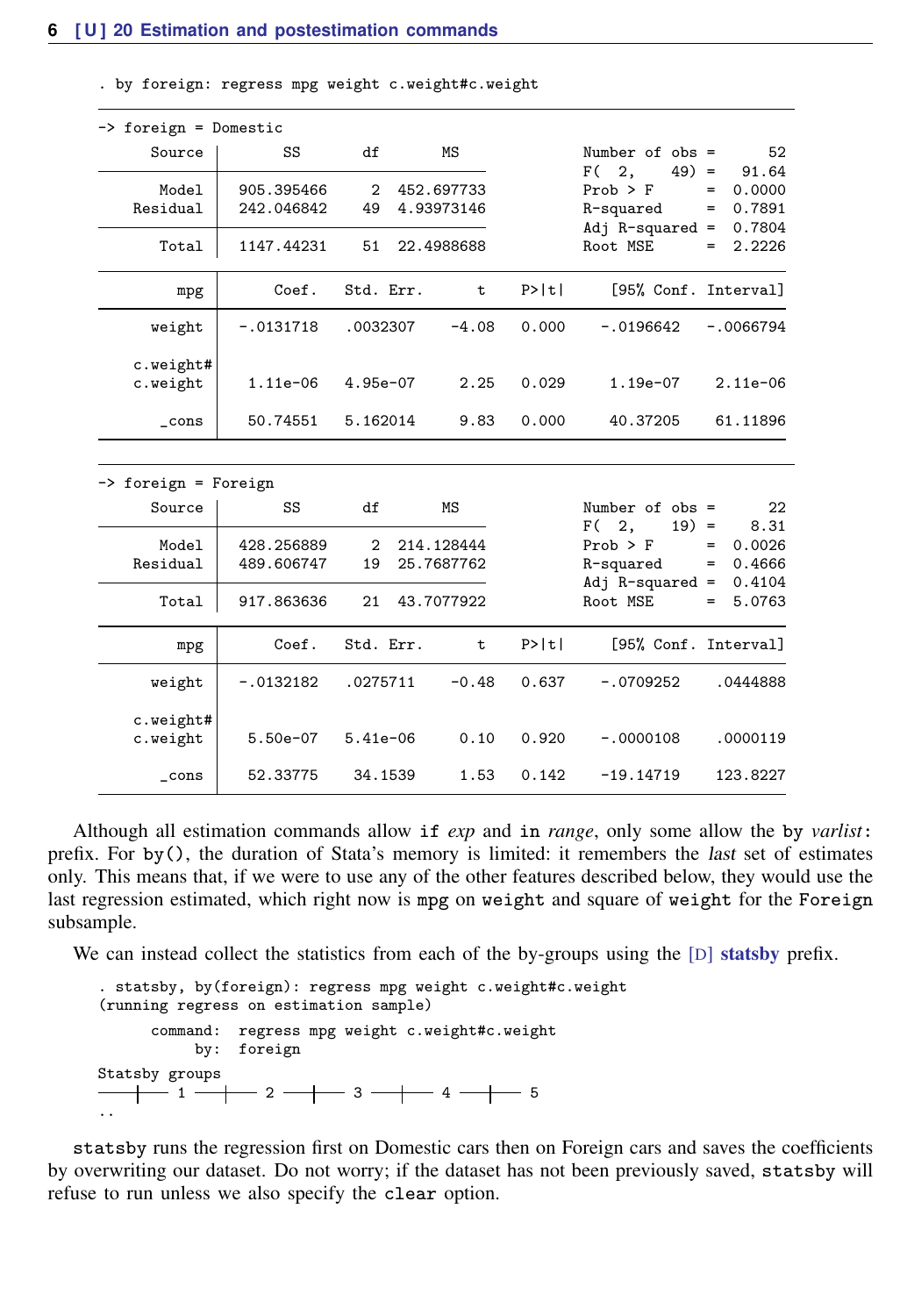◁

Here is what we now have in memory.

. list

|    | foreign  | _b_weight   | stat 2     | b cons   |
|----|----------|-------------|------------|----------|
| 1. | Domestic | $-.0131718$ | $1.11e-06$ | 50.74551 |
| 2. | Foreign  | $-.0132182$ | $5.50e-07$ | 52.33775 |

These are the coefficients from the two regressions above. statsby does not know how to name the coefficient for c.weight#c.weight so it labels the coefficient with the generic name \_stat\_2. We can also save the standard errors and other statistics from the regressions; see [D] [statsby](http://www.stata.com/manuals13/dstatsby.pdf#dstatsby).

# <span id="page-6-0"></span>**20.3 Replaying prior results**

When you type an estimation command without arguments, it redisplays prior results.

## Example 2

To perform a regression of mpg on the variables weight and displacement, we could type

```
. use http://www.stata-press.com/data/r13/auto2, clear
```

```
(1978 Automobile Data)
```
. regress

. regress mpg weight displacement

| Source       | SS          | df          | ΜS         |       | Number of $obs =$    |     | 74          |
|--------------|-------------|-------------|------------|-------|----------------------|-----|-------------|
|              |             |             |            |       | $71) =$<br>F(2,      |     | 66.79       |
| Model        | 1595.40969  | $2^{\circ}$ | 797.704846 |       | $Prob$ > $F$         | $=$ | 0.0000      |
| Residual     | 848.049768  | 71          | 11.9443629 |       | R-squared            | $=$ | 0.6529      |
|              |             |             |            |       | Adj $R$ -squared =   |     | 0.6432      |
| Total        | 2443.45946  | 73          | 33.4720474 |       | Root MSE             |     | $= 3.4561$  |
| mpg          | Coef.       | Std. Err.   | t          | P>  t | [95% Conf. Interval] |     |             |
| weight       | $-.0065671$ | .0011662    | $-5.63$    | 0.000 | $-.0088925$          |     | $-.0042417$ |
| displacement | .0052808    | .0098696    | 0.54       | 0.594 | $-.0143986$          |     | .0249602    |
| cons         | 40.08452    | 2.02011     | 19.84      | 0.000 | 36.05654             |     | 44.11251    |
|              |             |             |            |       |                      |     |             |

We now go on to do other things, summarizing data, listing observations, performing hypothesis tests, or anything else. If we decide that we want to see the last set of estimates again, we type the estimation command without arguments.

| Source                         | SS                                  | df                              | ΜS                       |                         | Number of $obs =$                                                       | 74                                                |
|--------------------------------|-------------------------------------|---------------------------------|--------------------------|-------------------------|-------------------------------------------------------------------------|---------------------------------------------------|
| Model<br>Residual              | 1595.40969<br>848.049768            | $\mathcal{D}$<br>71             | 797.704846<br>11.9443629 |                         | $71) =$<br>F (<br>2.<br>$Prob$ > $F$<br>R-squared<br>Adj $R$ -squared = | 66.79<br>0.0000<br>$=$<br>0.6529<br>$=$<br>0.6432 |
| Total                          | 2443.45946                          | 73                              | 33.4720474               |                         | Root MSE                                                                | $= 3.4561$                                        |
| mpg                            | Coef.                               | Std. Err.                       | t                        | P>  t                   | [95% Conf. Interval]                                                    |                                                   |
| weight<br>displacement<br>cons | $-.0065671$<br>.0052808<br>40.08452 | .0011662<br>.0098696<br>2.02011 | $-5.63$<br>0.54<br>19.84 | 0.000<br>0.594<br>0.000 | $-.0088925$<br>$-.0143986$<br>36.05654                                  | $-.0042417$<br>.0249602<br>44.11251               |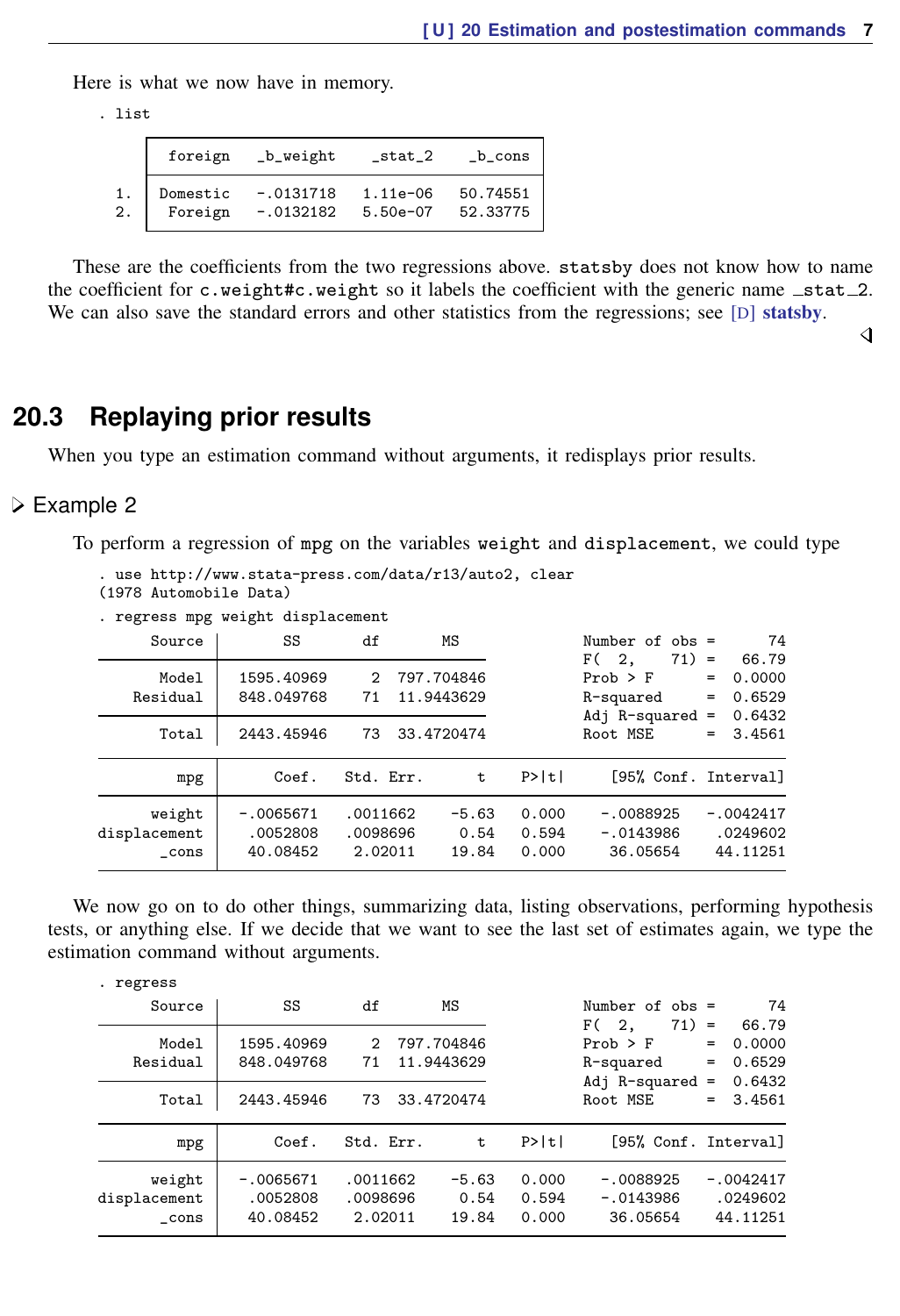This feature works with every estimation command, so we could just as well have done it with, say, stcox or logit. ◁

# <span id="page-7-0"></span>**20.4 Cataloging estimation results**

Stata keeps only the results of the most recently fit model in active memory. You can use Stata's estimates command, however, to temporarily store estimation results for displaying, comparing, cross-model testing, etc., during the same session. You can also save estimation results to disk, but that will be the subject of the next section. You may temporarily store up to 300 sets of estimation results.

#### Example 3

Continuing with our automobile data, we fit four models and estimates store them. We fit the models quietly to keep the output to a minimum.

- . quietly regress mpg weight displ
- . estimates store r\_base
- . quietly regress mpg weight displ foreign
- . estimates store r\_alt
- . quietly qreg mpg weight displ
- . estimates store q\_base
- . quietly qreg mpg weight displ foreign
- . estimates store q\_alt

We saved the four models under the names  $r_{\text{base}}$ ,  $r_{\text{alt}}$ ,  $q_{\text{base}}$ , and  $q_{\text{alt}}$  but, if we forget, we can ask to see a directory of what is stored:

|  |  | estimates dir |  |  |
|--|--|---------------|--|--|
|--|--|---------------|--|--|

| name                                  | command                            | depvar                   | title<br>npar |
|---------------------------------------|------------------------------------|--------------------------|---------------|
| r_base<br>r_alt<br>q_base<br>$q$ _alt | regress<br>regress<br>qreg<br>qreg | mpg<br>mpg<br>mpg<br>mpg | 3<br>3        |

We can ask that any of the previous models be replayed:

. estimates replay r\_base

| Model r_base                   |                                     |                                 |                          |                         |                                              |            |                                     |
|--------------------------------|-------------------------------------|---------------------------------|--------------------------|-------------------------|----------------------------------------------|------------|-------------------------------------|
| Source                         | SS                                  | df                              | ΜS                       |                         | Number of $obs =$                            |            | 74                                  |
| Model<br>Residual              | 1595.40969<br>848,049768            | $\mathcal{D}$<br>71             | 797.704846<br>11.9443629 |                         | $71) =$<br>F(2,<br>$Prob$ > $F$<br>R-squared | $=$<br>$=$ | 66.79<br>0.0000<br>0.6529<br>0.6432 |
| Total                          | 2443.45946                          | 73                              | 33.4720474               |                         | Adj $R$ -squared =<br>Root MSE               | $=$        | 3.4561                              |
| mpg                            | Coef.                               | Std. Err.                       | t                        | P>  t                   | [95% Conf. Interval]                         |            |                                     |
| weight<br>displacement<br>cons | $-.0065671$<br>.0052808<br>40.08452 | .0011662<br>.0098696<br>2.02011 | $-5.63$<br>0.54<br>19.84 | 0.000<br>0.594<br>0.000 | $-.0088925$<br>$-.0143986$<br>36.05654       |            | $-.0042417$<br>.0249602<br>44.11251 |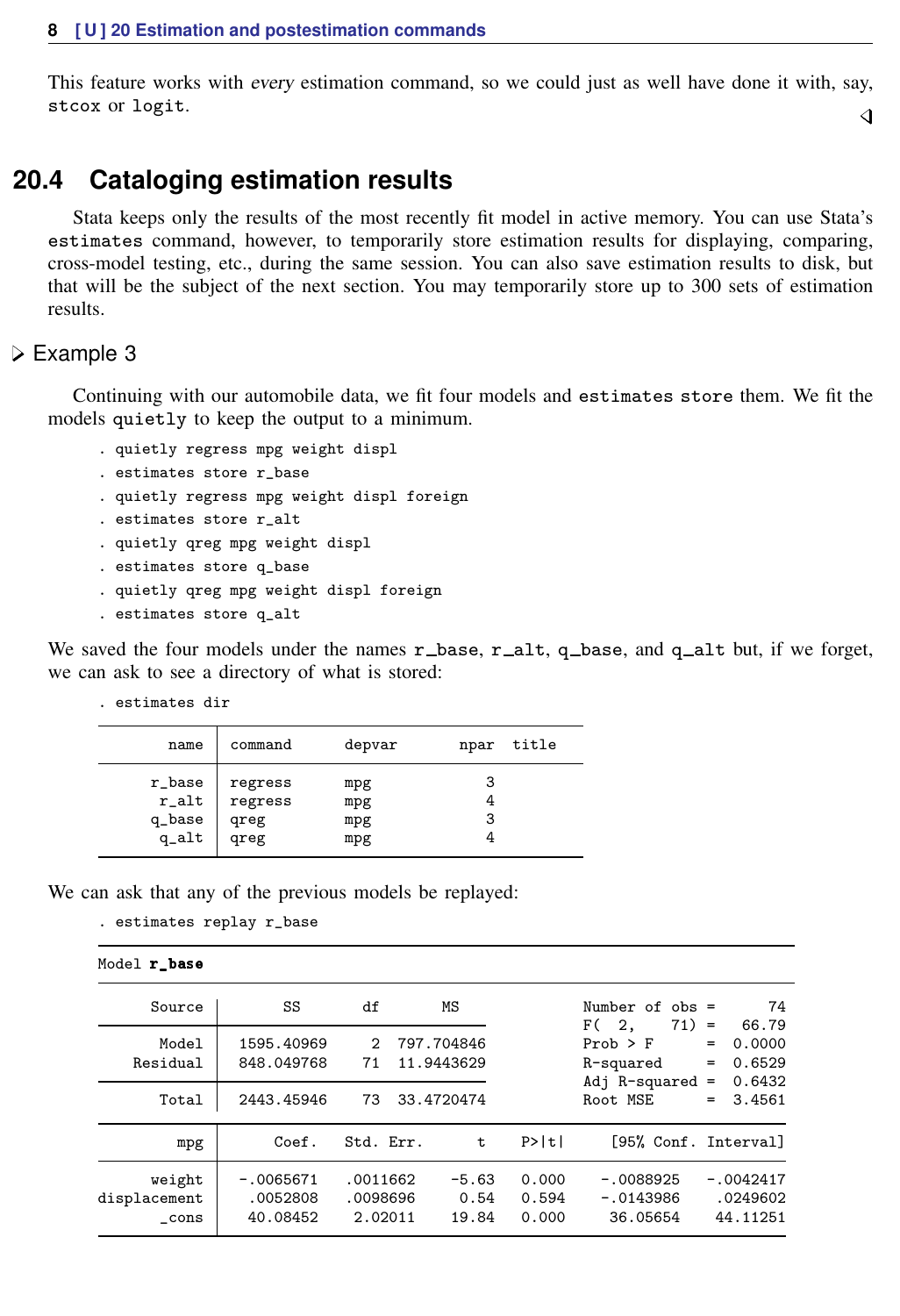Or we can ask to see all the models in a combined table:

| Variable                                      | r base                                 | r alt                                                  | q_base                                | q_alt                                                  |
|-----------------------------------------------|----------------------------------------|--------------------------------------------------------|---------------------------------------|--------------------------------------------------------|
| weight<br>displacement<br>foreign<br>$\_cons$ | $-.00656711$<br>.00528078<br>40.084522 | $-.00677449$<br>.00192865<br>$-1.6006312$<br>41.847949 | $-.00581172$<br>.0042841<br>37.559865 | $-.00595056$<br>.00018552<br>$-2.1326005$<br>39.213348 |
|                                               |                                        |                                                        |                                       |                                                        |

. estimates table \_all

estimates displayed just the coefficients, but we could ask for other statistics. Finally, we can also select one of the stored estimates to be made active, meaning things are just as if we had just fit the model:

```
. estimates restore r_alt
(results r_alt are active now)
```
. regress

| Source       | SS          | df        | МS         |       | Number of $obs =$    |     | 74          |
|--------------|-------------|-----------|------------|-------|----------------------|-----|-------------|
|              |             |           |            |       | $70) =$<br>F(3,      |     | 45.88       |
| Model        | 1619.71935  | 3         | 539.906448 |       | $Prob$ > $F$         | $=$ | 0.0000      |
| Residual     | 823.740114  | 70        | 11.7677159 |       | R-squared            | $=$ | 0.6629      |
|              |             |           |            |       | Adj $R$ -squared =   |     | 0.6484      |
| Total        | 2443.45946  | 73        | 33.4720474 |       | Root MSE             | $=$ | 3.4304      |
| mpg          | Coef.       | Std. Err. | t          | P>  t | [95% Conf. Interval] |     |             |
| weight       | $-.0067745$ | .0011665  | $-5.81$    | 0.000 | $-.0091011$          |     | $-.0044479$ |
| displacement | .0019286    | .0100701  | 0.19       | 0.849 | $-.0181556$          |     | .0220129    |
| foreign      | $-1.600631$ | 1.113648  | $-1.44$    | 0.155 | $-3.821732$          |     | .6204699    |
| $\_cons$     | 41.84795    | 2.350704  | 17.80      | 0.000 | 37.15962             |     | 46.53628    |
|              |             |           |            |       |                      |     |             |

<span id="page-8-0"></span>You can do a lot more with [estimates](http://www.stata.com/manuals13/restimates.pdf#restimates); see [R] estimates. In particular, estimates makes it easy to perform cross-model tests, such as the Hausman specification test.

# **20.5 Saving estimation results**

estimates can also save estimation results into a file.

. estimates save alt file alt.ster saved

That saved the active estimation results, the ones we just estimated or, in our case, the ones we just restored. Later, even in another Stata session, we could reload our estimates:

 $\blacktriangleleft$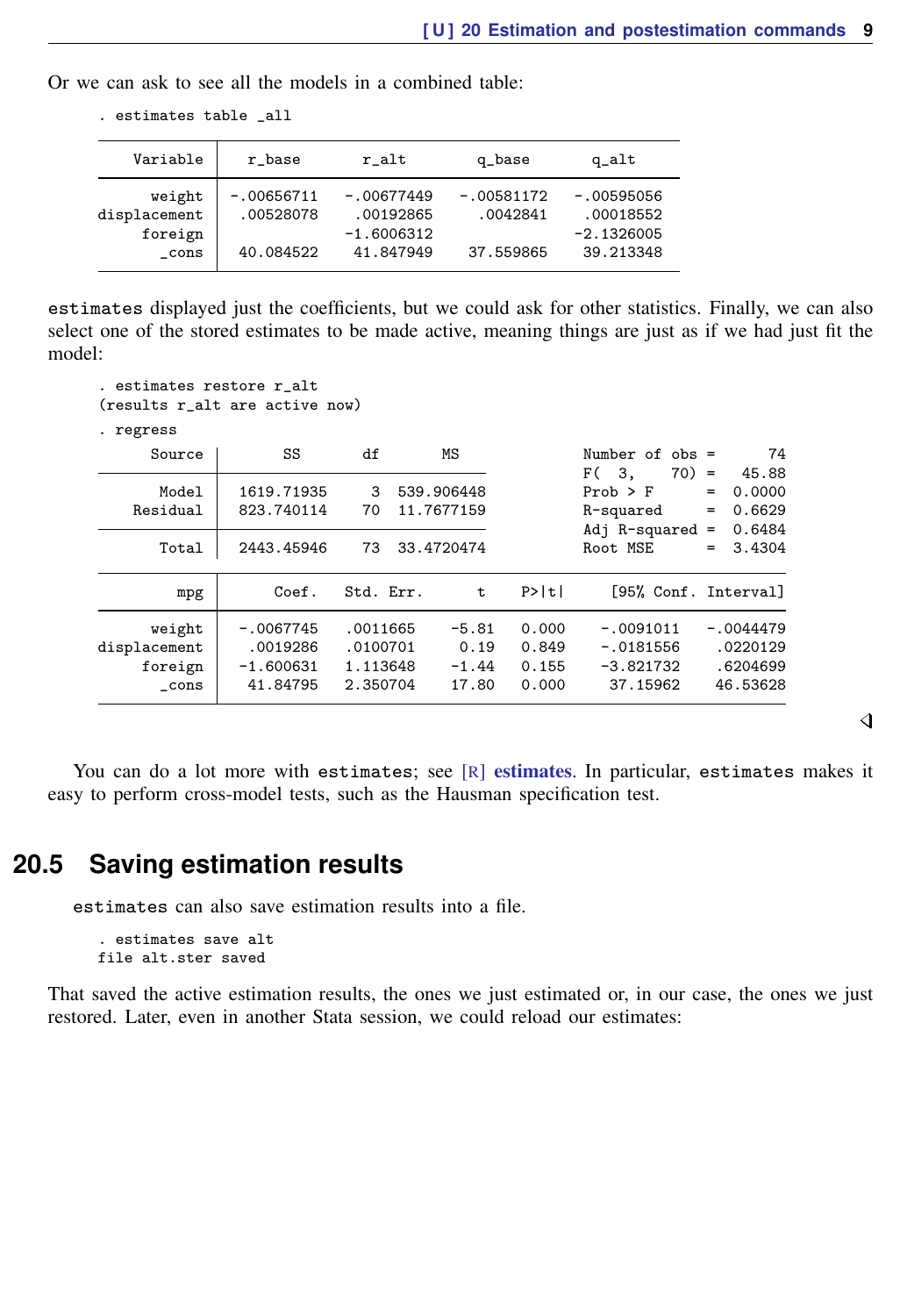. estimates use alt

| regress                                       |                                                    |                                              |                                     |                                  |                                                                    |            |                                                 |
|-----------------------------------------------|----------------------------------------------------|----------------------------------------------|-------------------------------------|----------------------------------|--------------------------------------------------------------------|------------|-------------------------------------------------|
| Source                                        | SS                                                 | df                                           | ΜS                                  |                                  | Number of $obs =$                                                  |            | 74                                              |
| Model<br>Residual                             | 1619.71935<br>823.740114                           | 3<br>70                                      | 539.906448<br>11.7677159            |                                  | $70) =$<br>F(3,<br>$Prob$ > $F$<br>R-squared<br>Adj $R$ -squared = | $=$<br>$=$ | 45.88<br>0.0000<br>0.6629<br>0.6484             |
| Total                                         | 2443.45946                                         | 73                                           | 33.4720474                          |                                  | Root MSE                                                           | $=$        | 3.4304                                          |
| mpg                                           | Coef.                                              | Std. Err.                                    | t                                   | P>  t                            | [95% Conf. Interval]                                               |            |                                                 |
| weight<br>displacement<br>foreign<br>$\_cons$ | $-.0067745$<br>.0019286<br>$-1.600631$<br>41.84795 | .0011665<br>.0100701<br>1.113648<br>2.350704 | $-5.81$<br>0.19<br>$-1.44$<br>17.80 | 0.000<br>0.849<br>0.155<br>0.000 | $-.0091011$<br>$-.0181556$<br>$-3.821732$<br>37.15962              |            | $-.0044479$<br>.0220129<br>.6204699<br>46.53628 |

There is one important difference between storing results in memory and saving them in a file: e(sample) is lost. We have not discussed e(sample) yet, but it allows us to identify the observations among those currently in memory that were used in the estimation. For instance, after estimation, we could type

. summarize mpg weight displ foreign if e(sample)

and see the summary statistics of the relevant data. We could do that after an estimates restore, too. But we cannot do it after an estimates use. Part of the reason is that we might not even have the relevant data in memory. Even if we do, however, here is what will happen:

| $\ddot{\phantom{0}}$                     | summarize mpg weight displ foreign if e(sample) |      |           |     |     |
|------------------------------------------|-------------------------------------------------|------|-----------|-----|-----|
| Variable                                 | Obs                                             | Mean | Std. Dev. | Min | Max |
| mpg<br>weight<br>displacement<br>foreign | O                                               |      |           |     |     |

Stata will just assume that none of the data in memory played a role in obtaining the estimation results.

<span id="page-9-0"></span>There is more worth knowing. You could, for instance, type estimates describe to see the command line that produced the estimates. See [R] [estimates](http://www.stata.com/manuals13/restimates.pdf#restimates).

# **20.6 Specifying the estimation subsample**

You specify the estimation subsample—the sample to be used in estimation—by specifying the if *exp* and/or in *range* modifiers with the estimation command.

Once an estimation command has been run or previous estimates restored, Stata remembers the estimation subsample, and you can use the modifier if e(sample) on the end of other Stata commands. The term estimation subsample refers to the set of observations used to produce the active estimation results. That might turn out to be all the observations (as it was in the above example) or some of the observations: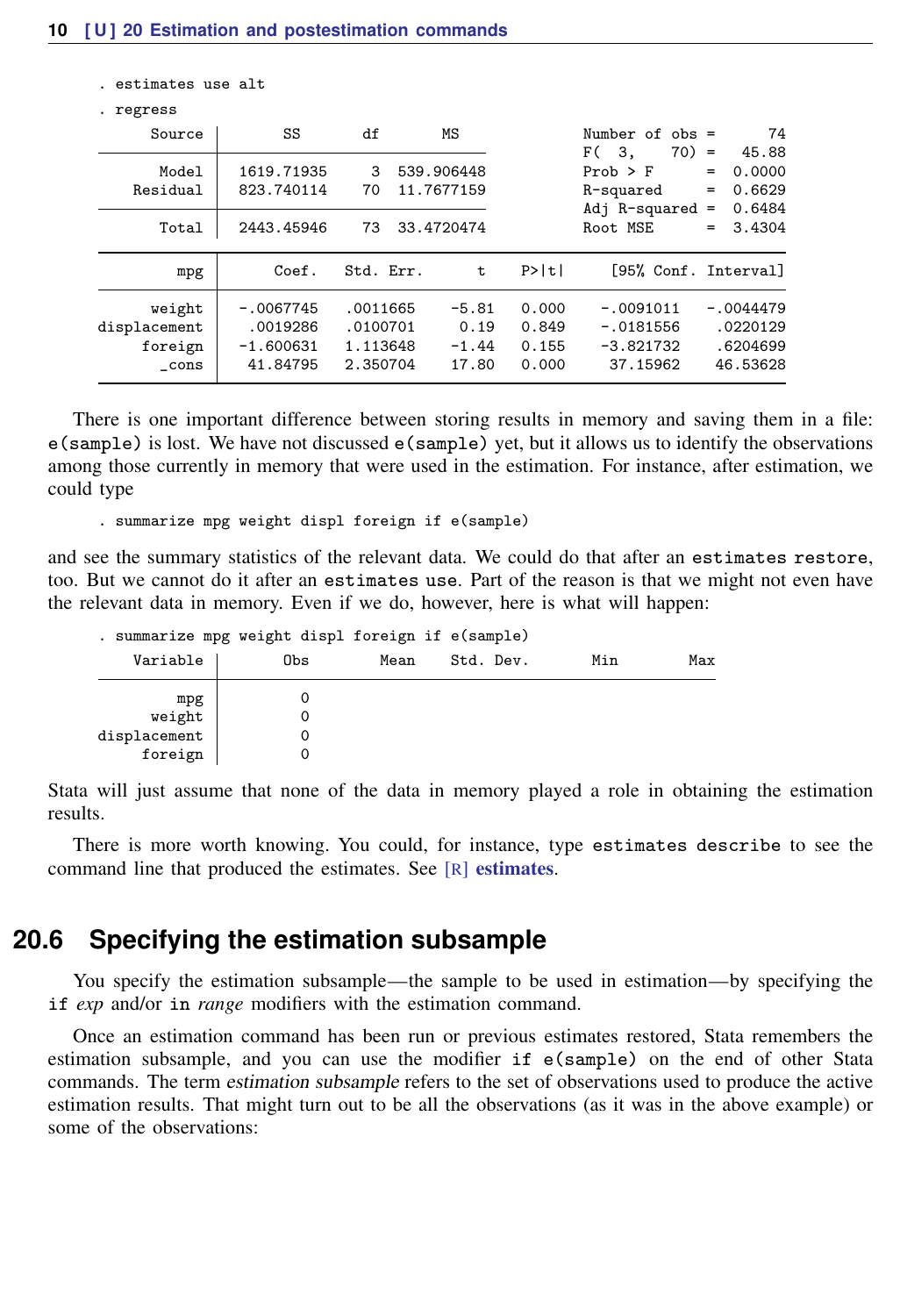|                    | . regress mpg weight 5.rep78 if foreign   |                |            |           |                    |         |                      |
|--------------------|-------------------------------------------|----------------|------------|-----------|--------------------|---------|----------------------|
| Source             | SS                                        | df             | ΜS         |           | Number of $obs =$  |         | 21                   |
|                    |                                           |                |            |           | F(2,               | $18) =$ | 10.21                |
| Model              | 423.317154                                | $\overline{2}$ | 211.658577 |           | $Prob$ > $F$       |         | 0.0011<br>$=$        |
| Residual           | 372.96856                                 | 18             | 20.7204756 |           | R-squared          |         | 0.5316<br>$=$        |
|                    |                                           |                |            |           | Adj $R$ -squared = |         | 0.4796               |
| Total              | 796.285714                                | 20             | 39.8142857 |           | Root MSE           |         | 4.552<br>=           |
| mpg                | Coef.                                     | Std. Err.      | t.         | P>  t     |                    |         | [95% Conf. Interval] |
| weight             | $-.0131402$                               | .0029684       | $-4.43$    | 0.000     | $-.0193765$        |         | $-.0069038$          |
| rep78              |                                           |                |            |           |                    |         |                      |
| Excellent          | 5.052676                                  | 2.13492        | 2.37       | 0.029     | .5673764           |         | 9.537977             |
| cons               | 52.86088                                  | 6.540147       | 8.08       | 0.000     | 39.12054           |         | 66.60122             |
|                    |                                           |                |            |           |                    |         |                      |
|                    | summarize mpg weight 5.rep78 if e(sample) |                |            |           |                    |         |                      |
| Variable           | Obs                                       | Mean           |            | Std. Dev. | Min                | Max     |                      |
| mpg                | 21                                        | 25.28571       | 6.309856   |           | 17                 |         | 41                   |
| weight             | 21                                        | 2263.333       | 364.7099   |           | 1760               | 3170    |                      |
| rep78<br>Excellent | 21                                        | .4285714       |            | .5070926  | 0                  |         | 1                    |
|                    |                                           |                |            |           |                    |         |                      |

Twenty-one observations were used in the above regression and we subsequently obtained the means for those same 21 observations by typing summarize . . . if e(sample). There are two reasons observations were dropped: we specified if foreign when we ran the regression, and there were observations for which 5.rep78 was missing. The reason does not matter; e(sample) is true if the observation was used and false otherwise.

You can use if  $e$ (sample) on the end of any Stata command that allows an if *exp*.

Here Stata has a shorthand command that produces the same results as summarize . . . if e(sample):

| Estimation sample regress           |                                  |                                  |                 |            | 21<br>Number of $obs =$                              |
|-------------------------------------|----------------------------------|----------------------------------|-----------------|------------|------------------------------------------------------|
| Variable                            | Mean                             | Std. Dev.                        | Min             | Max        | Label                                                |
| mpg<br>weight<br>rep78<br>Excellent | 25.28571<br>2263.333<br>.4285714 | 6.309856<br>364,7099<br>.5070926 | 17<br>1760<br>ი | 41<br>3170 | Mileage (mpg)<br>Weight (lbs.)<br>Repair Record 1978 |

<span id="page-10-0"></span>See [R] [estat summarize](http://www.stata.com/manuals13/restatsummarize.pdf#restatsummarize).

. estat summarize, label

# **20.7 Specifying the width of confidence intervals**

You can specify the width of the confidence intervals for the coefficients using the level() option at estimation or when you play back the results.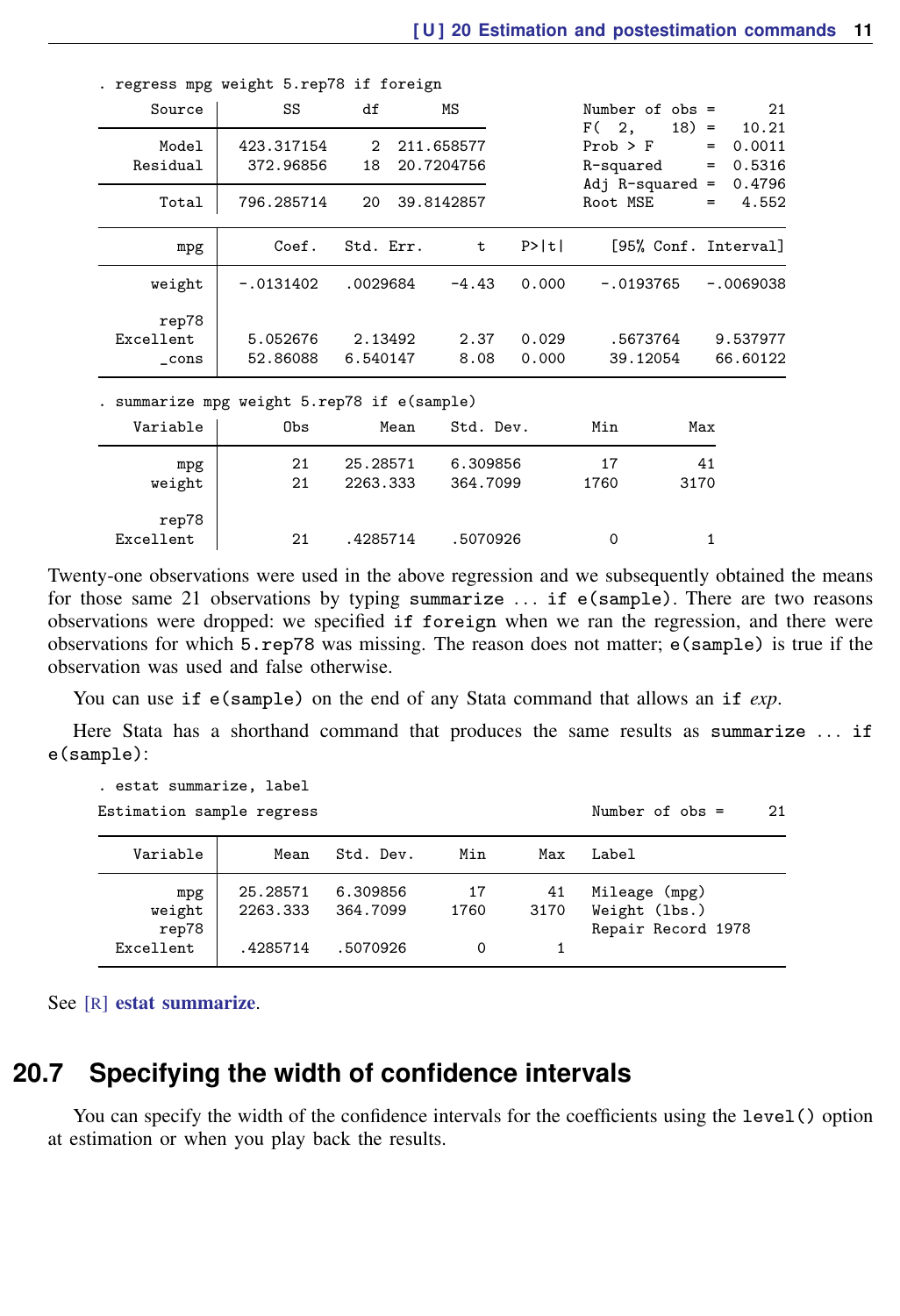## Example 4

To obtain narrower, 90% confidence intervals when we fit the model, we type

| Source                         | SS                                  | df                              | ΜS                       |                         | Number of $obs =$                            |            | 74                                  |
|--------------------------------|-------------------------------------|---------------------------------|--------------------------|-------------------------|----------------------------------------------|------------|-------------------------------------|
| Model<br>Residual              | 1595.40969<br>848,049768            | $\mathcal{D}$<br>71             | 797.704846<br>11.9443629 |                         | $71) =$<br>F(2,<br>$Prob$ > $F$<br>R-squared | $=$<br>$=$ | 66.79<br>0.0000<br>0.6529           |
| Total                          | 2443.45946                          | 73                              | 33.4720474               |                         | Adj $R$ -squared =<br>Root MSE               |            | 0.6432<br>$= 3.4561$                |
| mpg                            | Coef.                               | Std. Err.                       | t                        | P>  t                   | [90% Conf. Interval]                         |            |                                     |
| weight<br>displacement<br>cons | $-.0065671$<br>.0052808<br>40.08452 | .0011662<br>.0098696<br>2.02011 | $-5.63$<br>0.54<br>19.84 | 0.000<br>0.594<br>0.000 | $-.0085108$<br>$-.0111679$<br>36.71781       |            | $-.0046234$<br>.0217294<br>43.45124 |

. regress mpg weight displ, level(90)

If we subsequently typed regress, without arguments, 95% confidence intervals would be reported. If we initially fit the model with 95% confidence intervals, we could later type regress, level(90) to redisplay results with 90% confidence intervals.

Also, we could type set level 90 to make 90% intervals our default; see [R] [level](http://www.stata.com/manuals13/rlevel.pdf#rlevel).

Stata allows noninteger confidence intervals between 10.00 and 99.99, with a maximum of two digits following the decimal point. For instance, we could type

|                                | . regress mpg weight displ, level(92.5) |                                 |                          |                         |                                                                         |                                                   |
|--------------------------------|-----------------------------------------|---------------------------------|--------------------------|-------------------------|-------------------------------------------------------------------------|---------------------------------------------------|
| Source                         | SS                                      | df                              | ΜS                       |                         | Number of $obs =$                                                       | 74                                                |
| Model<br>Residual              | 1595.40969<br>848,049768                | $\mathcal{D}$<br>71             | 797.704846<br>11.9443629 |                         | $71) =$<br>F (<br>2.<br>$Prob$ > $F$<br>R-squared<br>Adj $R$ -squared = | 66.79<br>0.0000<br>$=$<br>0.6529<br>$=$<br>0.6432 |
| Total                          | 2443.45946                              | 73                              | 33.4720474               |                         | Root MSE                                                                | 3.4561<br>$=$                                     |
| mpg                            | Coef.                                   | Std. Err.                       | t                        | P>  t                   | [92.5% Conf. Interval]                                                  |                                                   |
| weight<br>displacement<br>cons | $-.0065671$<br>.0052808<br>40.08452     | .0011662<br>.0098696<br>2.02011 | $-5.63$<br>0.54<br>19.84 | 0.000<br>0.594<br>0.000 | $-.0086745$<br>$-.0125535$<br>36.43419                                  | $-.0044597$<br>.023115<br>43.73485                |

<span id="page-11-0"></span>**20.8 Formatting the coefficient table**

You can change the formatting of the coefficient table with the sformat(), pformat(), and cformat() options. The sformat() option changes the output format of test statistics; pformat() changes p-values; and cformat() changes coefficients, standard errors, and confidence limits. We can reduce the number of decimal places by specifying %f fixed-width formats:

◁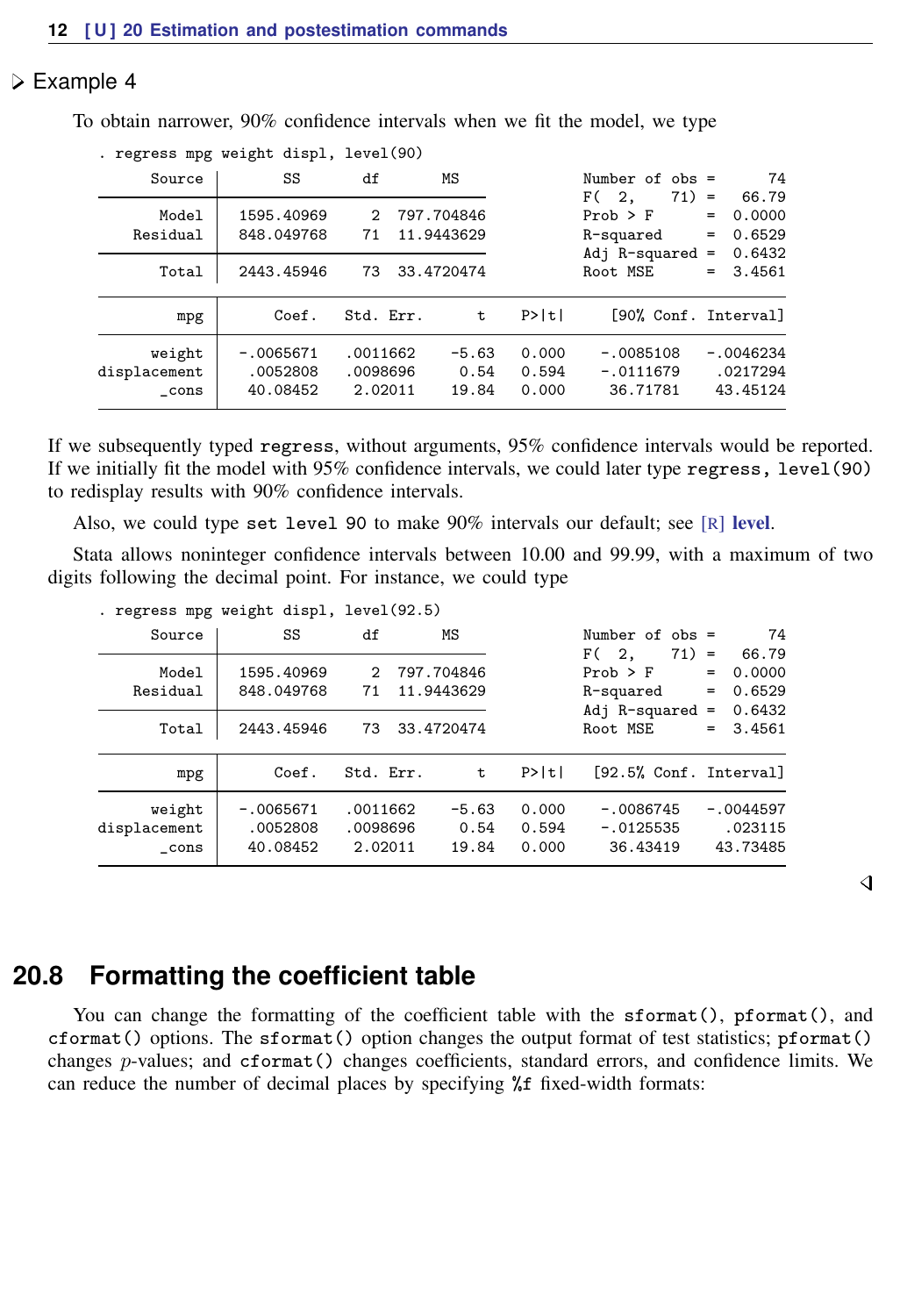|                            | . regress mpg weight displ, cformat(%6.3f) sformat(%4.1f) pformat(%4.2f) |                                         |                                        |             |              |                                                                           |         |            |                                         |
|----------------------------|--------------------------------------------------------------------------|-----------------------------------------|----------------------------------------|-------------|--------------|---------------------------------------------------------------------------|---------|------------|-----------------------------------------|
| Source                     | SS                                                                       | df                                      | ΜS                                     |             |              | Number of $obs =$                                                         |         |            | 74                                      |
| Model<br>Residual<br>Total | 1595.40969<br>848.049768<br>2443.45946                                   | $\mathcal{D}_{\mathcal{L}}$<br>71<br>73 | 797.704846<br>11.9443629<br>33.4720474 |             |              | F(2,<br>$Prob$ > $F$<br>R-squared<br>Adj R-squared = $0.6432$<br>Root MSE | $71) =$ | $=$<br>$=$ | 66.79<br>0.0000<br>0.6529<br>$= 3.4561$ |
| mpg                        | Coef.                                                                    | Std. Err.                               |                                        | t           | P>  t        |                                                                           |         |            | [95% Conf. Interval]                    |
| weight                     | $-0.007$                                                                 |                                         | 0.001                                  | $-5.6$      | 0.00         | $-0.009$                                                                  |         |            | $-0.004$                                |
| displacement<br>cons       | 0.005<br>40.085                                                          |                                         | 0.010<br>2.020                         | 0.5<br>19.8 | 0.59<br>0.00 | $-0.014$<br>36.057                                                        |         |            | 0.025<br>44.113                         |

The option cformat(%6.3f), for example, fixes a width of six characters with three digits to the right of the decimal point. For more information on formats, see [U[\] 12.5.1 Numeric formats](http://www.stata.com/manuals13/u12.pdf#u12.5.1Numericformats).

The formatting options may also be specified when replaying results, so you can try different formats without refitting the model:

| . regress, $\text{cformat}(\text{\%7.4f})$ |                                |                            |                          |                          |                         |                                                                    |                                                   |
|--------------------------------------------|--------------------------------|----------------------------|--------------------------|--------------------------|-------------------------|--------------------------------------------------------------------|---------------------------------------------------|
| Source                                     | SS                             | df                         |                          | ΜS                       |                         | Number of $obs =$                                                  | 74                                                |
| Model<br>Residual                          | 1595.40969<br>848.049768       | $2^{\circ}$<br>71          | 797.704846<br>11.9443629 |                          |                         | $71) =$<br>F(2,<br>$Prob$ > $F$<br>R-squared<br>Adj $R$ -squared = | 66.79<br>0.0000<br>$=$<br>0.6529<br>$=$<br>0.6432 |
| Total                                      | 2443.45946                     | 73                         | 33.4720474               |                          |                         | Root MSE                                                           | $= 3.4561$                                        |
| mpg                                        | Coef.                          | Std. Err.                  |                          | t                        | P>  t                   | [95% Conf. Interval]                                               |                                                   |
| weight<br>displacement<br>cons             | $-0.0066$<br>0.0053<br>40.0845 | 0.0012<br>0.0099<br>2.0201 |                          | $-5.63$<br>0.54<br>19.84 | 0.000<br>0.594<br>0.000 | $-0.0089$<br>$-0.0144$<br>36.0565                                  | $-0.0042$<br>0.0250<br>44.1125                    |

# <span id="page-12-0"></span>**20.9 Obtaining the variance–covariance matrix**

Typing estat vce displays the variance–covariance matrix of the estimators in active memory.

## **▷** Example 5

In [example 2,](#page-6-0) we typed regress mpg weight displacement. The full variance–covariance matrix of the estimators can be displayed at any time after estimation: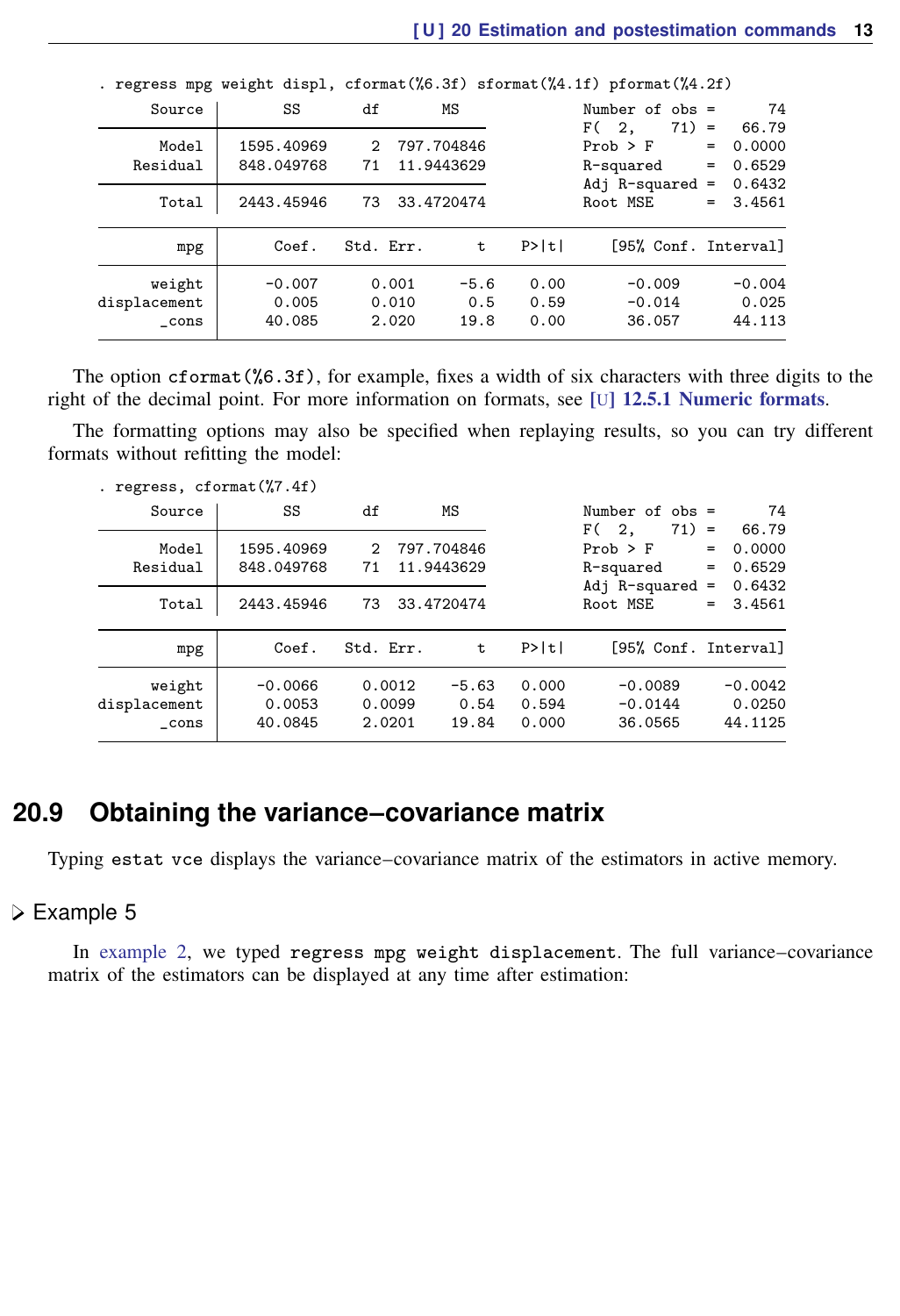| . estat vce                                        |                                              |                        |           |  |  |  |  |  |  |
|----------------------------------------------------|----------------------------------------------|------------------------|-----------|--|--|--|--|--|--|
| Covariance matrix of coefficients of regress model |                                              |                        |           |  |  |  |  |  |  |
| e(V)                                               | weight                                       | displace~t             | cons      |  |  |  |  |  |  |
| weight<br>displacement<br>$\_cons$                 | $1.360e - 06$<br>$-.0000103$<br>$-.00207455$ | .00009741<br>.01188356 | 4.0808455 |  |  |  |  |  |  |

Typing estat vce with the corr option presents this matrix as a correlation matrix:

```
. estat vce, corr
Correlation matrix of coefficients of regress model
         e(V) weight displa~t
                                           \_consweight 1.0000<br>cement -0.8949displacement -0.8949 1.0000<br>cons -0.8806 0.5960
        \text{cons} -0.8806 0.5960 1.0000
```
#### See [R] [estat vce](http://www.stata.com/manuals13/restatvce.pdf#restatvce).

Also, Stata's matrix commands understand that e(V) refers to the matrix:

```
. matrix list e(V)
symmetric e(V)[3,3]
                      weight displacement _cons
      weight 1.360e-06<br>cement -.0000103displacement -.0000103 .00009741<br>cons -.00207455 .01188356
                _cons -.00207455 .01188356 4.0808455
. matrix Vinv = invsym(e(V)). matrix list Vinv
symmetric Vinv[3,3]
                      weight displacement _cons
      weight 60175851<br>cement 4081161.2
displacement 4081161.2 292709.46<br>cons 18706.732 1222.3339
       _cons 18706.732 1222.3339 6.1953911
```
See [U[\] 14.5 Accessing matrices created by Stata commands](http://www.stata.com/manuals13/u14.pdf#u14.5AccessingmatricescreatedbyStatacommands).

◁

# <span id="page-13-0"></span>**20.10 Obtaining predicted values**

Our discussion below, although cast in terms of predicted values, applies equally to the other statistics generated by predict; see [R] [predict](http://www.stata.com/manuals13/rpredict.pdf#rpredict).

When Stata fits a model, whether it is regression or anything else, it internally stores the results, including the estimated coefficients and the variable names. The predict command allows you to use that information.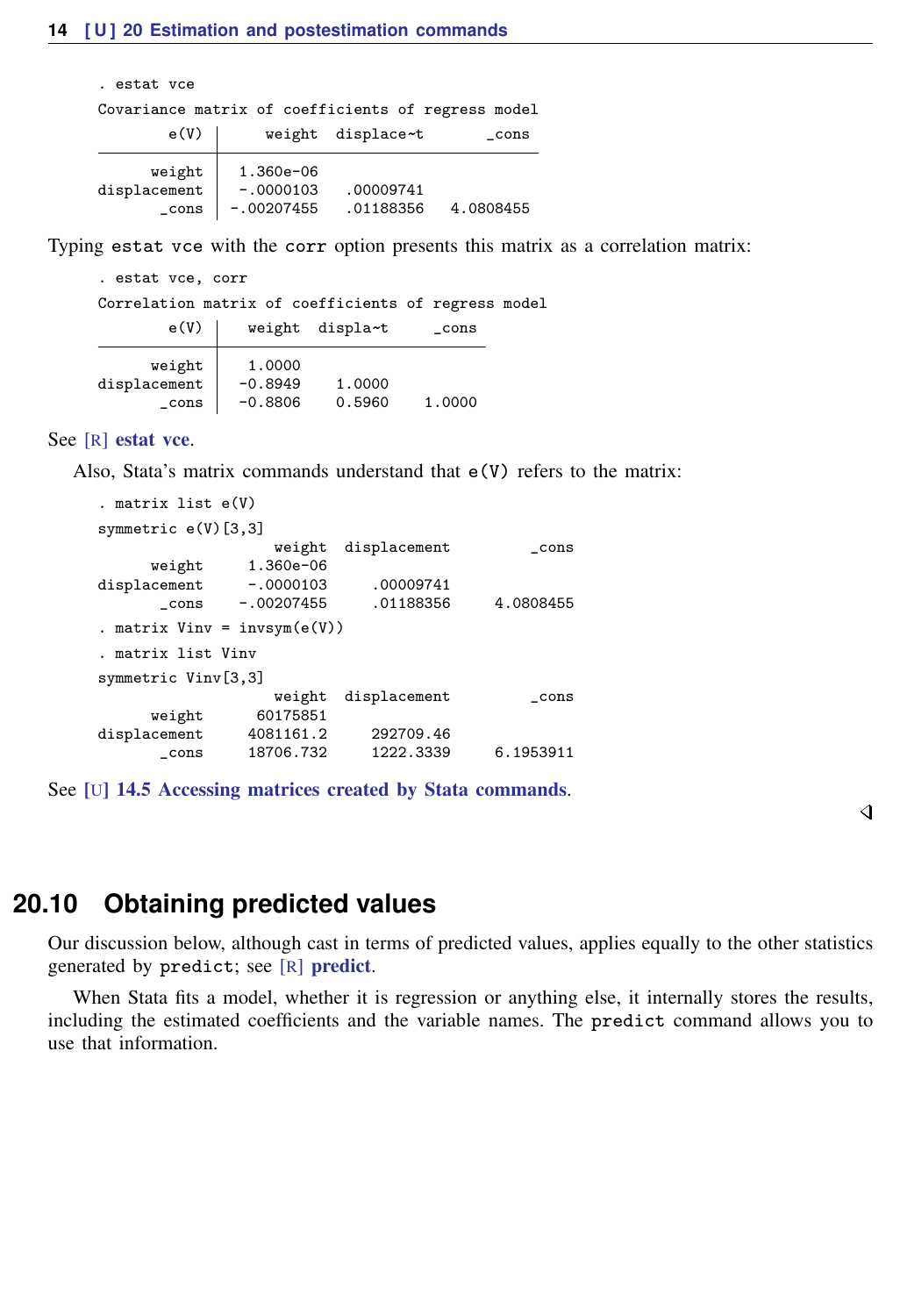## **▷** Example 6

Let's perform a linear regression of mpg on weight and the square of weight:

| Source    | SS          | df         | ΜS         |       | Number of $obs =$    |     | 74          |
|-----------|-------------|------------|------------|-------|----------------------|-----|-------------|
|           |             |            |            |       | $71) =$<br>F(2,      |     | 72.80       |
| Model     | 1642.52197  | 2          | 821.260986 |       | $Prob$ > $F$         | $=$ | 0.0000      |
| Residual  | 800.937487  | 71         | 11.2808097 |       | R-squared            | $=$ | 0.6722      |
|           |             |            |            |       | Adj $R$ -squared =   |     | 0.6630      |
| Total     | 2443.45946  | 73         | 33.4720474 |       | Root MSE             |     | $= 3.3587$  |
|           |             |            |            |       |                      |     |             |
| mpg       | Coef.       | Std. Err.  | t          | P>  t | [95% Conf. Interval] |     |             |
|           |             |            |            |       |                      |     |             |
| weight    | $-.0141581$ | .0038835   | $-3.65$    | 0.001 | $-.0219016$          |     | $-.0064145$ |
|           |             |            |            |       |                      |     |             |
| c.weight# |             |            |            |       |                      |     |             |
|           | $1.32e-06$  | $6.26e-07$ | 2.12       | 0.038 | 7.67e-08             |     | $2.57e-06$  |
| c.weight  |             |            |            |       |                      |     |             |
|           |             |            |            |       |                      |     |             |
| $\_cons$  | 51.18308    | 5.767884   | 8.87       | 0.000 | 39.68225             |     | 62.68392    |

. regress mpg weight c.weight#c.weight

After the regression, predict is defined to be

 $-.0141581$ weight + 1.32 $\cdot$  10 $^{-6}$ weight $^2$  + 51.18308

(Actually, it is more precise because the coefficients are internally stored at much higher precision than shown in the output.) Thus we can create a new variable—call it fitted—equal to the prediction by typing predict fitted and then use scatter to display the fitted and actual values separately for domestic and foreign automobiles:

```
. predict fitted
(option xb assumed; fitted values)
```




predict can calculate much more than just predicted values. For predict after linear regression, predict can calculate residuals, standardized residuals, Studentized residuals, influence statistics, etc. In any case, we specify what is to be calculated via an option, so if we wanted the residuals stored in new variable  $r$ , we would type

. predict r, resid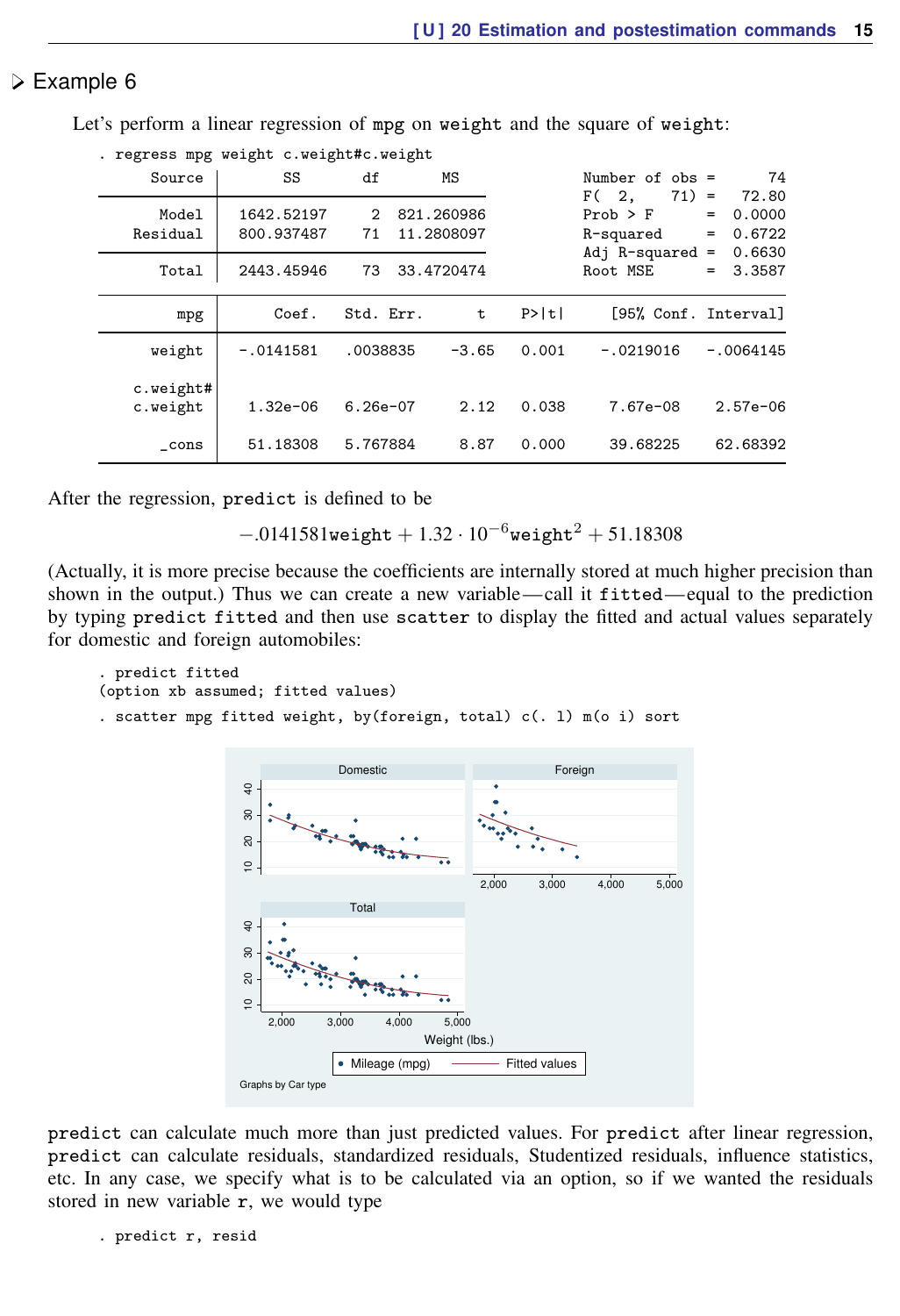The options that may be specified following predict vary according to the estimation command previously used; the predict options are documented along with the estimation command. For instance, to discover all the things predict can do following regress, see [R] [regress](http://www.stata.com/manuals13/rregress.pdf#rregress).

 $\overline{\mathcal{A}}$ 

#### <span id="page-15-0"></span>**20.10.1 Using predict**

The use of predict is not limited to linear regression. predict can be used after any estimation command.

## **▷** Example 7

You fit a logistic regression model of whether a car is manufactured outside the United States on the basis of its weight and mileage rating using either the logistic or the logit command; see [R] [logistic](http://www.stata.com/manuals13/rlogistic.pdf#rlogistic) and [R] [logit](http://www.stata.com/manuals13/rlogit.pdf#rlogit). We will use logit.

| . use http://www.stata-press.com/data/r13/auto2, clear |                               |                                |              |           |                 |     |                      |
|--------------------------------------------------------|-------------------------------|--------------------------------|--------------|-----------|-----------------|-----|----------------------|
| . logit foreign weight mpg                             |                               |                                |              |           |                 |     |                      |
| Iteration 0:                                           |                               | $log$ likelihood = $-45.03321$ |              |           |                 |     |                      |
| Iteration 1:                                           | $log$ likelihood = -29.238536 |                                |              |           |                 |     |                      |
| Iteration 2:                                           | $log$ likelihood = -27.244139 |                                |              |           |                 |     |                      |
| Iteration 3:                                           | $log$ likelihood = -27.175277 |                                |              |           |                 |     |                      |
| Iteration 4:                                           | $log$ likelihood = -27.175156 |                                |              |           |                 |     |                      |
| Iteration 5:                                           | $log$ likelihood = -27.175156 |                                |              |           |                 |     |                      |
| Logistic regression                                    |                               |                                |              |           | Number of obs   | $=$ | 74                   |
|                                                        |                               |                                |              |           | $LR$ chi $2(2)$ | $=$ | 35.72                |
|                                                        |                               |                                |              |           | Prob > chi2     | $=$ | 0.0000               |
| Log likelihood = $-27.175156$                          |                               |                                |              | Pseudo R2 |                 | $=$ | 0.3966               |
| foreign                                                | Coef.                         | Std. Err.                      | $\mathbf{z}$ | P >  z    |                 |     | [95% Conf. Interval] |
| weight                                                 | -.0039067                     | .0010116                       | -3.86        | 0.000     | -.0058894       |     | $-.001924$           |
| mpg                                                    | $-.1685869$                   | .0919175                       | -1.83        | 0.067     | -.3487418       |     | .011568              |
| $\_cons$                                               | 13.70837                      | 4.518709                       | 3.03         | 0.002     | 4.851859        |     | 22.56487             |

After logit, predict without options calculates the probability of a positive outcome (we learned that by looking at  $[R]$  [logit](http://www.stata.com/manuals13/rlogit.pdf#rlogit)). To obtain the predicted probabilities that each car is manufactured outside the United States, we type

```
. predict probhat
(option pr assumed; Pr(foreign))
. summarize probhat
    Variable Obs Mean Std. Dev. Min Max
     probhat 74 .2972973 .3052979 .000729 .8980594
. list make mpg weight foreign probhat in 1/5
       make mpg weight foreign probhat
 1. AMC Concord 22 2,930 Domestic .1904363<br>2. AMC Pacer 17 3.350 Domestic .0957767
 2. AMC Pacer 17 3,350 Domestic .0957767<br>3. AMC Spirit 22 2.640 Domestic .4220815
 3. AMC Spirit 22 2,640 Domestic .4220815<br>4. Buick Century 20 3,250 Domestic .0862625
       Buick Century 20 3,250 Domestic .0862625<br>Buick Electra 15 4,080 Domestic .0084948
 5. Buick Electra 15 4,080 Domestic
```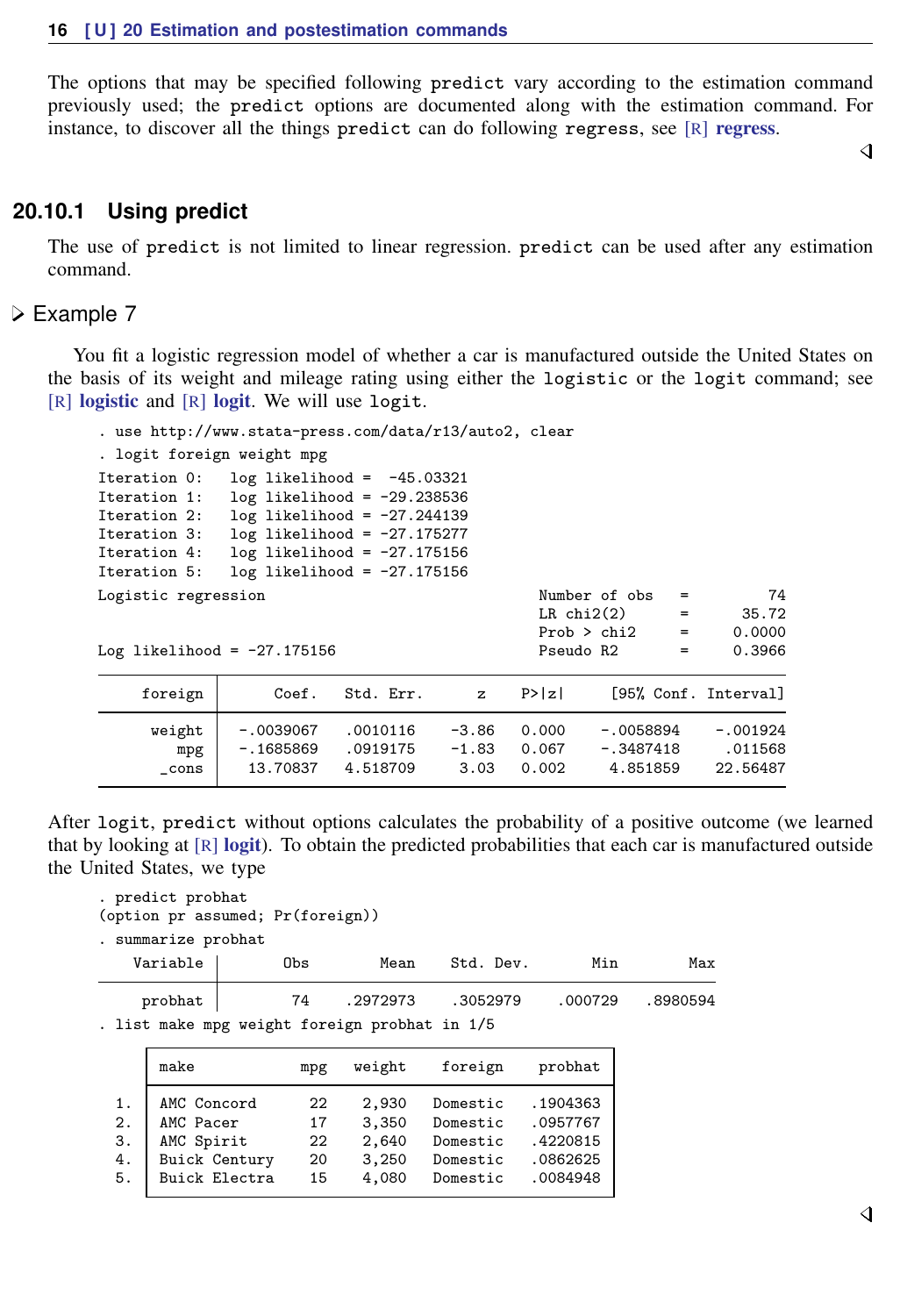#### <span id="page-16-0"></span>**20.10.2 Making in-sample predictions**

predict does not retrieve a vector of prerecorded values—it calculates the predictions on the basis of the recorded coefficients and the data currently in memory. In the above examples, when we typed things like

. predict probhat

predict filled in the prediction everywhere that it could be calculated.

Sometimes we have more data in memory than were used by the estimation command, either because we explicitly ignored some of the observations by specifying an if *exp* with the estimation command or because there are missing values. In such cases, if we want to restrict the calculation to the estimation subsample, we would do that in the usual way by adding if e(sample) to the end of the command:

```
. predict probhat if e(sample)
```
## **20.10.3 Making out-of-sample predictions**

Because predict makes its calculations on the basis of the recorded coefficients and the data in memory, predict can do more than calculate predicted values for the data on which the estimation took place—it can make out-of-sample predictions, as well.

If you fit your model on a subset of the observations, you could then predict the outcome for all the observations:

```
. logit foreign weight mpg if rep78 > 3
. predict pall
```
If you do not specify if e(sample) at the end of the predict command, predict calculates the predictions for all observations possible.

In fact, because predict works from the active estimation results, you can use predict with any dataset that contains the necessary variables.

#### Example 8

Continuing with our previous logit example, assume that we have a second dataset containing the mpg and weight of a different sample of cars. We have just fit your model and now continue:

| . use otherdat, clear<br>(Different cars)             |     |          |                                    |          |          |
|-------------------------------------------------------|-----|----------|------------------------------------|----------|----------|
| . predict probhat<br>(option pr assumed; Pr(foreign)) |     |          | Stata remembers the previous model |          |          |
| . summarize probhat foreign                           |     |          |                                    |          |          |
| Variable                                              | Obs | Mean     | Std. Dev.                          | Min      | Max      |
| probhat                                               | 12  | .2505068 | .3187104                           | .0084948 | .8920776 |
| foreign                                               | 12  | .1666667 | .3892495                           | 0        |          |

◁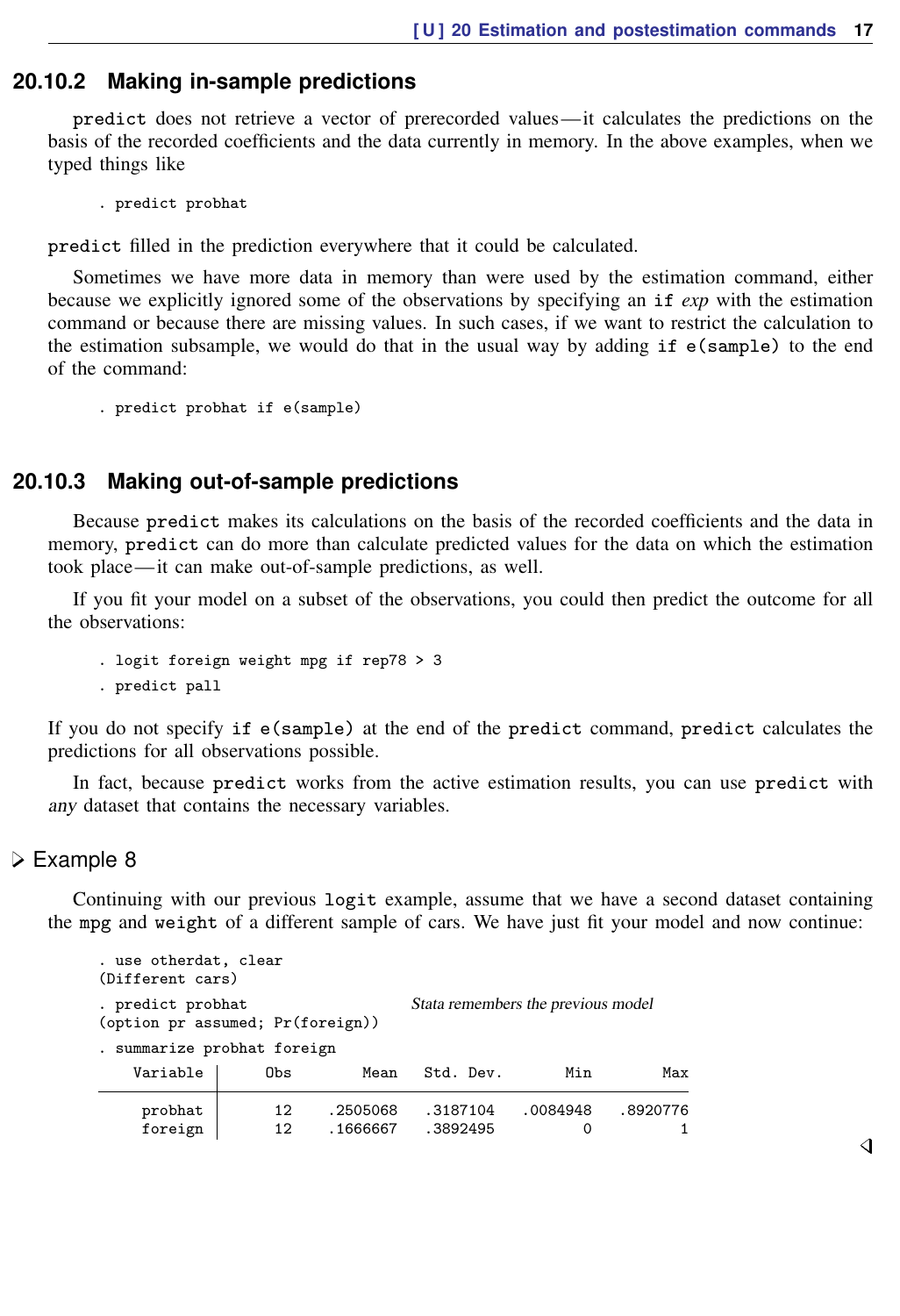#### Example 9

There are many ways to obtain out-of-sample predictions. Above, we estimated on one dataset and then used another. If our first dataset had contained both sets of cars, marked, say, by the variable difcars being 0 if from the first sample and 1 if from the second, we could type

```
. logit foreign weight mpg if difcars==0
same output as above appears
. predict probhat
(option pr assumed; Pr(foreign))
. summarize probhat foreign if difcars==1
same output as directly above appears
```
If we just had a few additional cars, we could even input them after estimation. Assume that our data once again contain only the first sample of cars, and assume that we are interested in an additional sample of only two rather than 12 cars; we could type

```
. use http://www.stata-press.com/data/r13/auto2
(1978 Automobile Data)
. keep make mpg weight foreign
. logit foreign weight mpg
same output as above appears
. input
                make mpg weight foreign
75. "Merc. Zephyr" 20 2830 0 we type in our new data
76. "VW Dasher" 23 2160 1
77. end
. predict probhat obtain all the predictions
(option pr assumed; Pr(foreign))
. list in -2/l
      make mpg weight foreign probhat
75. Merc. Zephyr 20 2,830 Domestic .3275397
76. VW Dasher 23 2,160 Foreign .8009743
```
◁

#### <span id="page-17-0"></span>**20.10.4 Obtaining standard errors, tests, and confidence intervals for predictions**

When you use predict, you create, for each observation in the prediction sample, a statistic that is a function of the data and the estimated model parameters. You also could have generated your own customized predictions by using generate. In either case, to get standard errors, Wald tests, and confidence intervals for your predictions, use predictnl. For example, if we wanted the standard errors for our predicted probabilities, we could type

```
. drop probhat
```

```
. predictnl probhat = predict(), se(phat_se)
```
. list in 1/5

|                  | make          | mpg | weight | foreign  | probhat   | phat_se  |
|------------------|---------------|-----|--------|----------|-----------|----------|
| 1.               | AMC Concord   | 22  | 2,930  | Domestic | . 1904363 | .0658387 |
| $\overline{2}$ . | AMC Pacer     | 17  | 3,350  | Domestic | .0957767  | .0536297 |
| З.               | AMC Spirit    | 22  | 2,640  | Domestic | .4220815  | .0892845 |
| 4.               | Buick Century | 20  | 3,250  | Domestic | .0862625  | .0461928 |
| 5.               | Buick Electra | 15  | 4,080  | Domestic | .0084948  | .0093079 |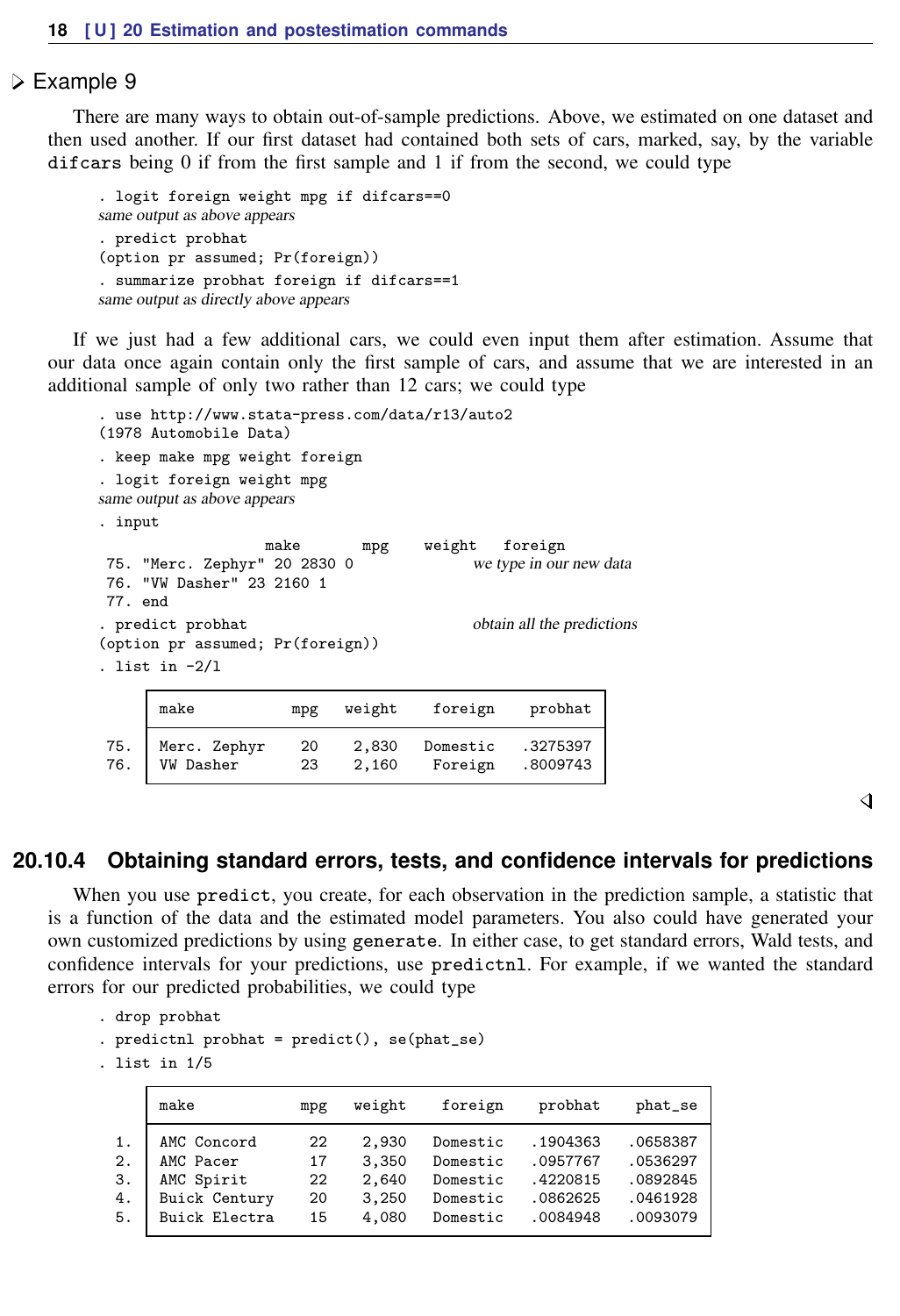$\blacktriangleleft$ 

Comparing this output to our previous listing of the first five predicted probabilities, you will notice that the output is identical, except that we now have an additional variable, phat\_se, which contains the estimated standard error for each predicted probability.

We first had to drop probhat because predictnl will regenerate it. Note also the use of predict() within predictnl—it specified that we wanted to generate a point estimate (and standard error) for the default prediction after logit; see [R] **predictni** for more details.

# <span id="page-18-0"></span>**20.11 Accessing estimated coefficients**

You can access coefficients and standard errors after estimation by referring to  $_b[name]$  and se[*name*]; see [U[\] 13.5 Accessing coefficients and standard errors](http://www.stata.com/manuals13/u13.pdf#u13.5Accessingcoefficientsandstandarderrors).

## Example 10

Let's return to linear regression. We are doing a study of earnings of men and women at a particular company. In addition to each person's earnings, we have information on their educational attainment and tenure with the company. We type the following:

. regress lnearn ed tenure i.female female#(c.ed c.tenure) (output omitted )

If you are not familiar with the  $\#$  notation, see [U[\] 11.4.3 Factor variables](http://www.stata.com/manuals13/u11.pdf#u11.4.3Factorvariables).

We now wish to predict everyone's income as if they were male and then compare these as-if earnings with the actual earnings:

. generate asif =  $_b[-\text{cons}] + b[\text{ed}]*\text{ed} + b[\text{tenure}]*\text{tenure}$ 

## Example 11

We are analyzing the mileage of automobiles and are using a slightly more sophisticated model than any we have used so far. As we have previously, we will fit a linear regression model of mpg on weight and the square of weight, but we also add the interaction of foreign with weight, the car's gear ratio (gear ratio), and foreign interacted with gear ratio. We will use factor-variable notation to create the squared term and the interactions; see [U[\] 11.4.3 Factor variables](http://www.stata.com/manuals13/u11.pdf#u11.4.3Factorvariables).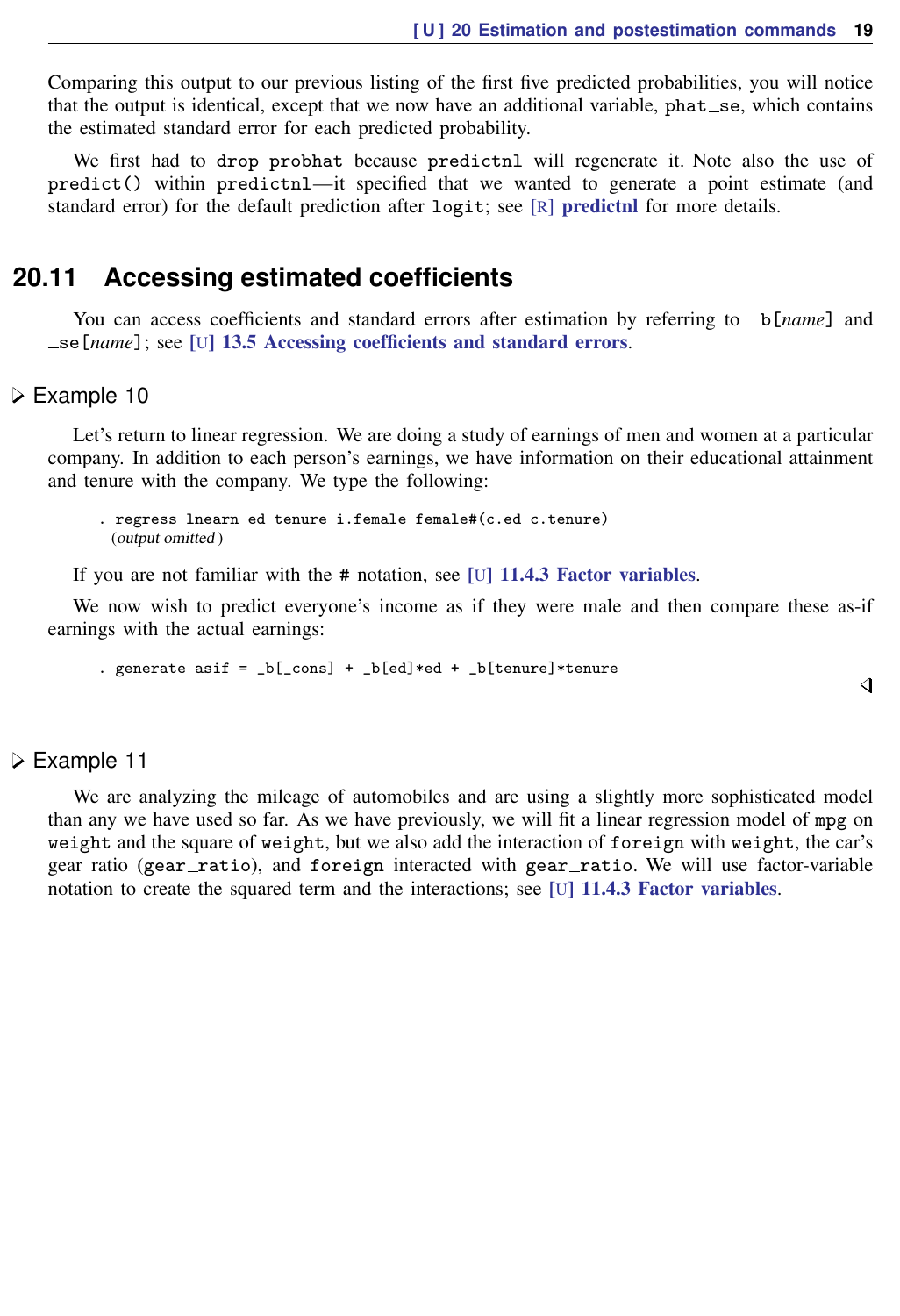. use http://www.stata-press.com/data/r13/auto2, clear

(1978 Automobile Data)

. regress mpg weight c.weight#c.weight i.foreign#c.weight gear\_ratio

> i.foreign#c.gear\_ratio

| Source                   | SS                       | df        | ΜS                       |       | Number of $obs =$                                                 | 74                                              |
|--------------------------|--------------------------|-----------|--------------------------|-------|-------------------------------------------------------------------|-------------------------------------------------|
| Model<br>Residual        | 1737.05293<br>706.406534 | 5<br>68   | 347.410585<br>10.3883314 |       | F(5,<br>$68) =$<br>$Prob$ > $F$<br>R-squared<br>$Adj$ R-squared = | 33.44<br>0.0000<br>$=$<br>0.7109<br>=<br>0.6896 |
| Total                    | 2443.45946               | 73        | 33.4720474               |       | Root MSE                                                          | 3.2231<br>$=$                                   |
| mpg                      | Coef.                    | Std. Err. | t                        | P>  t | [95% Conf. Interval]                                              |                                                 |
| weight                   | $-.0118517$              | .0045136  | $-2.63$                  | 0.011 | $-.0208584$                                                       | $-.002845$                                      |
| c.weight#<br>c.weight    | $9.81e-07$               | 7.04e-07  | 1.39                     | 0.168 | $-4.25e-07$                                                       | $2.39e-06$                                      |
| foreign#<br>c.weight     |                          |           |                          |       |                                                                   |                                                 |
| Foreign                  | $-.0032241$              | .0015577  | $-2.07$                  | 0.042 | $-.0063326$                                                       | $-.0001157$                                     |
| gear_ratio               | 1.159741                 | 1.553418  | 0.75                     | 0.458 | $-1.940057$                                                       | 4.259539                                        |
| foreign#<br>c.gear_ratio |                          |           |                          |       |                                                                   |                                                 |
| Foreign                  | 1.597462                 | 1.205313  | 1.33                     | 0.189 | $-.8077036$                                                       | 4.002627                                        |
| $\_cons$                 | 44.61644                 | 8.387943  | 5.32                     | 0.000 | 27.87856                                                          | 61.35432                                        |

If you are not experienced in both regression technology and automobile technology, you may find it difficult to interpret this regression. Putting aside issues of statistical significance, we find that mileage decreases with a car's weight but increases with the square of weight; decreases even more rapidly with weight for foreign cars; increases with higher gear ratio; and increases even more rapidly with higher gear ratio in foreign cars.

Thus do foreign cars yield better or worse gas mileage? Results are mixed. As the foreign cars' weight increases, they do more poorly in relation to domestic cars, but they do better at higher gear ratios. One way to compare the results is to predict what mileage foreign cars would have if they were manufactured domestically. The regression provides all the information necessary for making that calculation; mileage for domestic cars is estimated to be

$$
-.012\,\mathtt{weight} + 9.81\cdot 10^{-7}\,\mathtt{weight}^2 + 1.160\,\mathtt{gear\_ratio} + 44.6
$$

We can use that equation to predict the mileage of foreign cars and then compare it with the true outcome. The  $_b[ ]$  function simplifies reference to the estimated coefficients. We can type

```
. gen asif=_b[weight]*weight + _b[c.weight#c.weight]*c.weight#c.weight +<br>> b[gear ratio]*gear ratio + b[cons]
               > _b[gear_ratio]*gear_ratio + _b[_cons]
```
 $_b[weight]$  refers to the estimated coefficient on weight,  $_b[c.weight, weight]$  to the estimated coefficient on c.weight#c.weight, and so on.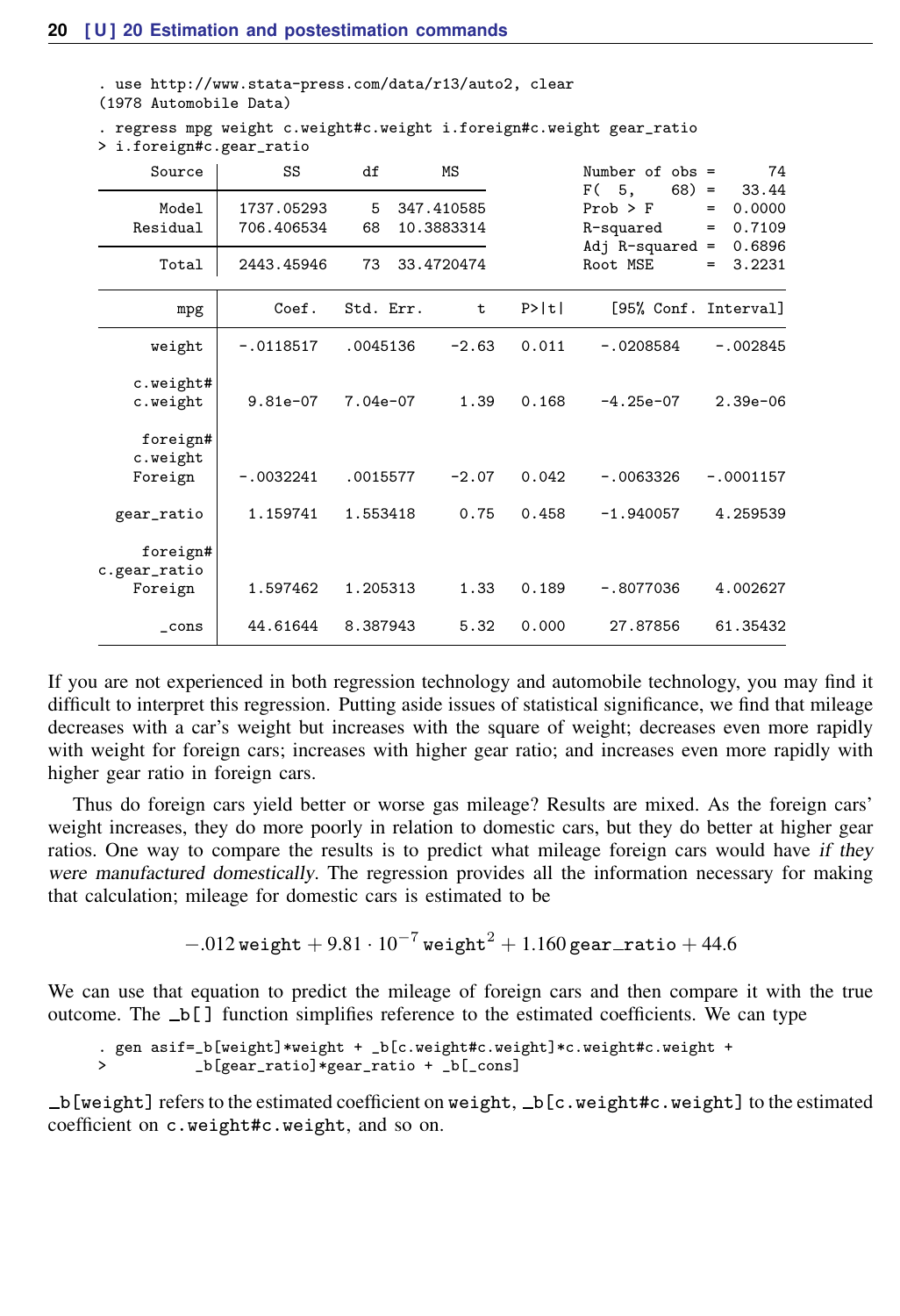We might now ask how the actual mileage of a Honda compares with the asif prediction:

. list make asif mpg if strpos(make,"Honda")

|            | make        |              | asif                 | mpg      |
|------------|-------------|--------------|----------------------|----------|
| 61.<br>62. | Honda Civic | Honda Accord | 26.52597<br>30.62202 | 25<br>28 |

Notice the way we constructed our if clause to select Hondas. [strpos\(\)](http://www.stata.com/manuals13/dfunctions.pdf#dfunctionsDescriptionstrpos()) is the string function that returns the location in the first string where the second string is found or, if the second string does not occur in the first, zero. Thus any recorded make that contains the string "Honda" anywhere in it would be listed; see [D] [functions](http://www.stata.com/manuals13/dfunctions.pdf#dfunctions).

We find that both Honda models yield slightly lower gas mileage than the asif domestic car–based prediction. (We do not endorse this model as a complete model of the determinants of mileage, nor do we single out the Honda for any special scorn. In fact, please note that the observed values are within the root mean squared error of the average prediction.)

We might wish to compare the overall average mpg and the asif prediction over all foreign cars in the data:

| . summarize mpg asif if foreign |          |                      |                      |           |                |                |
|---------------------------------|----------|----------------------|----------------------|-----------|----------------|----------------|
| Variable                        | Obs      | Mean                 |                      | Std. Dev. | Min            | Max            |
| mpg<br>asif                     | 22<br>22 | 24.77273<br>26.67124 | 6.611187<br>3.142912 |           | 14<br>19.70466 | 41<br>30.62202 |

We find that, on average, foreign cars yield slightly lower mileage than our asif prediction. This might lead us to ask if any foreign cars do better than the asif prediction:

|     | make             | asif     | mpg |
|-----|------------------|----------|-----|
| 55. | <b>BMW 320i</b>  | 24.31697 | 25  |
| 57. | Datsun 210       | 28.96818 | 35  |
| 63. | Mazda GLC        | 29.32015 | 30  |
| 66. | Subaru           | 28.85993 | 35  |
| 68. | Toyota Corolla   | 27.01144 | 31  |
| 71. | <b>VW Diesel</b> | 28.90355 | 41  |
|     |                  |          |     |

. list make asif mpg if foreign & mpg>asif, sep(0)

We find six such automobiles.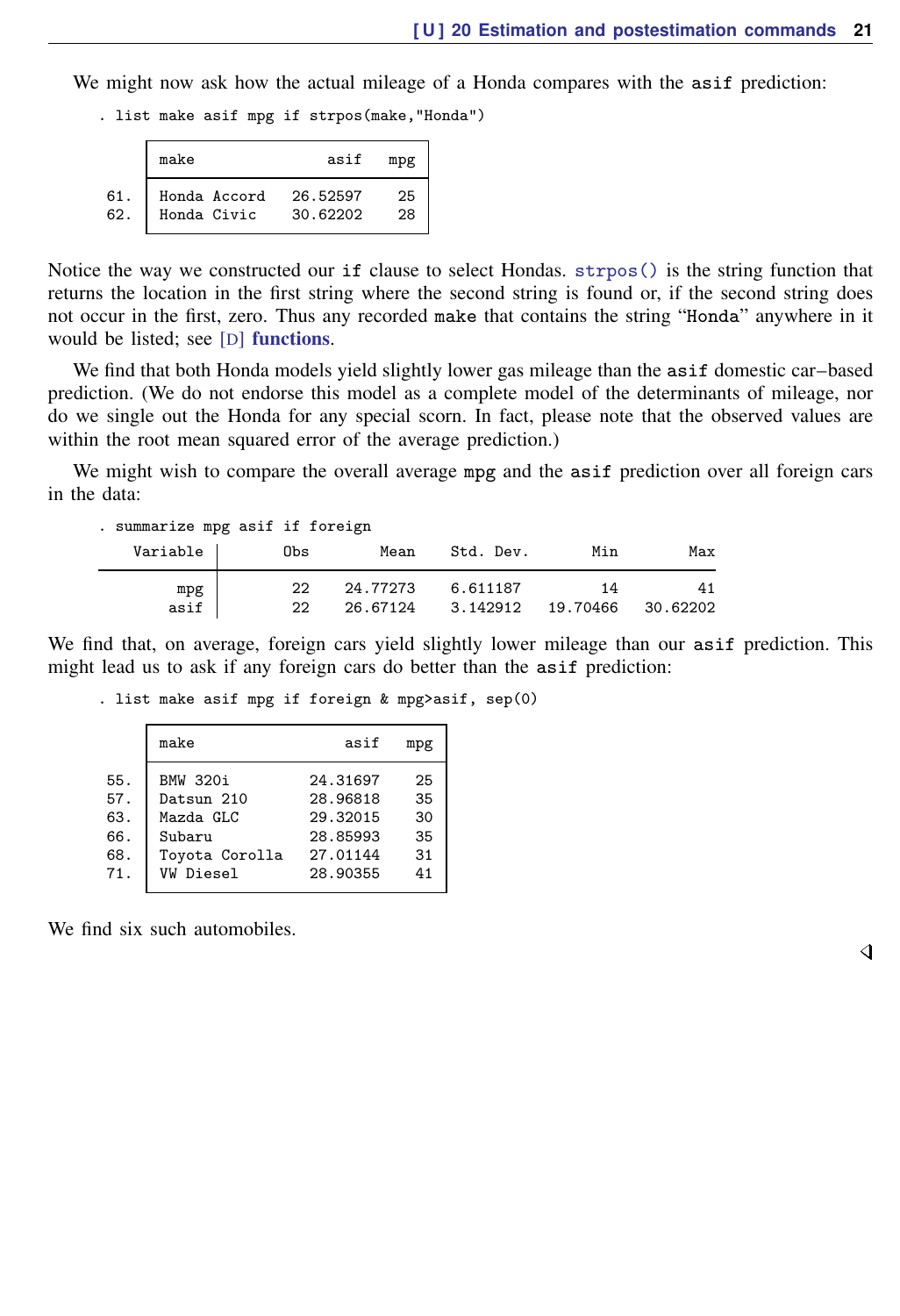# <span id="page-21-1"></span><span id="page-21-0"></span>**20.12 Performing hypothesis tests on the coefficients**

## **20.12.1 Linear tests**

After estimation, test is used to perform tests of linear hypotheses on the basis of the variance– covariance matrix of the estimators (Wald tests).

#### Example 12

(test has many syntaxes and features, so do not use this example as an excuse for not reading [R] [test](http://www.stata.com/manuals13/rtest.pdf#rtest).) Using the automobile data, we perform the following regression:

```
. use http://www.stata-press.com/data/r13/auto2, clear
(1978 Automobile Data)
```
- . generate weightsq=weight^2
- . regress mpg weight weightsq foreign

| Source                                | SS                                                   | df                                             | ΜS                                 |                                  | Number of $obs =$<br>$70) =$<br>F (<br>3,          | 74<br>52.25                                          |
|---------------------------------------|------------------------------------------------------|------------------------------------------------|------------------------------------|----------------------------------|----------------------------------------------------|------------------------------------------------------|
| Model<br>Residual                     | 1689.15372<br>754.30574                              | 3<br>70                                        | 563.05124<br>10.7757963            |                                  | $Prob$ > $F$<br>R-squared                          | 0.0000<br>$=$<br>0.6913<br>$=$<br>0.6781             |
| Total                                 | 2443.45946                                           | 73                                             | 33.4720474                         |                                  | $Adj$ R-squared =<br>Root MSE                      | 3.2827<br>$=$                                        |
| mpg                                   | Coef.                                                | Std. Err.                                      | t                                  | P>  t                            | [95% Conf. Interval]                               |                                                      |
| weight<br>weightsq<br>foreign<br>cons | $-.0165729$<br>$1.59e - 06$<br>$-2.2035$<br>56.53884 | .0039692<br>$6.25e-07$<br>1.059246<br>6.197383 | $-4.18$<br>2.55<br>$-2.08$<br>9.12 | 0.000<br>0.013<br>0.041<br>0.000 | $-.0244892$<br>$3.45e-07$<br>$-4.3161$<br>44.17855 | $-.0086567$<br>$2.84e-06$<br>$-.0909002$<br>68.89913 |

We can use the test command to calculate the joint significance of weight and weightsq:

```
. test weight weightsq
 ( 1) weight = 0
 ( 2) weightsq = 0
       F(2, 70) = 60.83<br>Prob > F = 0.0000
             Prob > F =
```
We are not limited to testing whether the coefficients are zero. We can test whether the coefficient on foreign is −2 by typing

```
. test foreign = -2(1) foreign = -2F( 1, 70) = 0.04Prob > F = 0.8482
```
We can even test more complicated hypotheses because test can perform basic algebra. Here is an absurd hypothesis:

```
. test 2*(weight+weightsq)=-3*(foreign-(weight-weightsq))
 ( 1) - weight + 5*weightsq + 3*foreign = 0
       F( 1, 70) = 4.31<br>Prob > F = 0.0416
            Prob > F =
```
test simplified the algebra of our hypothesis and then presented the test results. We discover that the hypothesis may be absurd but we cannot reject it at the  $1\%$  or even  $4\%$  level. We can also use test's accumulate option to combine this test with another test: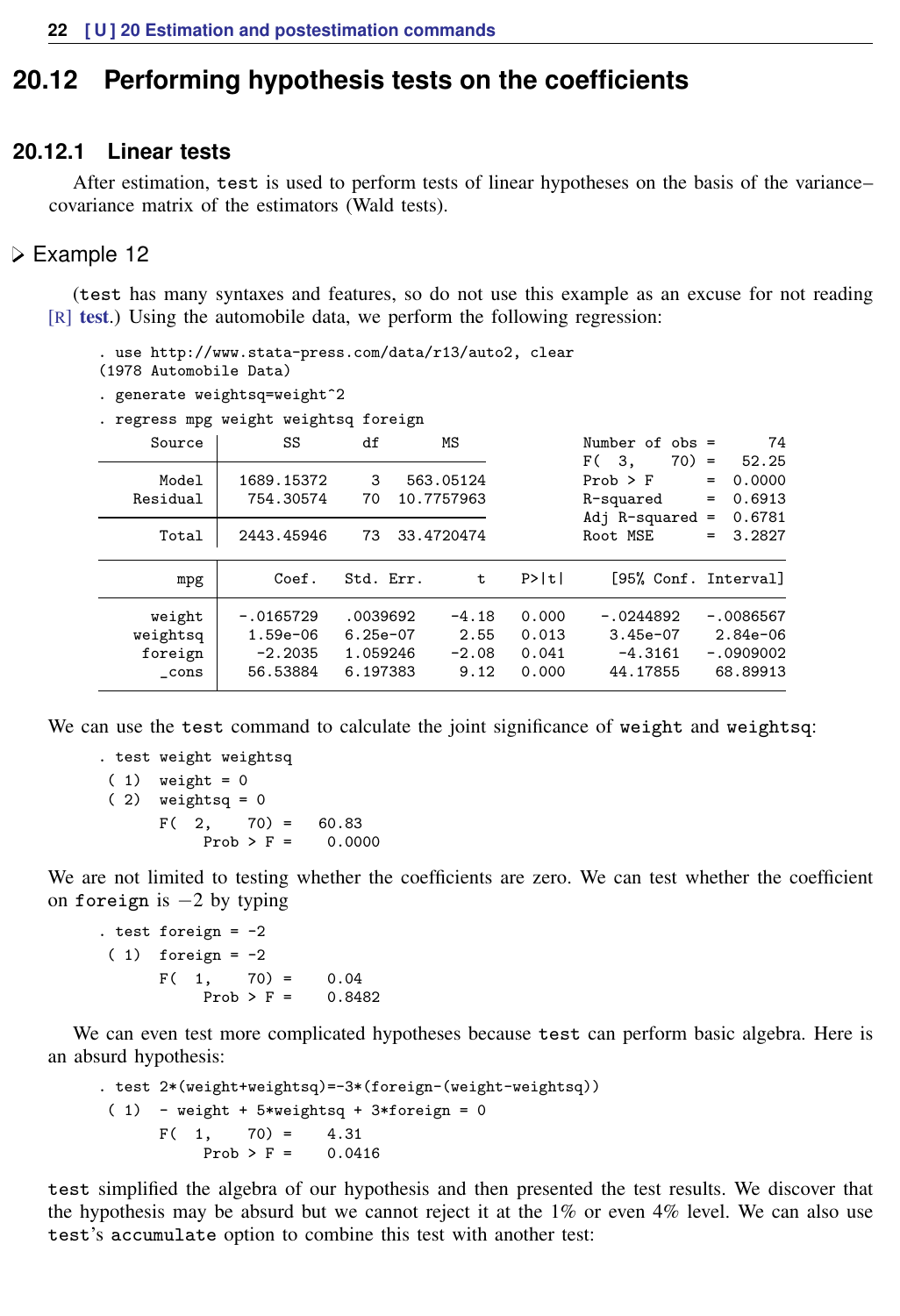```
. test foreign+weight=0, accum
(1) - weight + 5*weightsq + 3*foreign = 0
 ( 2) weight + foreign = 0
       F(2, 70) = 9.12<br>Prob > F = 0.0003
            Prob > F =
```
There are limitations. test can test only linear hypotheses. If we attempt to test a nonlinear hypothesis, test will tell us that it is not possible:

```
. test weight/foreign=0
not possible with test
r(131);
```
<span id="page-22-0"></span>Testing nonlinear hypotheses is discussed in [U[\] 20.12.4 Nonlinear Wald tests](#page-24-0) below.

#### **20.12.2 Using test**

test bases its results on the estimated variance–covariance matrix of the estimators (that is, performs a Wald test), so it can be used after any estimation command. For maximum likelihood estimation, you will have to decide whether you want to perform tests on the basis of the information matrix instead of constraining the equation, reestimating it, and then calculating the likelihood-ratio test (see [U[\] 20.12.3 Likelihood-ratio tests](#page-23-0)). Because test bases its results on the information matrix, its results have the same standing as the asymptotic  $z$  statistic presented in the coefficient table.

#### Example 13

Let's examine the repair records of the cars in our automobile data as rated by Consumer Reports:

| Repair<br>Record | Car type |         |       |
|------------------|----------|---------|-------|
| 1978             | Domestic | Foreign | Total |
| Poor             | 2        | 0       | 2     |
| Fair             | 8        | 0       | 8     |
| Average          | 27       | 3       | 30    |
| Good             | 9        | 9       | 18    |
| Excellent        | 2        | 9       | 11    |
| Total            | 48       | 21      | 69    |

. tabulate rep78 foreign

The values are coded 1–5, corresponding to Poor, Fair, Average, Good, and Excellent. We will fit this variable by using a maximum-likelihood ordered logit model (the nolog option suppresses the iteration log, saving us some paper):

 $\triangleleft$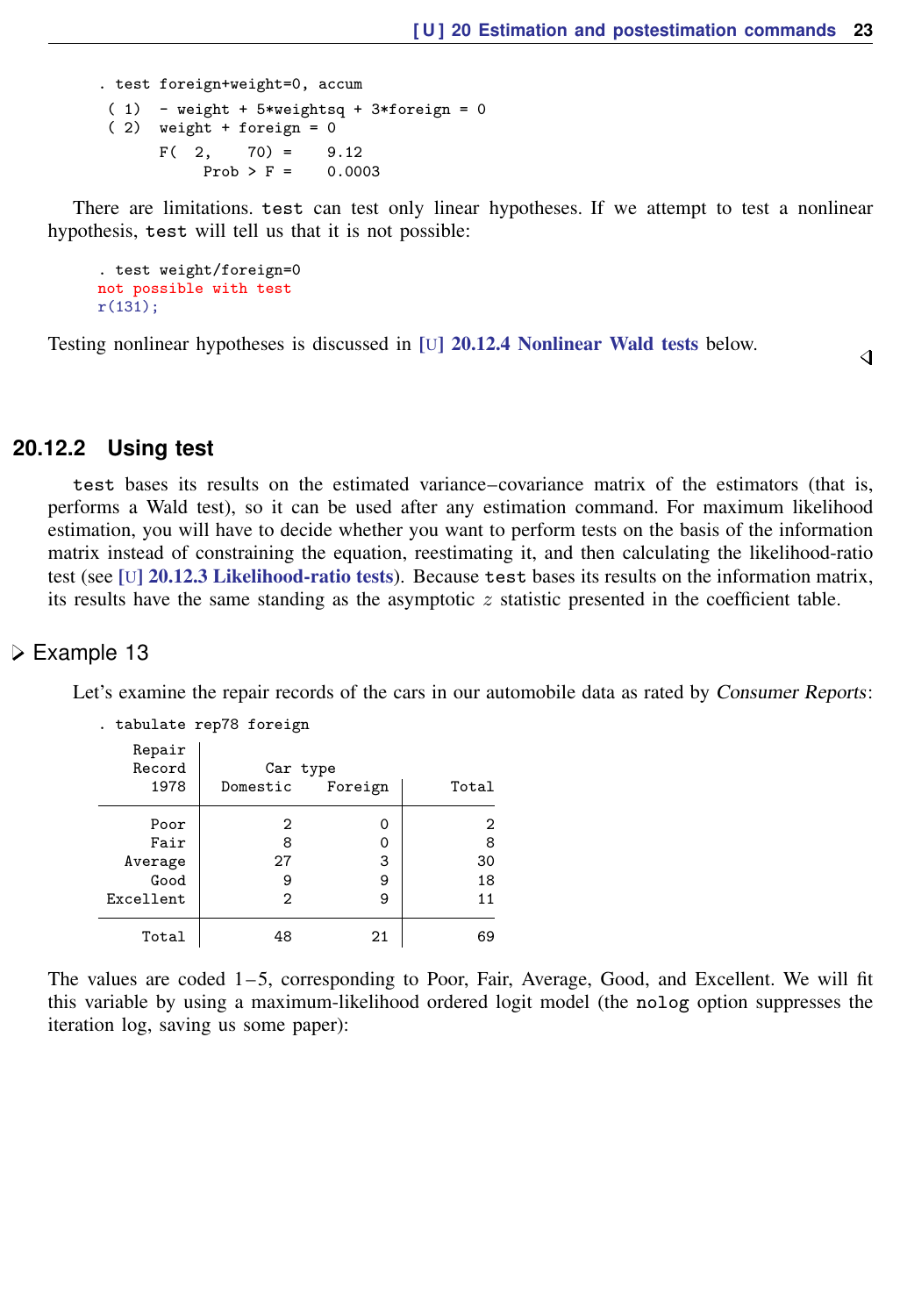. ologit rep78 price foreign weight weightsq displ, nolog

| . Ologic lepno biice idieigh weight weightsd displ, holog    |                                                                  |                                                            |                                               |                                           |                                                                      |  |                                                         |
|--------------------------------------------------------------|------------------------------------------------------------------|------------------------------------------------------------|-----------------------------------------------|-------------------------------------------|----------------------------------------------------------------------|--|---------------------------------------------------------|
| Ordered logistic regression<br>Log likelihood = $-77.133082$ | $LR$ chi $2(5)$<br>Prob > chi2<br>Pseudo R2                      | Number of obs                                              | $=$<br>$=$<br>$=$<br>$=$                      | 69<br>33.12<br>0.0000<br>0.1767           |                                                                      |  |                                                         |
| rep78                                                        | Coef.                                                            | Std. Err.                                                  | $\mathbf{z}$                                  | P >  z                                    |                                                                      |  | [95% Conf. Interval]                                    |
| price<br>foreign<br>weight<br>weightsq<br>displacement       | $-.000034$<br>2.685647<br>$-.0037447$<br>7.87e-07<br>$-.0108919$ | .0001188<br>.9320404<br>.0025609<br>$4.50e-07$<br>.0076805 | $-0.29$<br>2.88<br>$-1.46$<br>1.75<br>$-1.42$ | 0.775<br>0.004<br>0.144<br>0.080<br>0.156 | $-.0002669$<br>.8588817<br>$-.0087639$<br>$-9.43e-08$<br>$-.0259455$ |  | .000199<br>4.512413<br>.0012745<br>1.67e-06<br>.0041617 |
| /cut1<br>/cut2<br>/cut3<br>/cut4                             | $-9.417196$<br>$-7.581864$<br>$-4.82209$<br>$-2.793441$          | 4.298202<br>4.234091<br>4.14768<br>4.156221                |                                               |                                           | $-17.84152$<br>$-15.88053$<br>$-12.95139$<br>$-10.93948$             |  | $-.992874$<br>.7168028<br>3.307214<br>5.352602          |

We now wonder whether all our variables other than foreign are jointly significant. We test the hypothesis just as we would after linear regression:

```
. test weight weightsq displ price
 (1) [rep78]weight = 0
 ( 2) [rep78]weightsq = 0
 ( 3) [rep78]displacement = 0
 ( 4) [rep78]price = 0
           chi2(4) = 3.63<br>
cob > chi2 = 0.4590
         Prob > chi2 =
```
To compare this with the results performed by a likelihood-ratio test, see [U[\] 20.12.3 Likelihood-ratio](#page-23-0) [tests](#page-23-0). Here results differ little.

 $\blacktriangleleft$ 

## <span id="page-23-0"></span>**20.12.3 Likelihood-ratio tests**

After maximum likelihood estimation, you can obtain likelihood-ratio tests by fitting both the unconstrained and constrained models, storing the results using estimates store, and then running lrtest. See [R] [lrtest](http://www.stata.com/manuals13/rlrtest.pdf#rlrtest) for the full details.

# Example 14

In [U[\] 20.12.2 Using test](#page-22-0) above, we fit an ordered logit on rep78 and then tested the significance of all the explanatory variables except foreign.

To obtain the likelihood-ratio test, sometime after fitting the full model, we type estimates store *full model name*, where *full model name* is just a label that we assign to these results.

. ologit rep78 price foreign weight weightsq displ (output omitted )

. estimates store myfullmodel

This command saves the current model results with the name myfullmodel.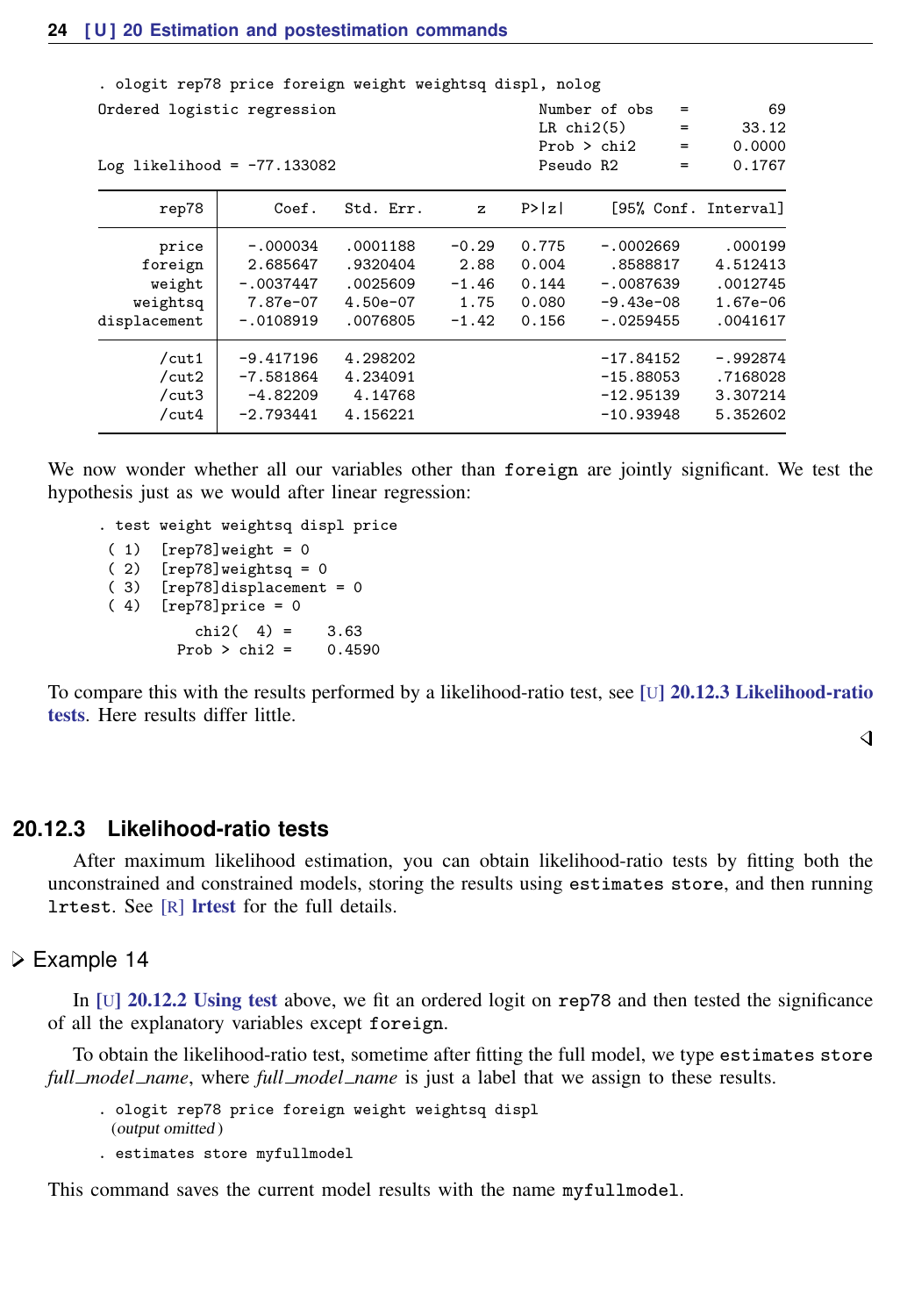Next we fit the constrained model. After that, typing 'lrtest myfullmodel .' compares the current model with the model we saved:

| . ologit rep78 foreign                |                      |                               |      |           |                      |                      |
|---------------------------------------|----------------------|-------------------------------|------|-----------|----------------------|----------------------|
| Iteration 0:                          |                      | $log$ likelihood = -93.692061 |      |           |                      |                      |
| Iteration 1:                          |                      | $log$ likelihood = -79.696089 |      |           |                      |                      |
| Iteration 2:                          |                      | $log$ likelihood = -79.034005 |      |           |                      |                      |
| Iteration 3:                          |                      | $log$ likelihood = -79.029244 |      |           |                      |                      |
| Iteration 4:                          |                      | $log$ likelihood = -79.029243 |      |           |                      |                      |
| Ordered logistic regression           |                      |                               |      |           | Number of obs<br>$=$ | 69                   |
|                                       |                      |                               |      |           | LR $chi2(1)$ =       | 29.33                |
|                                       |                      |                               |      |           | $Prob > chi2 =$      | 0.0000               |
| Log likelihood = $-79.029243$         |                      |                               |      | Pseudo R2 | $=$                  | 0.1565               |
| rep78                                 | Coef.                | Std. Err.                     | z.   | P >  z    |                      | [95% Conf. Interval] |
| foreign                               | 2.98155              | .6203644                      | 4.81 | 0.000     | 1.765658             | 4.197442             |
| /cut1                                 | $-3.158382$          | .7224269                      |      |           | -4.574313            | $-1.742452$          |
| $/c$ ut $2$                           | $-1.362642$ .3557343 |                               |      |           | $-2.059868$          | $-.6654154$          |
| /cut3                                 |                      | 1.232161 .3431227             |      |           | .5596532             | 1.90467              |
| $/c$ ut $4$                           | 3.246209             | .5556657                      |      |           | 2.157124             | 4.335293             |
| . lrtest myfullmodel.                 |                      |                               |      |           |                      |                      |
| Likelihood-ratio test                 |                      |                               |      |           | $LR chi2(4) =$       | 3.79                 |
| (Assumption: . nested in myfullmodel) |                      |                               |      |           | $Prob > chi2 =$      | 0.4348               |

When we tested the same constraint with test (which performed a Wald test), we obtained a  $\chi^2$  of 3.63 and a significance level of 0.4590. We used . (the dot) to specify the results in active memory, although we also could have stored them with estimates store and referred to them by name instead. Also, the order in which you specify the two models to lrtest doesn't matter; lrtest is smart enough to know the full model from the constrained model.

Two other postestimation commands work in the same way as lrtest, meaning that they accept names of stored estimation results as their input: hausman for performing Hausman specification tests and suest for seemingly unrelated estimation. We do not cover these commands here; see [R] [hausman](http://www.stata.com/manuals13/rhausman.pdf#rhausman) and [R] [suest](http://www.stata.com/manuals13/rsuest.pdf#rsuest) for more details.

## <span id="page-24-0"></span>**20.12.4 Nonlinear Wald tests**

testnl can be used to test nonlinear hypotheses about the parameters of the active estimation results. testnl, like test, bases its results on the variance–covariance matrix of the estimators (that is, performs a Wald test), so it can be used after any estimation command; see  $[R]$  [testnl](http://www.stata.com/manuals13/rtestnl.pdf#rtestnl).

Example 15

We fit the model

. regress price mpg weight foreign (output omitted )

 $\blacktriangleleft$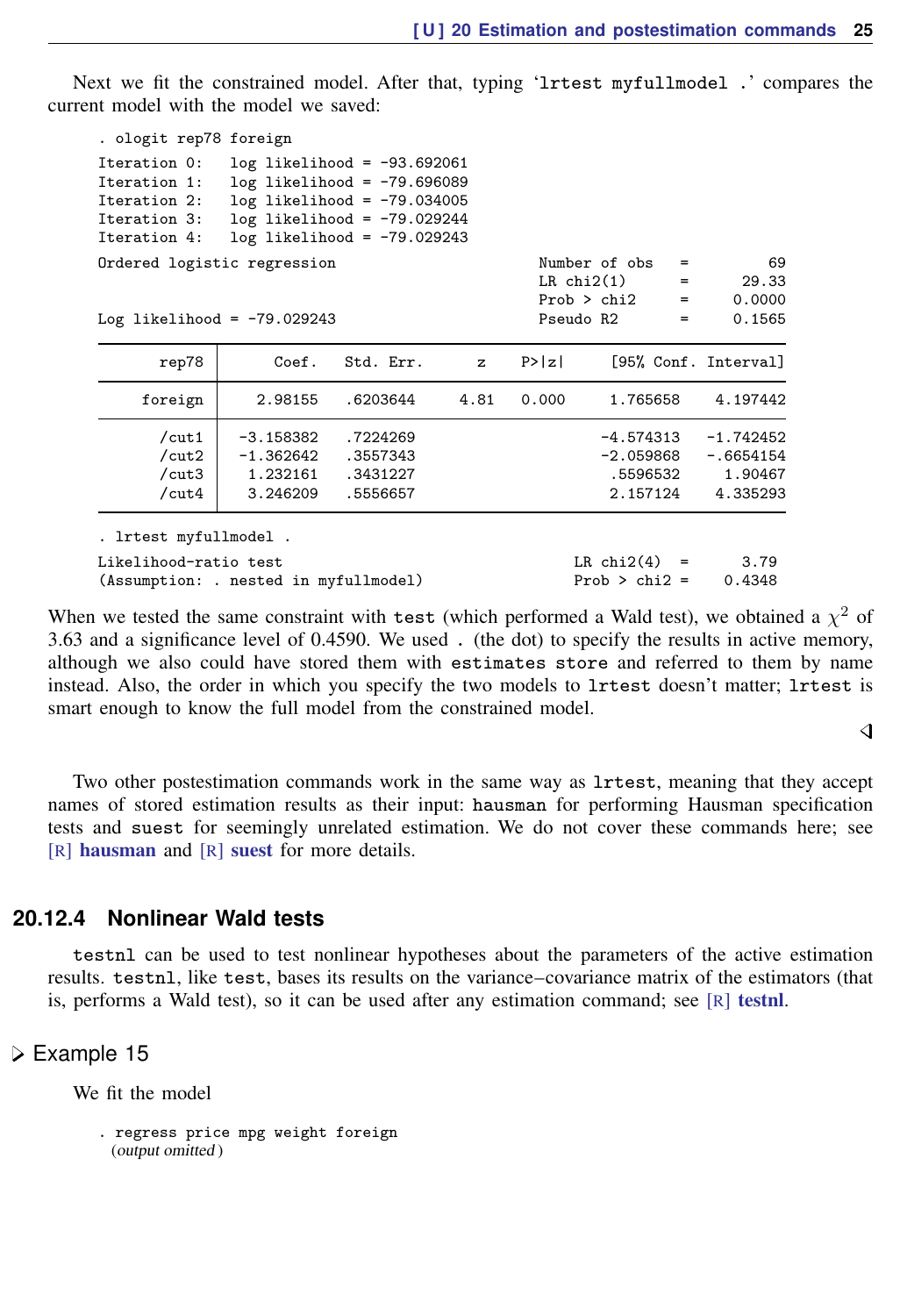and then type

```
. testnl (38 *_b[mpg]^2 = _b[foreigh]) (_b[mpg]/_b[weight]=4)(1) 38 * \text{b} \text{[mpg]}^2 = \text{b} \text{[foreign]}<br>(2) \text{b} \text{[mpg]} / \text{b} \text{[weight]} = 4[b[mpg]/b[weight] = 4chi2(2) = 0.04<br>> chi2 = 0.9806Prob > chi2 =
```
We performed this test on linear regression estimates, but tests of this type could be performed after any estimation command.

 $\overline{4}$ 

₫

# <span id="page-25-0"></span>**20.13 Obtaining linear combinations of coefficients**

lincom computes point estimates, standard errors,  $t$  or  $z$  statistics, p-values, and confidence intervals for a linear combination of coefficients after any estimation command. Results can optionally be displayed as odds ratios, incidence-rate ratios, or relative-risk ratios.

## **▷** Example 16

We fit a linear regression:

```
. use http://www.stata-press.com/data/r13/regress, clear
```

| . regress y x1 x2 x3 |            |           |            |       |                                  |     |                 |
|----------------------|------------|-----------|------------|-------|----------------------------------|-----|-----------------|
| Source               | SS         | df        | МS         |       | Number of $obs =$                |     | 148             |
| Model                | 3259.3561  | 3         | 1086.45203 |       | $144) =$<br>F(3.<br>$Prob$ > $F$ | $=$ | 96.12<br>0.0000 |
| Residual             | 1627.56282 | 144       | 11.3025196 |       | R-squared                        | $=$ | 0.6670          |
|                      |            |           |            |       | Adj $R$ -squared =               |     | 0.6600          |
| Total                | 4886.91892 | 147       | 33.2443464 |       | Root MSE                         |     | $= 3.3619$      |
|                      |            |           |            |       |                                  |     |                 |
| y                    | Coef.      | Std. Err. | t.         | P>  t | [95% Conf. Interval]             |     |                 |
| x1                   | 1.457113   | 1.07461   | 1.36       | 0.177 | $-.666934$                       |     | 3.581161        |
| x2                   | 2.221682   | .8610358  | 2.58       | 0.011 | .5197797                         |     | 3.923583        |
| x3                   | $-.006139$ | .0005543  | $-11.08$   | 0.000 | -.0072345                        |     | $-.0050435$     |
| cons                 | 36.10135   | 4.382693  | 8.24       | 0.000 | 27.43863                         |     | 44.76407        |
|                      |            |           |            |       |                                  |     |                 |

Suppose that we want to see the difference of the coefficients of  $x2$  and  $x1$ . We type

```
. lincom x2 - x1
(1) - x1 + x2 = 0y Coef. Std. Err. t P>|t| [95% Conf. Interval]
       (1) .7645682 .9950282 0.77 0.444 -1.20218 2.731316
```
lincom is handy for computing the odds ratio of one covariate group relative to another.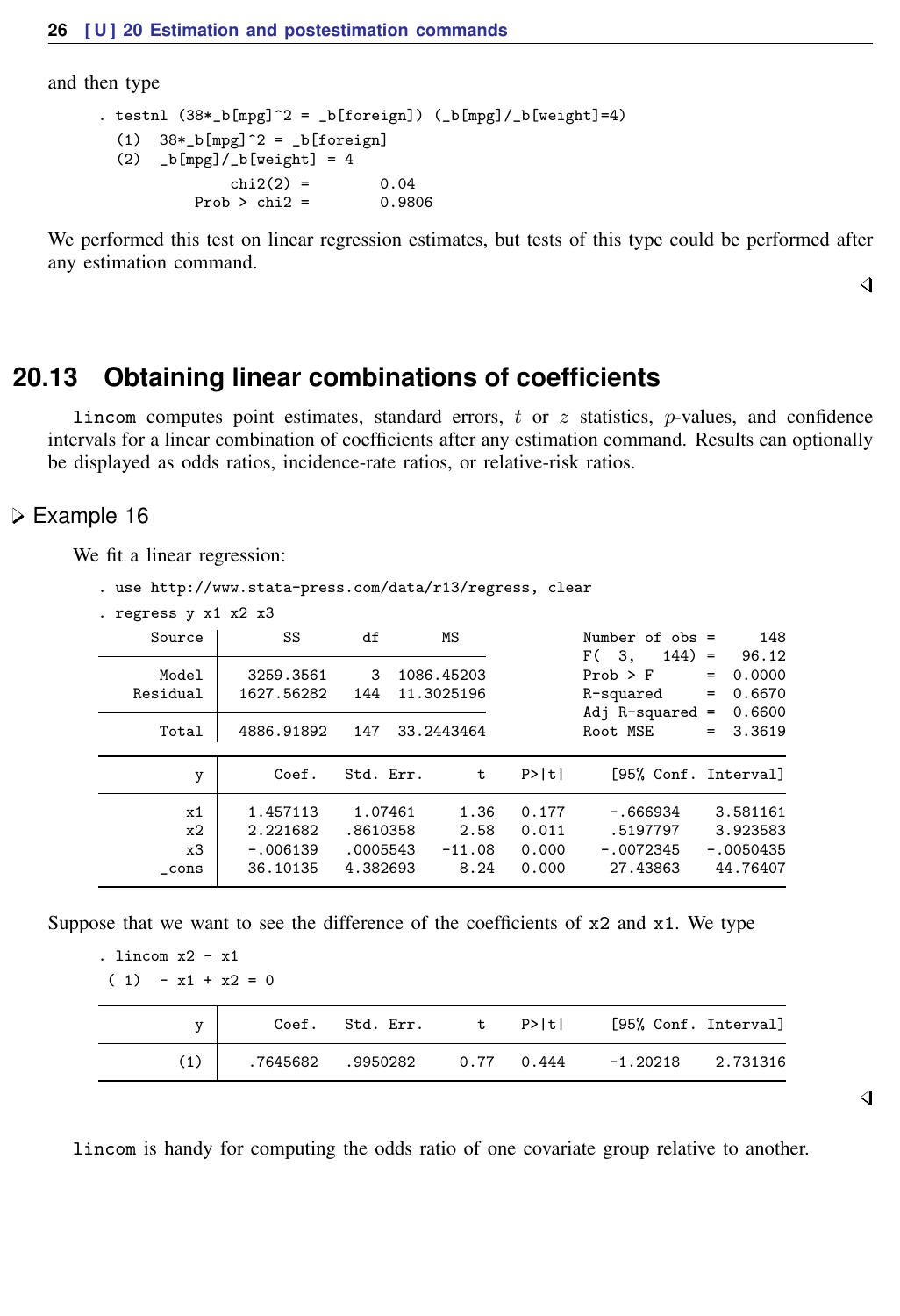## **▷ Example 17**

We estimate the parameters of a logistic model of low birthweight:

| . use http://www.stata-press.com/data/r13/lbw3<br>(Hosmer & Lemeshow data)   |                                                             |                                                                                                                                                                   |                                         |                                           |                                                                |     |                                                         |
|------------------------------------------------------------------------------|-------------------------------------------------------------|-------------------------------------------------------------------------------------------------------------------------------------------------------------------|-----------------------------------------|-------------------------------------------|----------------------------------------------------------------|-----|---------------------------------------------------------|
| . logit low age lwd i.race smoke ptd ht ui                                   |                                                             |                                                                                                                                                                   |                                         |                                           |                                                                |     |                                                         |
| Iteration 0:<br>Iteration 1:<br>Iteration 2:<br>Iteration 3:<br>Iteration 4: |                                                             | $log$ likelihood = $-117.336$<br>$log$ likelihood = $-99.3982$<br>$log$ likelihood = -98.780418<br>$log$ likelihood = -98.777998<br>$log$ likelihood = -98.777998 |                                         |                                           |                                                                |     |                                                         |
| Logistic regression                                                          |                                                             |                                                                                                                                                                   |                                         |                                           | Number of obs                                                  | $=$ | 189                                                     |
|                                                                              |                                                             |                                                                                                                                                                   |                                         | $LR$ chi $2(8)$                           |                                                                | $=$ | 37.12                                                   |
|                                                                              |                                                             |                                                                                                                                                                   |                                         |                                           | Prob > chi2                                                    | $=$ | 0.0000                                                  |
| Log likelihood = $-98.777998$                                                |                                                             |                                                                                                                                                                   |                                         | Pseudo R2                                 |                                                                | $=$ | 0.1582                                                  |
| low                                                                          | Coef.                                                       | Std. Err.                                                                                                                                                         | $\mathbf{z}$                            | P >  z                                    |                                                                |     | [95% Conf. Interval]                                    |
| age                                                                          | -.0464796                                                   | .0373888                                                                                                                                                          | $-1.24$                                 | 0.214                                     | -.1197603                                                      |     | .0268011                                                |
| lwd                                                                          | .8420615                                                    | .4055338                                                                                                                                                          | 2.08                                    | 0.038                                     | .0472299                                                       |     | 1.636893                                                |
| race<br>black<br>other                                                       | 1.073456<br>.815367                                         | .5150753<br>.4452979                                                                                                                                              | 2.08<br>1.83                            | 0.037<br>0.067                            | .0639273<br>$-.0574008$                                        |     | 2.082985<br>1.688135                                    |
| smoke<br>ptd<br>ht<br>ui<br>$_{\rm -cons}$                                   | .8071996<br>1.281678<br>1.435227<br>.6576256<br>$-1.216781$ | .404446<br>.4621157<br>.6482699<br>.4666192<br>.9556797                                                                                                           | 2.00<br>2.77<br>2.21<br>1.41<br>$-1.27$ | 0.046<br>0.006<br>0.027<br>0.159<br>0.203 | .0145001<br>.3759478<br>.1646414<br>$-.2569313$<br>$-3.089878$ |     | 1.599899<br>2.187408<br>2.705813<br>1.572182<br>.656317 |
|                                                                              |                                                             |                                                                                                                                                                   |                                         |                                           |                                                                |     |                                                         |

Level 1 of race designates white, level 2 designates black, and level 3 designates other.

If we want to obtain the odds ratio for black smokers relative to white nonsmokers (the reference group), we type

```
. lincom 2.race + smoke, or
(1) \lceil \text{lowl2.race +} \rceillow]smoke = 0
        low Odds Ratio Std. Err. z P>|z| [95% Conf. Interval]
        (1) 6.557805 4.744692 2.60 0.009 1.588176 27.07811
```
lincom computed  $\exp(\beta_{\text{race}==2} + \beta_{\text{smoke}}) = 6.56$ .

# <span id="page-26-0"></span>**20.14 Obtaining nonlinear combinations of coefficients**

lincom is limited to estimating linear combinations of coefficients, for example, 2.race + smoke, or exponentiated linear combinations, as in the above. For general nonlinear combinations, use nlcom.

◁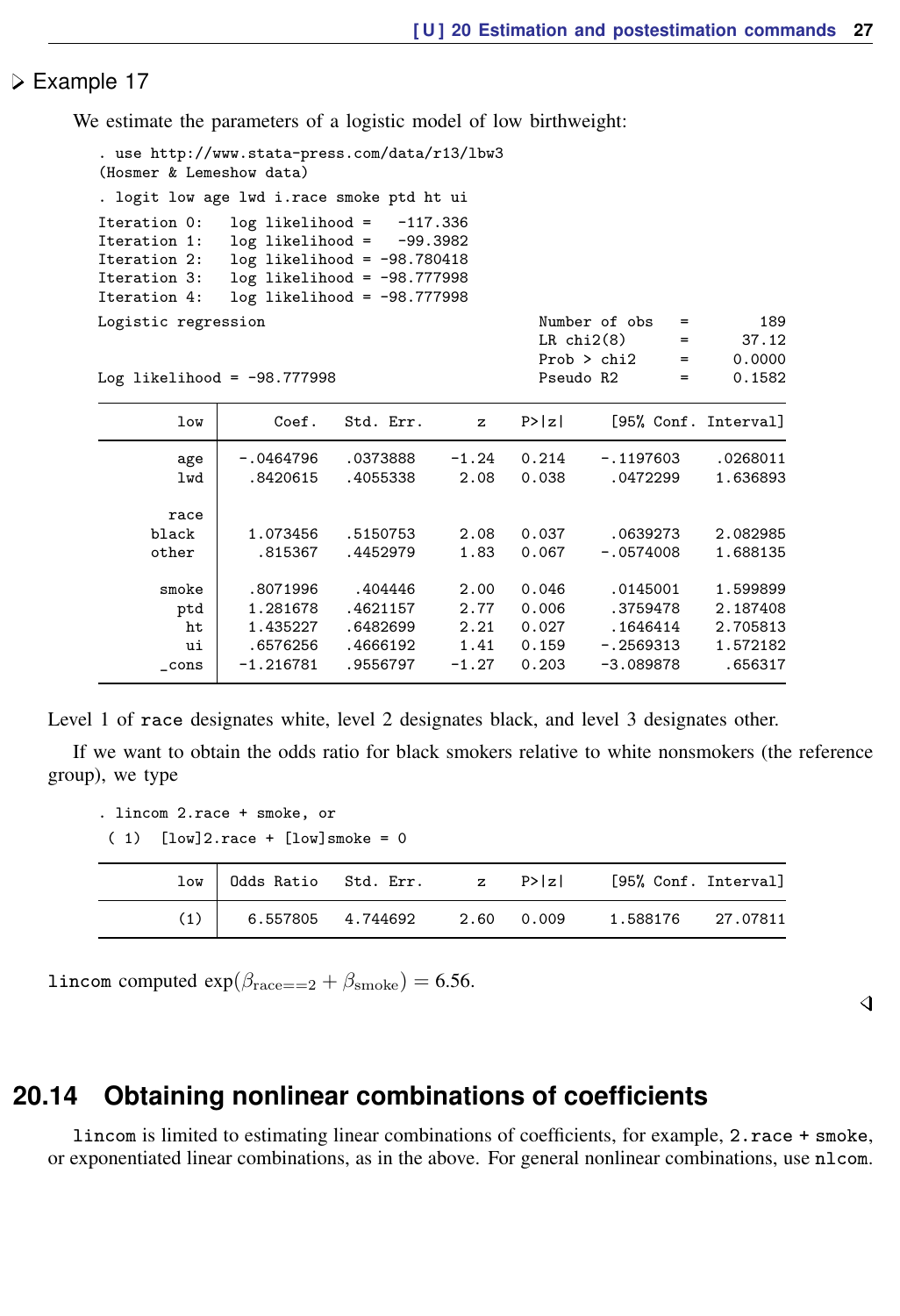#### Example 18

Continuing our [previous example:](http://www.stata.com/manuals13/uobtaininglinearcombinationsofcoefficients.pdf#uObtaininglinearcombinationsofcoefficientsObtaininglinearcombinationsofcoefficientsex17) suppose that we wanted the ratio of the coefficients (and standard errors, Wald test, confidence interval, etc.) of blacks and races other than white and black:

```
. nlcom _b[2.race]/_b[3.race]
      nl_1: b[2.read]/b[3.read]
```

| low I | $Coef.$ Std. Err. $z$ P> $ z $ |  | [95% Conf. Interval]                                  |  |
|-------|--------------------------------|--|-------------------------------------------------------|--|
|       |                                |  | nl 1   1.316531 .7359262 1.79 0.074 -.1258574 2.75892 |  |

The Wald test given is that of the null hypothesis that the nonlinear combination is zero versus the two-sided alternative—this is probably not informative for a ratio. If we would instead like to test whether this ratio is one, we can rerun nlcom, this time subtracting one from our ratio estimate.

```
. nlcom \nightharpoonup b[2, race]/\nightharpoonup b[3, race] - 1
```

```
[n] _nl _1: _b[2.race]/_b[3.race] - 1
```

| low       | Coef. | Std. Err.        |            | z P>lzl |             | [95% Conf. Interval] |
|-----------|-------|------------------|------------|---------|-------------|----------------------|
| $\_n1\_1$ |       | .3165314.7359262 | 0.43 0.667 |         | $-1$ 125857 | 1 75892              |

We can interpret this as not much evidence that the "ratio minus 1" is different from zero, meaning that we cannot reject the null hypothesis that the ratio equals one.

When using nlcom, we needed to refer to the model coefficients by their "proper" names, for example,  $_b[2, \text{race}]$ , and not by the shorthand 2.race, such as when using lincom. If we had typed

. nlcom 2.race/3.race

Stata would have reported an error.

If you have difficulty determining what to type for a coefficient when using lincom or nlcom replay your results using the coeflegend option. Here are the results for our current estimates,

| . logit, coeflegend                                  |                                                          |                                                                         |            |                  |  |
|------------------------------------------------------|----------------------------------------------------------|-------------------------------------------------------------------------|------------|------------------|--|
| Logistic regression<br>Log likelihood = $-98.777998$ |                                                          | Number of obs<br>$LR$ chi $2(8)$                                        | $=$<br>$=$ | 189<br>37.12     |  |
|                                                      |                                                          | Prob > chi2<br>Pseudo R2                                                | $=$<br>$=$ | 0.0000<br>0.1582 |  |
| low                                                  | Coef.                                                    | Legend                                                                  |            |                  |  |
| age<br>lwd                                           | $-.0464796$<br>.8420615                                  | _b[age]<br>b[lwd]                                                       |            |                  |  |
| race<br>black<br>other                               |                                                          | 1.073456 _b[2.race]<br>$.815367 \quad b[3.\text{race}]$                 |            |                  |  |
| smoke<br>ptd<br>ht<br>ui<br>$\_cons$                 | .8071996<br>1.281678<br>1.435227<br>$.6576256$ $_b$ [ui] | _b[smoke]<br>$_b[ptd]$<br>_b[ht]<br>$-1.216781$ b $\lceil \cosh \rceil$ |            |                  |  |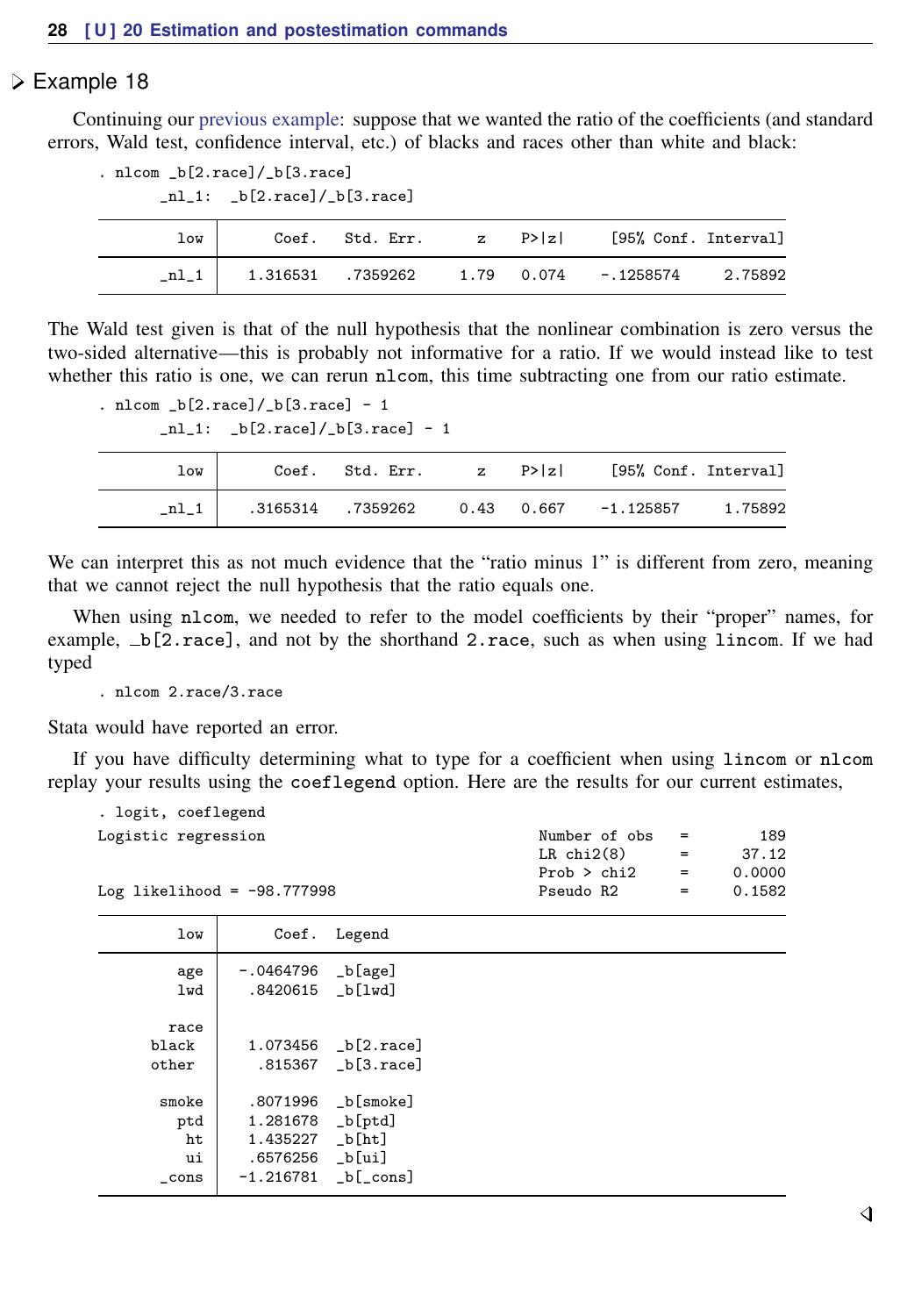# <span id="page-28-0"></span>**20.15 Obtaining marginal means, adjusted predictions, and predictive margins**

predict uses the current estimation results (the coefficients and the VCE) to estimate the value of statistics for observations in the data. lincom and nlcom use the current estimation results to estimate a specific linear or nonlinear expression of the coefficients. The margins command combines aspects of both and estimates margins of responses.

margins answers the question "What does my model have to say about such-and-such a group or such-and-such a person", where such-and-such might be

- my estimation sample or another sample
- a sample with the values of some covariates fixed
- a sample evaluated at each level of a treatment
- a population represented by a complex survey sample
- someone who looks like the fifth person in my sample
- someone who looks like the mean of the covariates in my sample
- someone who looks like the median of the covariates in my sample
- someone who looks like the 25th percentile of the covariates in my sample
- someone who looks like some other function of the covariates in my sample
- a standardized population
- a balanced experimental design
- any combination of the above
- any comparison of the above

margins answers these questions either conditionally on fixed values of all covariates or averaged over the observations in a sample. It answers these questions about almost any predictions or any other response that you can calculate as a function of your estimated parameters—linear responses, probabilities, hazards, survival times, odds ratios, risk differences, etc. It answers these questions in terms of the response given covariate levels, or in terms of the change in the response for a change in levels (also known as marginal effects). It answers these questions providing standard errors, test statistics, and confidence intervals; and those statistics can take the covariates as given or adjust for sampling, also known as predictive margins and survey statistics.

A margin is a statistic based on a response for a fitted model calculated over a dataset in which some of or all the covariates are fixed at values different from what they really are.

<span id="page-28-1"></span>Margins go by different names in different fields, and they can estimate many interesting statistics related to a fitted model. We discuss some common uses below; see [R] [margins](http://www.stata.com/manuals13/rmargins.pdf#rmargins) for more applications.

## **20.15.1 Obtaining estimated marginal means**

A classic application of margins is to estimate the expected marginal means from a linear estimator as though the design for the covariates were balanced—assuming an equal number of observations for each unique combination of levels for the factor-variable covariates. These means have a long history in the study of ANOVA and MANOVA but are of limited use with nonexperimental data. For a discussion, see [Obtaining margins as though the data were balanced](http://www.stata.com/manuals13/rmargins.pdf#rmarginsRemarksandexamplesObtainingmarginsasthoughthedatawerebalanced) in [R] **[margins](http://www.stata.com/manuals13/rmargins.pdf#rmargins)** and [example 4](http://www.stata.com/manuals13/ranova.pdf#ranovaRemarksandexamplesex_anova_systolic) in [R] [anova](http://www.stata.com/manuals13/ranova.pdf#ranova).

Estimated marginal means are also called "least-squares means".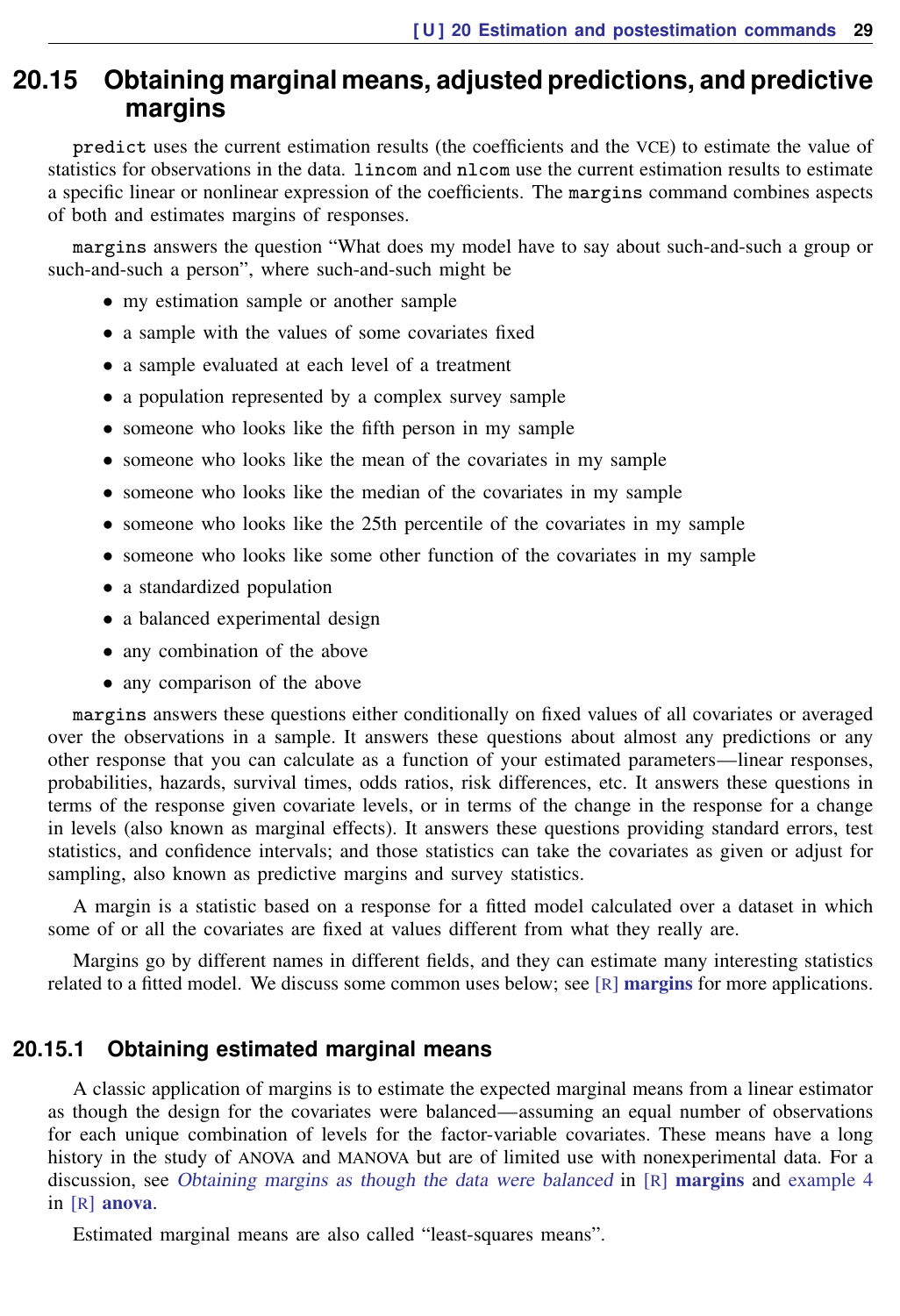Consider an analysis of variance of the change in systolic blood pressure as determined by one of four drug treatments and adjusting for the patient's disease ([Afifi and Azen](#page-62-1) [1979\)](#page-62-1).

. use http://www.stata-press.com/data/r13/systolic (Systolic Blood Pressure Data)

```
. tabulate drug disease
```

|           |    | Patient's Disease |    |       |
|-----------|----|-------------------|----|-------|
| Drug Used |    |                   | 3  | Total |
|           |    |                   |    |       |
|           | 6  |                   | 5  | 15    |
| 2         | 5  |                   | 6  | 15    |
| 3         | 3  | 5                 | 4  | 12    |
| 4         | 5  | 6                 | 5  | 16    |
| Total     | 19 | 19                | 20 | 58    |

. anova systolic drug##disease

|                                 | Number of $obs =$<br>Root MSE          |             | 58<br>$= 10.5096$                     | R-squared<br>Adj $R$ -squared = | 0.4560<br>$=$<br>0.3259    |
|---------------------------------|----------------------------------------|-------------|---------------------------------------|---------------------------------|----------------------------|
| Source                          | Partial SS                             | df          | ΜS                                    | F                               | $Prob$ > $F$               |
| Model                           | 4259.33851                             | 11          | 387.212591                            | 3.51                            | 0.0013                     |
| drug<br>disease<br>drug#disease | 2997.47186<br>415.873046<br>707.266259 | 3<br>2<br>6 | 999.157287<br>207.936523<br>117.87771 | 9.05<br>1.88<br>1.07            | 0.0001<br>0.1637<br>0.3958 |
| Residual                        | 5080.81667                             | 46          | 110.452536                            |                                 |                            |
| Total                           | 9340.15517                             | 57          | 163.862371                            |                                 |                            |

Despite having randomized on drug, we see in the tabulation that our data are not balanced—for example, 12 patients were administered drug 3, whereas 16 were administered drug 4. The diseases are also not balanced across drugs. To estimate the marginal mean for each level of drug while treating the design as though it were balanced, we type

| . margins drug, asbalanced            |                                                                                     |                                              |                              |                                  |                                              |                                             |
|---------------------------------------|-------------------------------------------------------------------------------------|----------------------------------------------|------------------------------|----------------------------------|----------------------------------------------|---------------------------------------------|
| Adjusted predictions                  |                                                                                     |                                              |                              |                                  | Number of obs<br>$=$                         | 58                                          |
| Expression<br>at                      | : Linear prediction, predict()<br>(asbalanced)<br>: drug<br>(asbalanced)<br>disease |                                              |                              |                                  |                                              |                                             |
|                                       | Margin                                                                              | Delta-method<br>Std. Err.                    | t                            | $P>$  t                          |                                              | [95% Conf. Interval]                        |
| drug<br>1<br>$\overline{2}$<br>3<br>4 | 25.99444<br>26.55556<br>9.744444<br>13.54444                                        | 2.751008<br>2.751008<br>3.100558<br>2.637123 | 9.45<br>9.65<br>3.14<br>5.14 | 0.000<br>0.000<br>0.003<br>0.000 | 20.45695<br>21,01806<br>3.503344<br>8.236191 | 31.53194<br>32.09305<br>15.98554<br>18.8527 |

Assuming everyone in the sample were treated with drug 4 and that the diseases were equally distributed across the drug treatments, the expected mean change in pressure resulting from treatment with drug 4 is 13.54. Because we are treating the data as balanced, we could also say that 13.54 is the expected mean change resulting from drug 4 for any sample where an equal number of patients has each of the three diseases.

If we want an estimate of the mean that uses the distribution of diseases observed in the sample, we would remove the asbalanced option: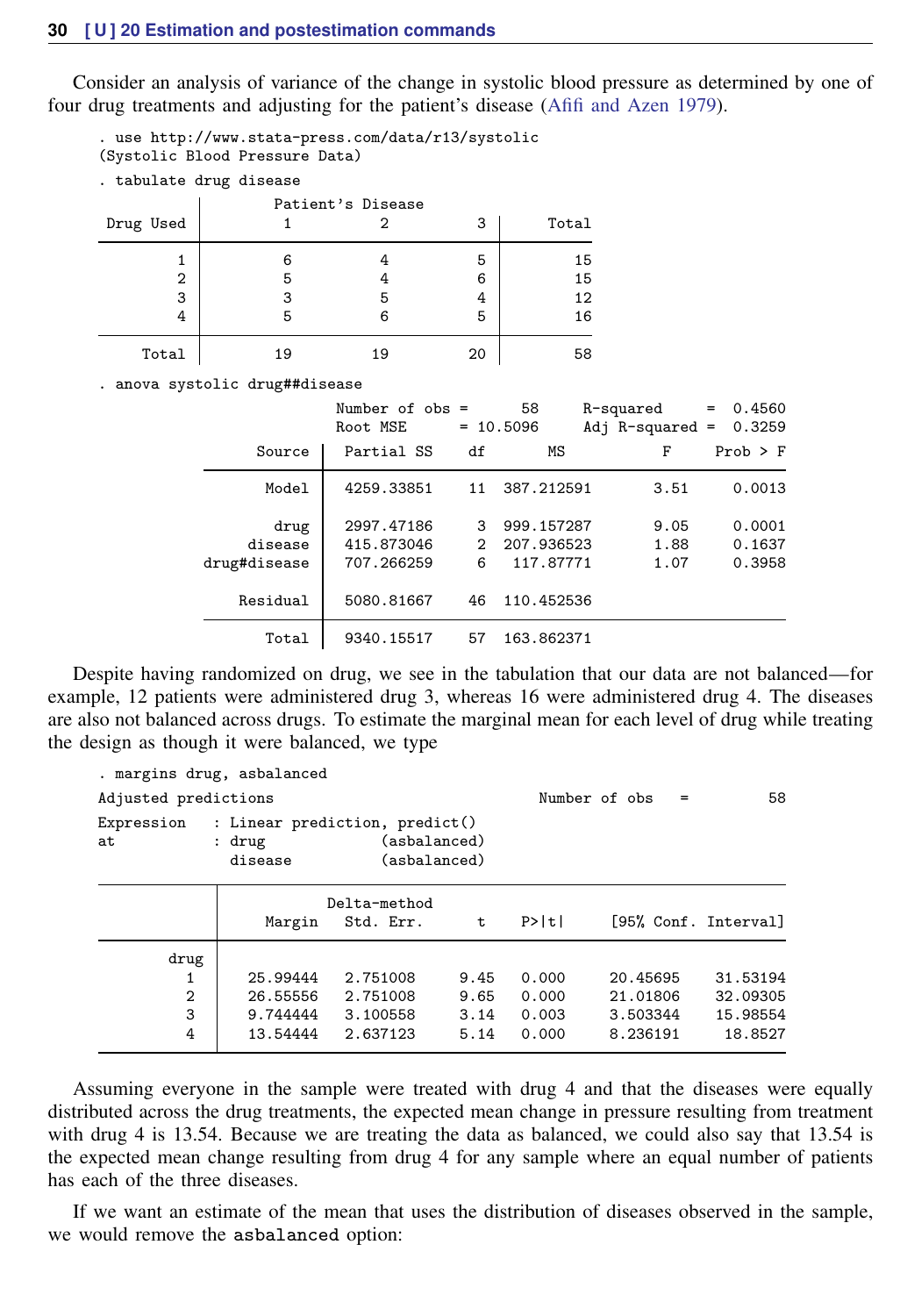| . margins drug |                                |                           |      |       |               |                      |
|----------------|--------------------------------|---------------------------|------|-------|---------------|----------------------|
|                | Predictive margins             |                           |      |       | Number of obs | 58                   |
| Expression     | : Linear prediction, predict() |                           |      |       |               |                      |
|                | Margin                         | Delta-method<br>Std. Err. | t    | P>  t |               | [95% Conf. Interval] |
| drug           |                                |                           |      |       |               |                      |
| 1              | 25.89799                       | 2.750533                  | 9.42 | 0.000 | 20.36145      | 31.43452             |
| $\mathbf{2}$   | 26.41092                       | 2.742762                  | 9.63 | 0.000 | 20.89003      | 31.93181             |
| 3              | 9.722989                       | 3.099185                  | 3.14 | 0.003 | 3.484652      | 15.96132             |
| 4              | 13.55575                       | 2.640602                  | 5.13 | 0.000 | 8.24049       | 18.871               |

We can now say that a pressure change of 13.56 is expected if everyone in the sample is given drug 4 and the distribution of diseases is as observed in the sample.

The second set of margins are not usually called estimated marginal means because they do not impose a balanced design when estimating the mean. They are adjusted predictions that just happen to be means because the response is linear.

Neither of these values is the average pressure change for those taking drug 4 in our sample because margins treats everyone in the sample as having taken drug 4. Treating everyone as though they have taken each drug is what makes the means comparable. We are essentially standardizing on the values of all the other covariates in our model (in this example, just disease).

To obtain the observed mean for those taking drug 4, we must tell margins to treat drug 4 as its sample, which we do with the over () option.

| . summarize systolic if drug==4 |                                          |              |           |       |               |     |                      |
|---------------------------------|------------------------------------------|--------------|-----------|-------|---------------|-----|----------------------|
| Variable                        | Obs                                      | Mean         | Std. Dev. |       | Min           | Max |                      |
| systolic                        | 16                                       | 13.5         | 9.323805  |       | $-5$          | 27  |                      |
| . margins, over (drug)          |                                          |              |           |       |               |     |                      |
| Predictive margins              |                                          |              |           |       | Number of obs |     | 58                   |
| Expression<br>over              | : Linear prediction, predict()<br>: drug |              |           |       |               |     |                      |
|                                 |                                          | Delta-method |           |       |               |     |                      |
|                                 | Margin                                   | Std. Err.    | t.        | P>ltl |               |     | [95% Conf. Interval] |
| drug                            |                                          |              |           |       |               |     |                      |
| 1                               | 26.06667                                 | 2.713577     | 9.61      | 0.000 | 20.60452      |     | 31.52881             |
| $\overline{2}$                  | 25.53333                                 | 2.713577     | 9.41      | 0.000 | 20.07119      |     | 30.99548             |
| 3                               | 8.75                                     | 3.033872     | 2.88      | 0.006 | 2.643133      |     | 14.85687             |
| 4                               | 13.5                                     | 2.62741      | 5.14      | 0.000 | 8.211298      |     | 18.7887              |
|                                 |                                          |              |           |       |               |     |                      |

The margin in the last line of the table matches the mean from summarize.

For many questions, we prefer one of the first two estimates of margins to the last one. If we compare drugs 3 and 4 from the last results, the 8.75 and 13.5 include both the effect from the drug and the differing distribution of diseases among patients taking drug 3 and drug 4 in our sample. Our first set of margins, those from margins drug, asbalanced, assumed that for both drug 3 and drug 4, we had an equal number of patients with each disease. Our second set of margins, those from margins drug, assumed that for both drug 3 and drug 4, we wanted the observed distribution of patients from the whole sample. By assuming a common distribution of diseases across the drugs, our first two sets of margins remove the effect of disease when we compare across drugs.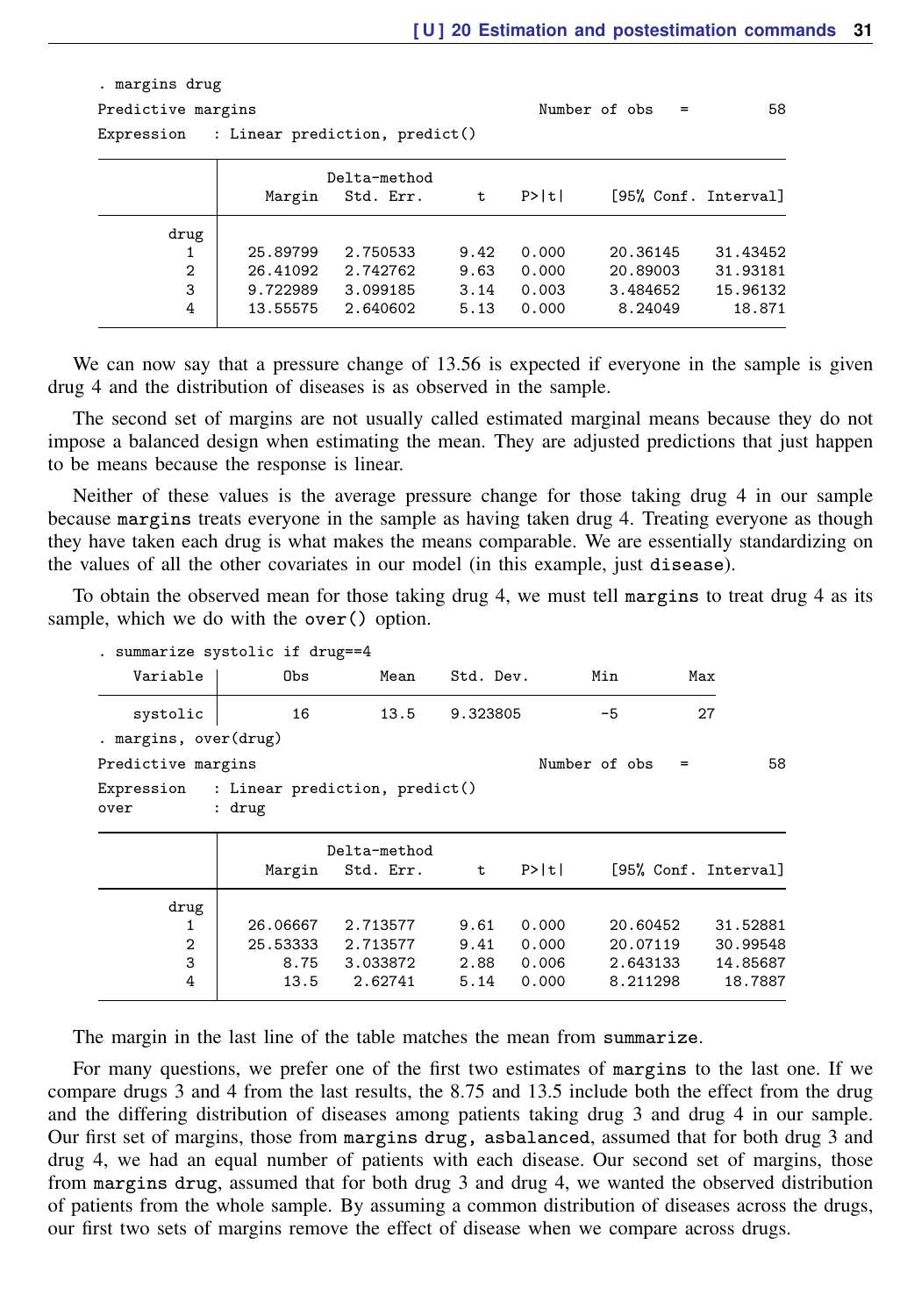# <span id="page-31-0"></span>**20.15.2 Obtaining adjusted predictions**

We will use the term adjusted predictions to refer to margins that are evaluated at fixed values for all covariates. The margins command has a great deal of flexibility in letting you choose what those fixed values are. Consider a model of high blood pressure as a function of sex, age group, and body mass index (BMI, a common measure of weight relative to height; variable bmi). We will allow the effect of age to differ for males and females by interacting the age group and sex variables. We will also allow the effect of BMI to differ across all combinations of age group and sex by specifying a full factorial model.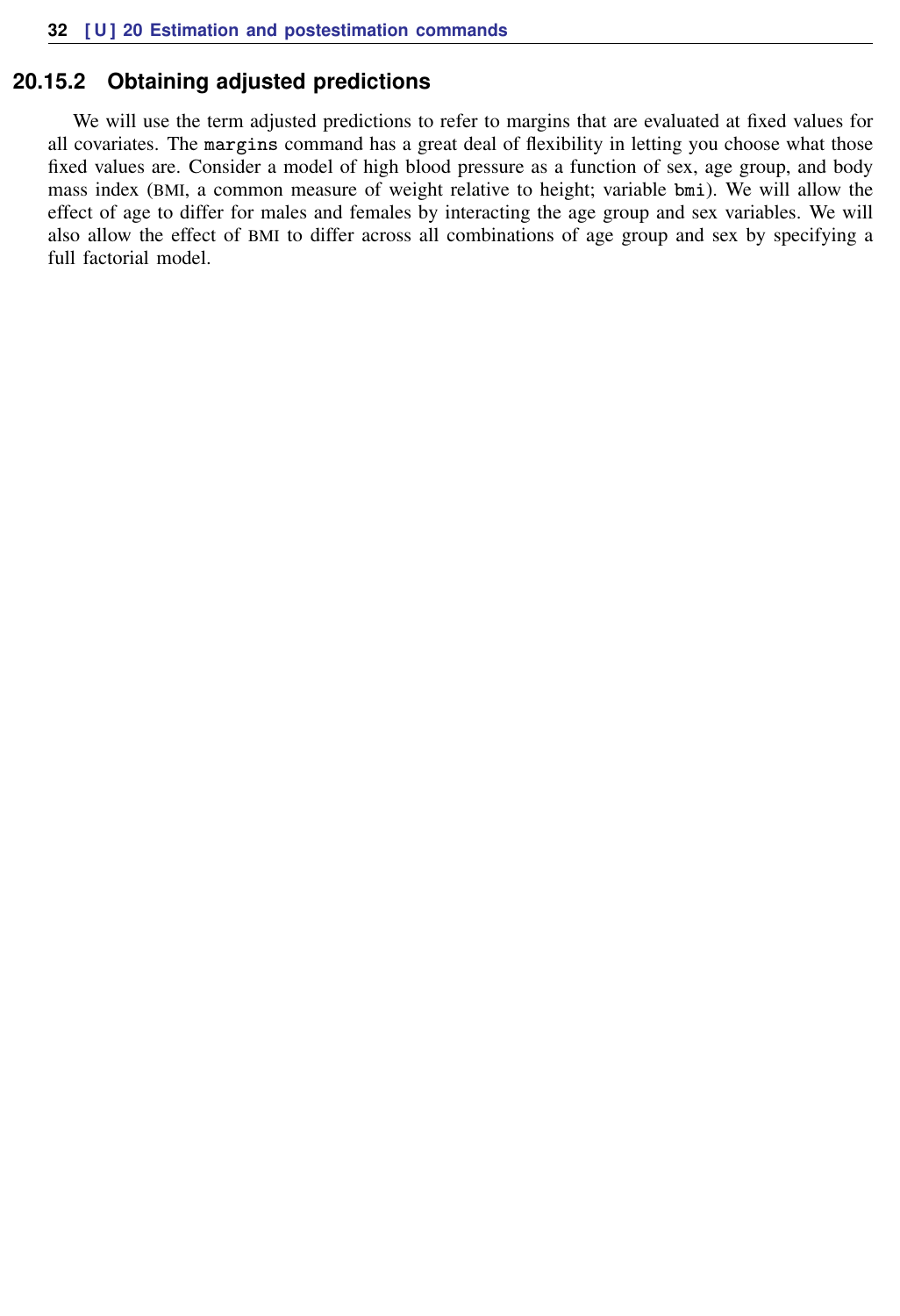. use http://www.stata-press.com/data/r13/nhanes2

```
. logistic highbp sex##agegrp##c.bmi
```

| Logistic regression<br>$Log$ likelihood =                                 | $-5789.851$                                            | Number of obs<br>$LR$ chi $2(23)$<br>Prob > chi2<br>Pseudo R2 | 10351<br>2521.83<br>0.0000<br>0.1788          |                                           |                                                          |                                                         |
|---------------------------------------------------------------------------|--------------------------------------------------------|---------------------------------------------------------------|-----------------------------------------------|-------------------------------------------|----------------------------------------------------------|---------------------------------------------------------|
| highbp                                                                    | Odds Ratio                                             | Std. Err.                                                     | z                                             | P >  z                                    |                                                          | [95% Conf. Interval]                                    |
| sex<br>Female                                                             | .4012124                                               | .2695666                                                      | $-1.36$                                       | 0.174                                     | .107515                                                  | 1.497199                                                |
| agegrp<br>$30 - 39$<br>$40 - 49$<br>$50 - 59$                             | .8124869<br>1.346976<br>5.415758                       | .6162489<br>1.101181<br>4.254136                              | $-0.27$<br>0.36<br>2.15                       | 0.784<br>0.716<br>0.032                   | .1837399<br>. 2713222<br>1.161532                        | 3.592768<br>6.687051<br>25.2515                         |
| $60 - 69$<br>$70+$                                                        | 16.31623<br>161.2491                                   | 10.09529<br>130.7332                                          | 4.51<br>6.27                                  | 0.000<br>0.000                            | 4.852423<br>32.9142                                      | 54.86321<br>789.9717                                    |
| sex#agegrp<br>Female #<br>$30 - 39$<br>Female #                           | 1.441256                                               | 1.44721                                                       | 0.36                                          | 0.716                                     | .2013834                                                 | 10.31475                                                |
| $40 - 49$<br>Female #<br>$50 - 59$                                        | 6.29497<br>4.377185                                    | 6.575021<br>4.43183                                           | 1.76<br>1.46                                  | 0.078<br>0.145                            | .8126879<br>.6016818                                     | 48.75998<br>31.84366                                    |
| Female #<br>$60 - 69$<br>Female#70+                                       | 1.790026<br>.1958758                                   | 1.502447<br>.2165763                                          | 0.69<br>$-1.47$                               | 0.488<br>0.140                            | .3454684<br>.0224297                                     | 9.27492<br>1.710562                                     |
| bmi                                                                       | 1.18539                                                | .0221872                                                      | 9.09                                          | 0.000                                     | 1.142692                                                 | 1.229684                                                |
| sex#c.bmi<br>Female                                                       | .9809543                                               | .0250973                                                      | $-0.75$                                       | 0.452                                     | .9329775                                                 | 1.031398                                                |
| agegrp#c.bmi<br>$30 - 39$<br>$40 - 49$<br>$50 - 59$<br>$60 - 69$<br>$70+$ | 1.021812<br>1.00982<br>.979291<br>.9413883<br>.8738056 | .0299468<br>.0315328<br>.0298836<br>.0228342<br>.0278416      | 0.74<br>0.31<br>$-0.69$<br>$-2.49$<br>$-4.23$ | 0.462<br>0.754<br>0.493<br>0.013<br>0.000 | .9647712<br>.9498702<br>.9224373<br>.8976813<br>.8209061 | 1.082225<br>1.073554<br>1.039649<br>.9872234<br>.930114 |
| sex#agegrp#<br>c.bmi<br>Female #<br>$30 - 39$                             | 1.000676                                               | .0377954                                                      | 0.02                                          | 0.986                                     | .9292736                                                 | 1.077564                                                |
| Female #<br>$40 - 49$                                                     | .9702656                                               | .0382854                                                      | $-0.76$                                       | 0.444                                     | .8980559                                                 | 1.048281                                                |
| Female #<br>$50 - 59$<br>Female #                                         | .9852929                                               | .0380345                                                      | $-0.38$                                       | 0.701                                     | .9134969                                                 | 1.062732                                                |
| $60 - 69$<br>Female#70+                                                   | 1.028896<br>1.12236                                    | .0330473<br>.0480541                                          | 0.89<br>2.70                                  | 0.375<br>0.007                            | .9661212<br>1.032019                                     | 1.09575<br>1.220609                                     |
| _cons                                                                     | .0052191                                               | .0024787                                                      | $-11.07$                                      | 0.000                                     | .0020575                                                 | .0132388                                                |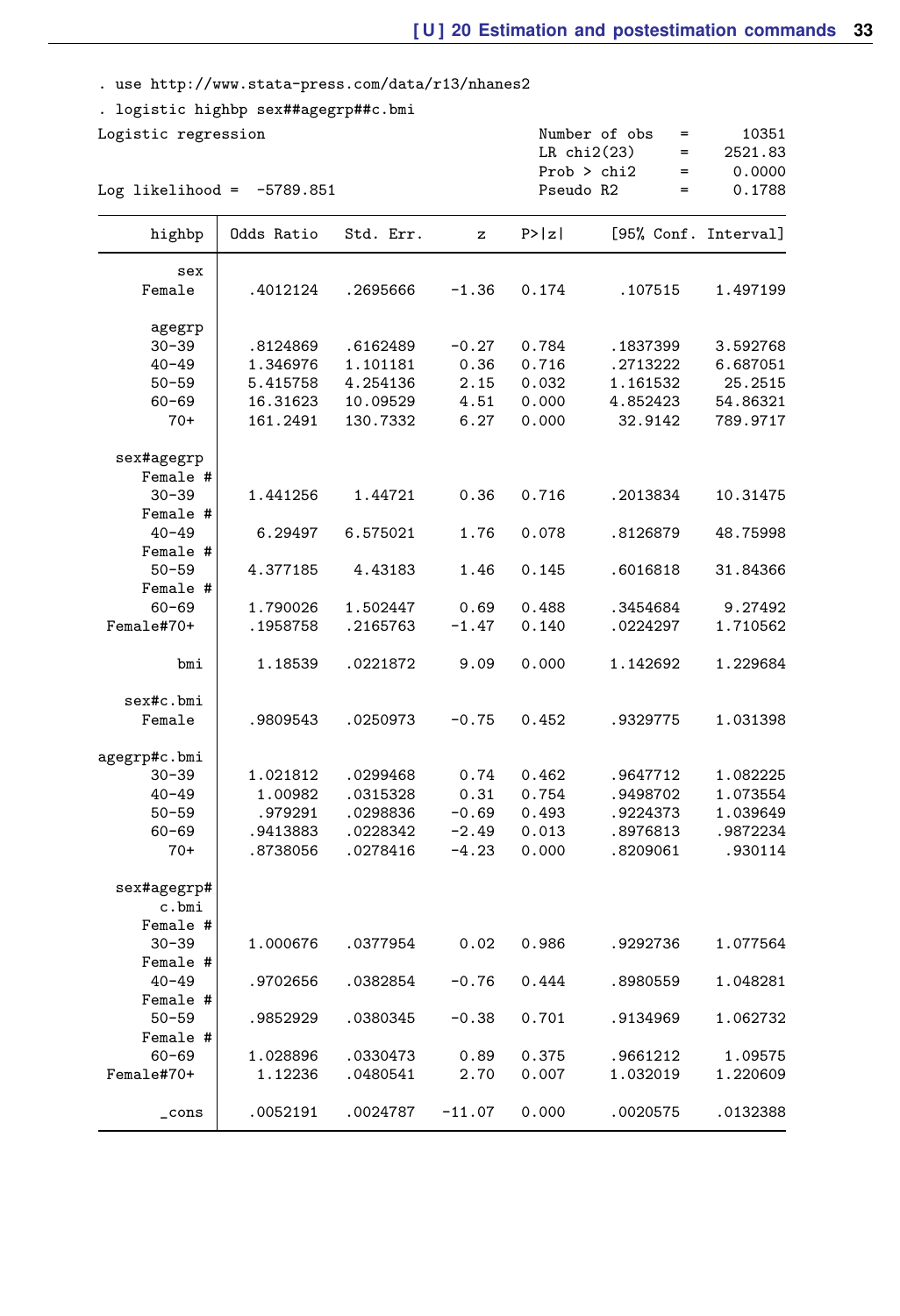We can evaluate the probability of having high blood pressure for each age group while holding the proportion of males and females and the value of bmi to its average by specifying the covariate agegrp to margins and including the option atmeans:

| . margins agegrp, atmeans                                                        |                                                                                                                                             |                                                                      |                                                                                                                                                                        |                                                    |                                                                      |     |                                                                     |
|----------------------------------------------------------------------------------|---------------------------------------------------------------------------------------------------------------------------------------------|----------------------------------------------------------------------|------------------------------------------------------------------------------------------------------------------------------------------------------------------------|----------------------------------------------------|----------------------------------------------------------------------|-----|---------------------------------------------------------------------|
| Adjusted predictions<br>Model VCE                                                | : OIM                                                                                                                                       |                                                                      |                                                                                                                                                                        |                                                    | Number of obs                                                        | $=$ | 10351                                                               |
| Expression<br>at                                                                 | : $Pr(highbp)$ , $predict()$<br>: 1.setx<br>$2.\texttt{sex}$<br>1.agegrp<br>2.agegrp<br>3.agegrp<br>4.agegrp<br>5.agegrp<br>6.agegrp<br>bmi | $=$<br>$=$<br>$=$<br>$=$<br>$=$<br>$=$<br>$=$<br>$=$<br>$=$          | .4748333 (mean)<br>.5251667 (mean)<br>.2241329 (mean)<br>.1566998 (mean)<br>.1228867 (mean)<br>.1247222 (mean)<br>.2763018 (mean)<br>.0952565 (mean)<br>25.5376 (mean) |                                                    |                                                                      |     |                                                                     |
|                                                                                  |                                                                                                                                             | Delta-method                                                         |                                                                                                                                                                        | P >  z                                             |                                                                      |     | [95% Conf. Interval]                                                |
|                                                                                  | Margin                                                                                                                                      | Std. Err.                                                            | $\mathbf{z}$                                                                                                                                                           |                                                    |                                                                      |     |                                                                     |
| agegrp<br>$20 - 29$<br>$30 - 39$<br>$40 - 49$<br>$50 - 59$<br>$60 - 69$<br>$70+$ | .1611491<br>.2487466<br>.3679695<br>.5204507<br>.5714605<br>.6637982                                                                        | .0091135<br>.0121649<br>.0144456<br>.0146489<br>.0095866<br>.0154566 | 17.68<br>20.45<br>25.47<br>35.53<br>59.61<br>42.95                                                                                                                     | 0.000<br>0.000<br>0.000<br>0.000<br>0.000<br>0.000 | .1432869<br>.2249038<br>.3396567<br>.4917394<br>.5526711<br>.6335038 |     | .1790113<br>.2725893<br>.3962823<br>.549162<br>.5902499<br>.6940927 |
|                                                                                  |                                                                                                                                             |                                                                      |                                                                                                                                                                        |                                                    |                                                                      |     |                                                                     |

The header of the table showed us the mean values of each covariate. These are the values at which the probabilities were evaluated. The mean values for the levels of agegrp appear in the header even though they were not used. agegrp assumed the values 1, 2, 3, 4, 5, and 6, as shown in the table. The means of the levels of agegrp are shown because we might have asked for more margins in the table, for example, margins sex agegrp.

The modeled probability is just below 25% for those under 40 years of age, and then increases fairly rapidly to 52% in the 50–59 age group. Above age 59, the probability remains under 67%. It is often easier for nonstatisticians to interpret the statistics computed by margins than the coefficients of a fitted model.

## <span id="page-33-0"></span>**20.15.3 Obtaining predictive margins**

Rather than evaluate the probability of having high blood pressure at one fixed point (the means), as we did above, we can evaluate the probability at the covariate values for each observation in our data and average those probabilities. Here is the modeled probability averaged over our sample:

```
. margins
Predictive margins and the control of obs = 10351<br>Nodel VCE : 0IM
Model VCE
Expression : Pr(highbp), predict()
                       Delta-method<br>Std. Err.
                 Margin Std. Err. z P>|z| [95% Conf. Interval]
      _cons .4227611 .0042939 98.46 0.000 .4143451 .4311771
```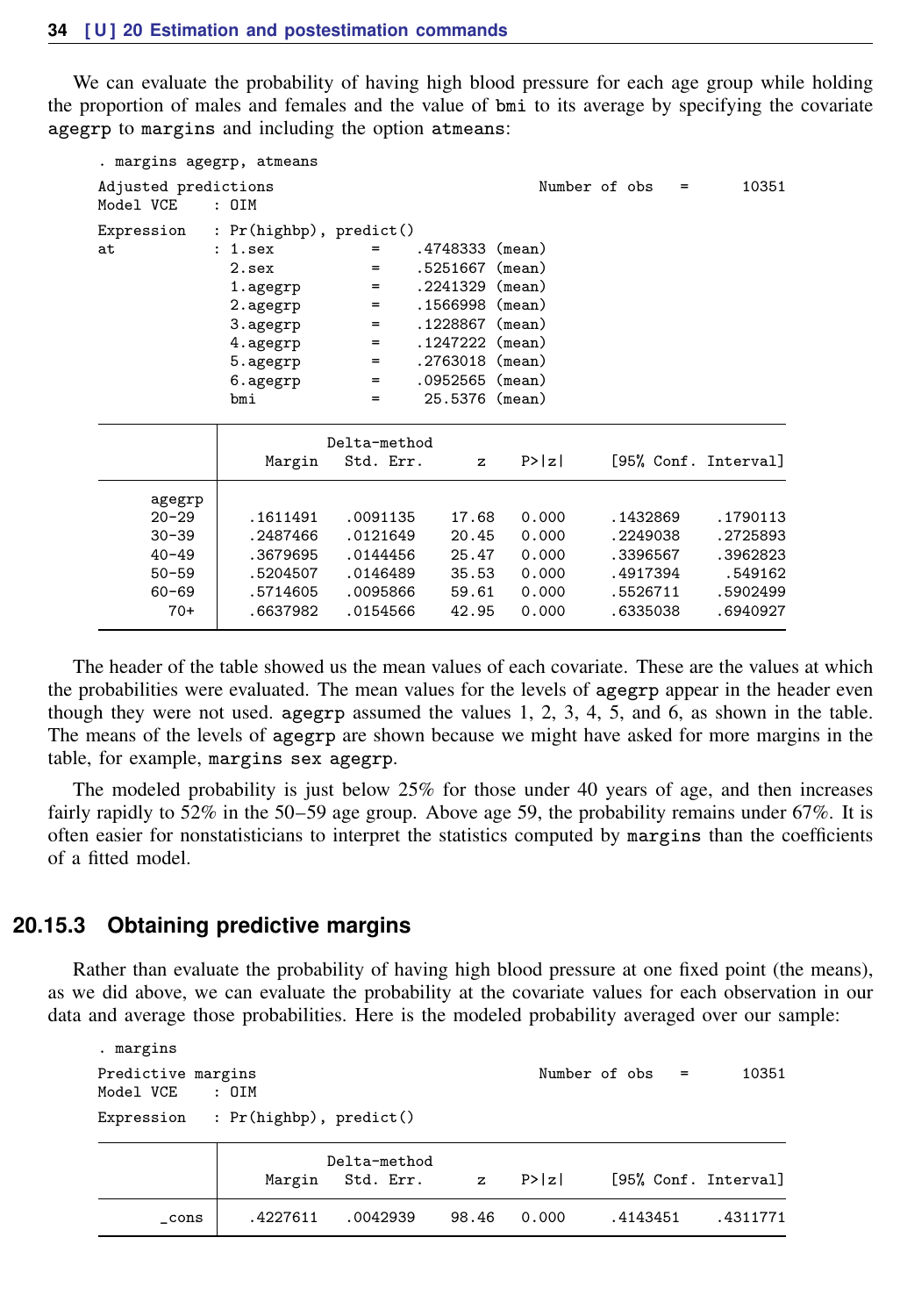If we fix the level of agegrp to 1, compute the probability for each observation, and then average those probabilities, the result is the predictive margin for level 1 of agegrp. margins, by default, computes these margins for each level of each variable specified on the command line. Let's compute the predictive margins for agegrp:

| . margins agegrp                         |                              |                           |              |        |                      |          |  |
|------------------------------------------|------------------------------|---------------------------|--------------|--------|----------------------|----------|--|
| Predictive margins<br>Model VCE<br>: OIM |                              |                           |              |        | Number of obs<br>$=$ | 10351    |  |
| Expression                               | : $Pr(highbp)$ , $predict()$ |                           |              |        |                      |          |  |
|                                          | Margin                       | Delta-method<br>Std. Err. | $\mathbf{z}$ | P >  z | [95% Conf. Interval] |          |  |
| agegrp                                   |                              |                           |              |        |                      |          |  |
| $20 - 29$                                | .2030932                     | .0087166                  | 23.30        | 0.000  | .1860089             | .2201774 |  |
| $30 - 39$                                | .2829091                     | .010318                   | 27.42        | 0.000  | .2626862             | .3031319 |  |
| $40 - 49$                                | .3769536                     | .0128744                  | 29.28        | 0.000  | .3517202             | .4021871 |  |
| $50 - 59$                                | .5153439                     | .0136201                  | 37.84        | 0.000  | .4886491             | .5420387 |  |
| 60-69                                    | .5641065                     | .009136                   | 61.75        | 0.000  | .5462003             | .5820127 |  |
| $70+$                                    | .6535679                     | .0151371                  | 43.18        | 0.000  | .6238997             | .683236  |  |

One way of looking at predictive margins is that they answer the question "What would the average response (probability) be in my sample if everyone were in one age group?" Another way of looking at predictive margins is that they standardize the effect of being in an age group with the distribution of other covariate values in our sample. The margins above are comparable because only the level of agegrp is changing across the margins. They represent our sample because all the other covariates take on their values in the sample when the margins are evaluated.

The predictive margins in this table differ from the adjusted predictions we estimated in [U[\] 20.15.2 Obtaining adjusted predictions](#page-31-0) because the probability is a nonlinear function of the coefficients in a logistic model; see [Example 3: Average response versus response at average](http://www.stata.com/manuals13/rmargins.pdf#rmarginsRemarksandexamplesExample3Averageresponseversusresponseataverage) in [R] **[margins](http://www.stata.com/manuals13/rmargins.pdf#rmargins)** for details.

Our analysis so far has been a bit na¨ıve. The dataset we are using is from the Second National Health and Nutrition Examination Survey (NHANES II). It has weights to make it representative of the population from which it was drawn as well as other survey characteristics—strata and primary sampling units. The data have already been syyset; see [SVY] syyset. We should take note of these characteristics and use the svy prefix when fitting our model.

. svy: logistic highbp sex##agegrp##c.bmi (output omitted )

If we were to repeat the command margins agegrp, we would see that our point estimates differ only a little, but our standard errors are generally larger.

We are not restricted to margining over a single factor variable. Let's see if the pattern of high blood pressure over age groups differs for men and women. We do that by specifying the interaction of sex and agegrp to margins. We add the vce(unconditional) option to accommodate the survey design.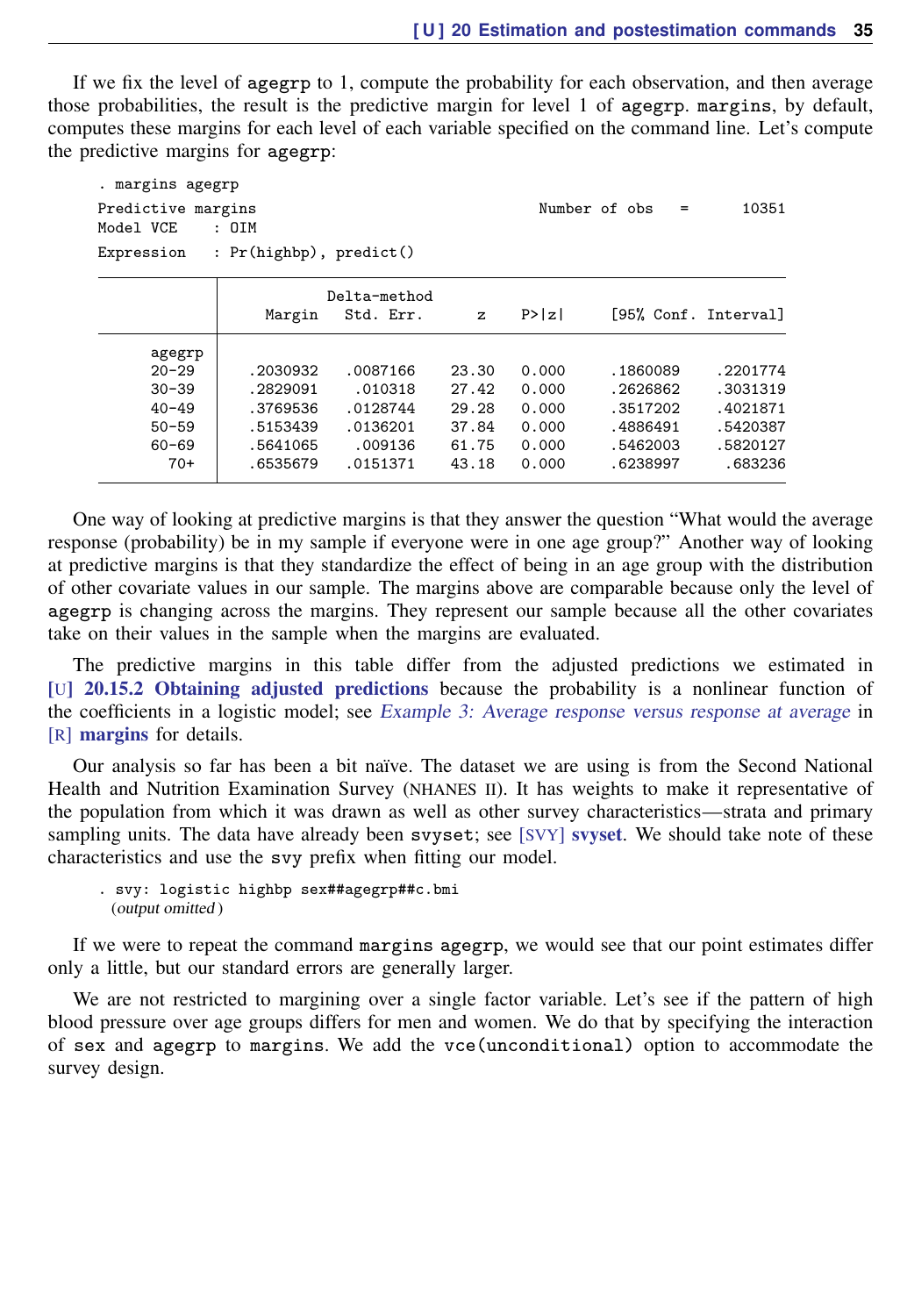. margins sex#agegrp, vce(unconditional)

Predictive margins  $\blacksquare$  Number of obs = 10351

Expression  $\cdot$  Pr(highbp) predict()

| rhtespion  | . LI/HIRHDD), breatco/) |                         |       |       |                      |          |
|------------|-------------------------|-------------------------|-------|-------|----------------------|----------|
|            | Margin                  | Linearized<br>Std. Err. | t     | P>  t | [95% Conf. Interval] |          |
| sex#agegrp |                         |                         |       |       |                      |          |
| Male#20-29 | .2931664                | .0204899                | 14.31 | 0.000 | .251377              | .3349557 |
| Male#30-39 | .3664032                | .0241677                | 15.16 | 0.000 | .3171128             | .4156936 |
| Male#40-49 | .3945619                | .0240343                | 16.42 | 0.000 | .3455435             | .4435802 |
| Male#50-59 | .5376423                | .0295377                | 18.20 | 0.000 | .4773997             | .5978849 |
| Male#60-69 | .5780997                | .0224681                | 25.73 | 0.000 | .5322756             | .6239237 |
| Male#70+   | .6507023                | .0209322                | 31.09 | 0.000 | .6080109             | .6933938 |
| Female #   |                         |                         |       |       |                      |          |
| $20 - 29$  | .1069761                | .0135978                | 7.87  | 0.000 | .0792432             | .1347091 |
| Female #   |                         |                         |       |       |                      |          |
| $30 - 39$  | .1898006                | .0143975                | 13.18 | 0.000 | .1604367             | .2191646 |
| Female #   |                         |                         |       |       |                      |          |
| $40 - 49$  | .3250246                | .0236775                | 13.73 | 0.000 | .276734              | .3733152 |
| Female #   |                         |                         |       |       |                      |          |
| $50 - 59$  | .4855339                | .03364                  | 14.43 | 0.000 | .4169247             | .5541431 |
| Female #   |                         |                         |       |       |                      |          |
| $60 - 69$  | .5441773                | .0186243                | 29.22 | 0.000 | .5061928             | .5821618 |
| Female#70+ | .6195342                | .0275568                | 22.48 | 0.000 | .5633317             | .6757367 |
|            |                         |                         |       |       |                      |          |

Each line in the table corresponds to holding both sex and agegrp to fixed values while using the observed level of bmi to evaluate the probability and then averaging over the observations in the sample. To calculate the results in the first line of the table, margins fixed  $sex = 1$  and agegrp  $= 1$ , evaluated the probability for each observation, and then averaged the probabilities. All these margins reflect the observed distribution of bmi in the sample.

The first six lines represent males, and the second six lines represent females. Comparing males with females for the same age groups, males are almost three times as likely to have high blood pressure in the first age group  $(0.293/0.107 = 2.7)$ , they are almost twice as likely in the second age group, and while the relative gap narrows, it is not until above age 70 that the probability for males drops below the probability for females.

Can the pattern of probabilities be affected by controlling one's bmi? Let's reevaluate the probabilities while holding bmi to two levels—20 (which is well within the normal range) and 30 (which is at the boundary between overweight and obese). We add the option  $at(bmi=(20 30))$  to set bmi first to 20 and then to 30.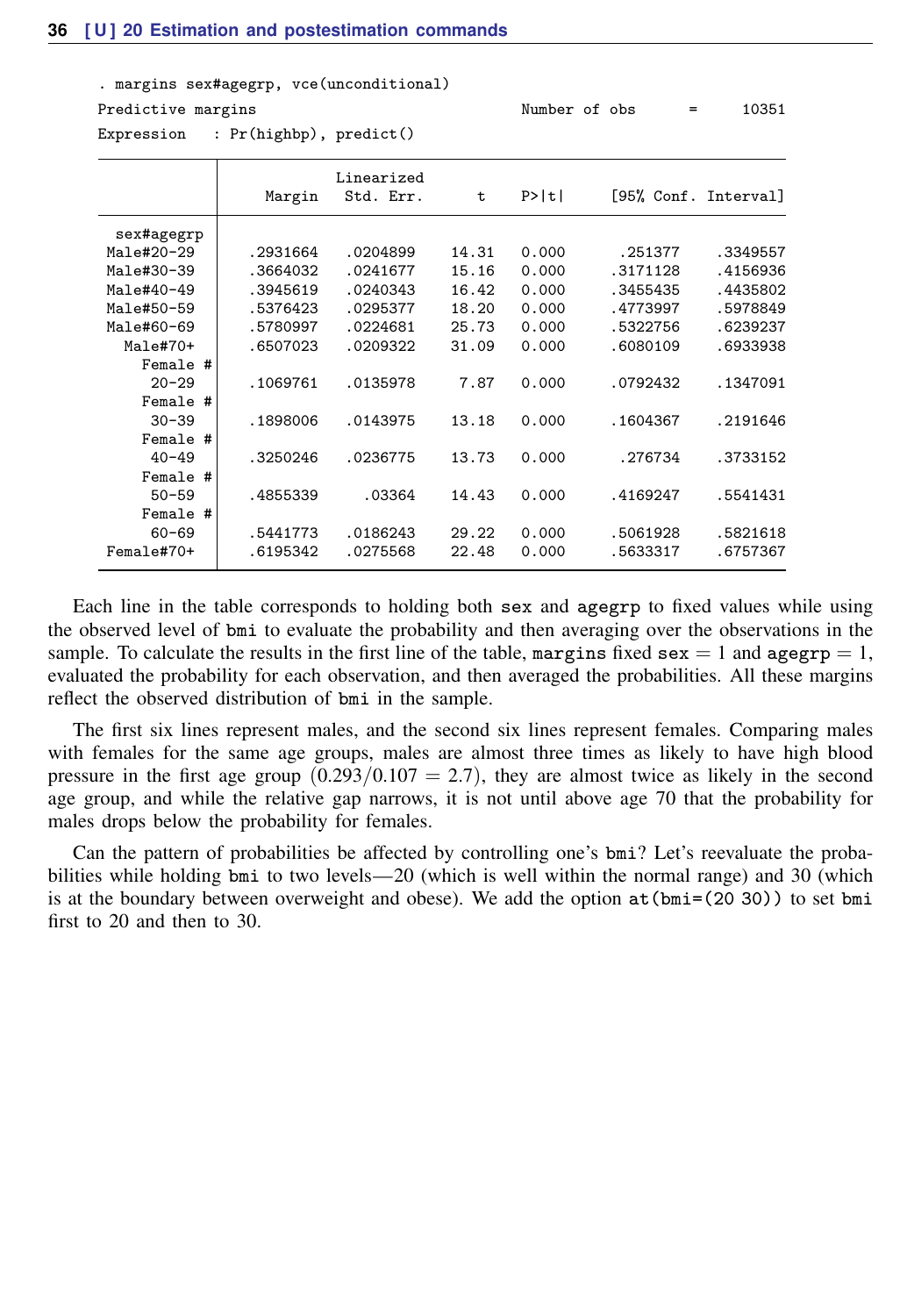| . margins sex#agegrp, at (bmi=(20 30)) vce(unconditional) |          |                         |       |       |                      |          |
|-----------------------------------------------------------|----------|-------------------------|-------|-------|----------------------|----------|
| Adjusted predictions                                      |          |                         |       |       | Number of obs<br>$=$ | 10351    |
| Expression : $Pr(highbp)$ , $predict()$                   |          |                         |       |       |                      |          |
| $1.-at$                                                   | : bmi    | $=$                     | 20    |       |                      |          |
| 2._at                                                     | : bmi    | $=$                     | 30    |       |                      |          |
|                                                           |          |                         |       |       |                      |          |
|                                                           | Margin   | Linearized<br>Std. Err. | t     | P>  t | [95% Conf. Interval] |          |
| _at#sex#                                                  |          |                         |       |       |                      |          |
| agegrp                                                    |          |                         |       |       |                      |          |
| 1#                                                        |          |                         |       |       |                      |          |
| Male #                                                    |          |                         |       |       |                      |          |
| $20 - 29$                                                 | .1392353 | .0217328                | 6.41  | 0.000 | .094911              | .1835596 |
| 1#                                                        |          |                         |       |       |                      |          |
| Male #<br>$30 - 39$                                       | .1714727 | .0241469                | 7.10  | 0.000 | .1222249             | .2207205 |
| 1#                                                        |          |                         |       |       |                      |          |
| Male #                                                    |          |                         |       |       |                      |          |
| $40 - 49$                                                 | .1914061 | .0366133                | 5.23  | 0.000 | .1167329             | .2660794 |
| 1#                                                        |          |                         |       |       |                      |          |
| Male #                                                    |          |                         |       |       |                      |          |
| $50 - 59$<br>1#                                           | .3380778 | .0380474                | 8.89  | 0.000 | .2604797             | .4156759 |
| Male #                                                    |          |                         |       |       |                      |          |
| $60 - 69$                                                 | .4311378 | .0371582                | 11.60 | 0.000 | .3553532             | .5069225 |
| $1#Male#70+$                                              | .6131166 | .0521657                | 11.75 | 0.000 | .506724              | .7195092 |
| 1#                                                        |          |                         |       |       |                      |          |
| Female #                                                  |          |                         |       |       |                      |          |
| $20 - 29$<br>1#                                           | .0439911 | .0061833                | 7.11  | 0.000 | .0313802             | .056602  |
| Female #                                                  |          |                         |       |       |                      |          |
| $30 - 39$                                                 | .075806  | .0134771                | 5.62  | 0.000 | .0483193             | .1032926 |
| 1#                                                        |          |                         |       |       |                      |          |
| Female #                                                  |          |                         |       |       |                      |          |
| $40 - 49$                                                 | .1941274 | .0231872                | 8.37  | 0.000 | .1468367             | .2414181 |
| 1#<br>Female #                                            |          |                         |       |       |                      |          |
| $50 - 59$                                                 | .3493224 | .0405082                | 8.62  | 0.000 | .2667055             | .4319394 |
| 1#                                                        |          |                         |       |       |                      |          |
| Female #                                                  |          |                         |       |       |                      |          |
| $60 - 69$                                                 | .3897998 | .0226443                | 17.21 | 0.000 | .3436165             | .4359831 |
| 1#                                                        |          |                         |       |       |                      |          |
| Female #<br>$70+$                                         | .4599175 | .0338926                | 13.57 | 0.000 | .3907931             | .5290419 |
| 2#                                                        |          |                         |       |       |                      |          |
| Male #                                                    |          |                         |       |       |                      |          |
| $20 - 29$                                                 | .4506376 | .0370654                | 12.16 | 0.000 | .3750422             | .526233  |
| 2#                                                        |          |                         |       |       |                      |          |
| Male #<br>30-39                                           |          |                         |       |       | .4743635             |          |
| 2#                                                        | .569466  | .04663                  | 12.21 | 0.000 |                      | .6645686 |
| Male #                                                    |          |                         |       |       |                      |          |
| 40-49                                                     | .6042078 | .039777                 | 15.19 | 0.000 | .5230821             | .6853334 |
| 2#                                                        |          |                         |       |       |                      |          |
| Male #                                                    |          |                         |       |       |                      |          |
| $50 - 59$<br>2#                                           | .7268547 | .0339618                | 21.40 | 0.000 | .657589              | .7961203 |
| Male #                                                    |          |                         |       |       |                      |          |
| $60 - 69$                                                 | .7131811 | .0271145                | 26.30 | 0.000 | .6578807             | .7684816 |
|                                                           |          |                         |       |       |                      |          |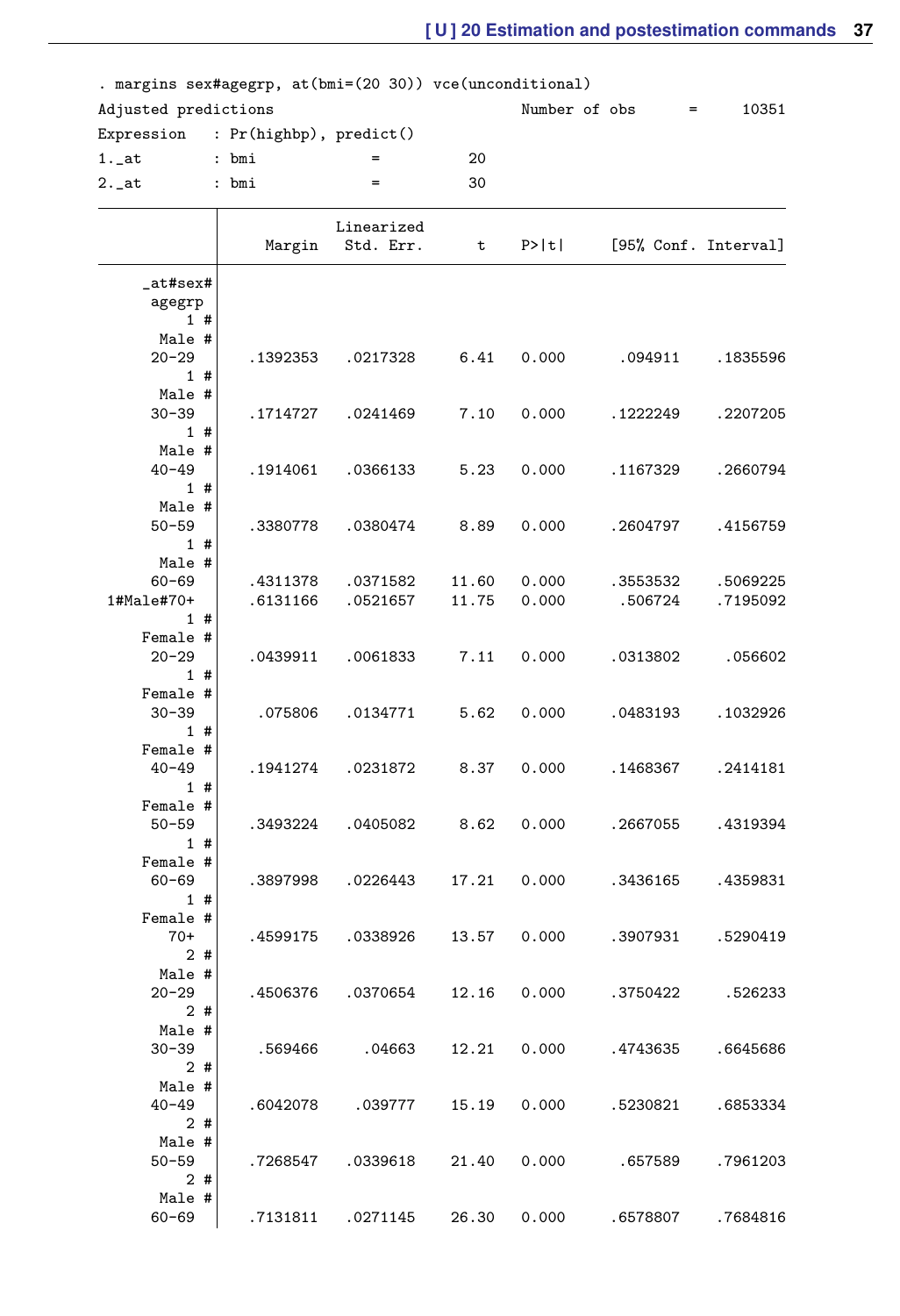| $2#Malef70+$<br>$\overline{2}$        | #      | .6843337 | .0357432 | 19.15 | 0.000 | .611435  | .7572323 |
|---------------------------------------|--------|----------|----------|-------|-------|----------|----------|
| Female<br>$20 - 29$<br>$\overline{2}$ | #<br># | .1638185 | .024609  | 6.66  | 0.000 | .1136282 | .2140088 |
| Female<br>$30 - 39$<br>2              | #<br># | .3038899 | .0271211 | 11.20 | 0.000 | .2485761 | .3592037 |
| Female<br>$40 - 49$<br>$\overline{2}$ | #<br># | .4523337 | .0364949 | 12.39 | 0.000 | .3779019 | .5267655 |
| Female<br>$50 - 59$<br>$\overline{2}$ | #<br># | .6132219 | .0376898 | 16.27 | 0.000 | .536353  | .6900908 |
| Female<br>$60 - 69$<br>$\overline{2}$ | #<br># | .68786   | .0274712 | 25.04 | 0.000 | .631832  | .7438879 |
| Female<br>$70+$                       | #      | .7643662 | .0343399 | 22.26 | 0.000 | .6943296 | .8344029 |

That is a lot of margins, but they are in sets of six age groups. The first six margins are men with a BMI of 20, the second six are women with a BMI of 20, the third six are men with a BMI of 30, and the last six are women with a BMI of 30. These margins tell a more complete story. The probability of high blood pressure is much lower for both men and women who maintain a BMI of 20. More interesting is that the relationship between men and women differs depending on BMI. While young men who maintain a BMI of 20 are still twice as likely as young women to have high blood pressure  $(0.139/0.044)$  and youngish men are over 50% more likely  $(0.171/0.076)$ , the gap narrows substantially for men in the four older groups. The story is worse for those with a BMI of 30. Both men and women with a high BMI have a substantially increased risk of high blood pressure, with men ages 50–69 almost 10 percentage points higher than women. Before you dismiss these differences as caused by the usual attenuation of the logistic curve in the tails, recall that when we fit the model, we allowed the effect of bmi to be different for each combination of sex and agegrp.

You may have noticed that the header of the prior results says "Adjusted predictions" rather than "Predictive margins". That is because our model has only three covariates, and we have fixed the values of each. margins is no longer averaging over the data, but is instead evaluating the margins at fixed points that we have requested. It lets us know that by changing the header.

We could post the results of margins and form linear combinations or perform tests about any of the assertions above; see *[Example 10: Testing margins—contrasts of margins](http://www.stata.com/manuals13/rmargins.pdf#rmarginsRemarksandexamplesExample10Testingmargins---contrastsofmargins)* in [R] **[margins](http://www.stata.com/manuals13/rmargins.pdf#rmargins).** 

There is much more to know about margins and the margins command. Consider the headings for the Remarks and examples section of  $[R]$  [margins](http://www.stata.com/manuals13/rmargins.pdf#rmargins):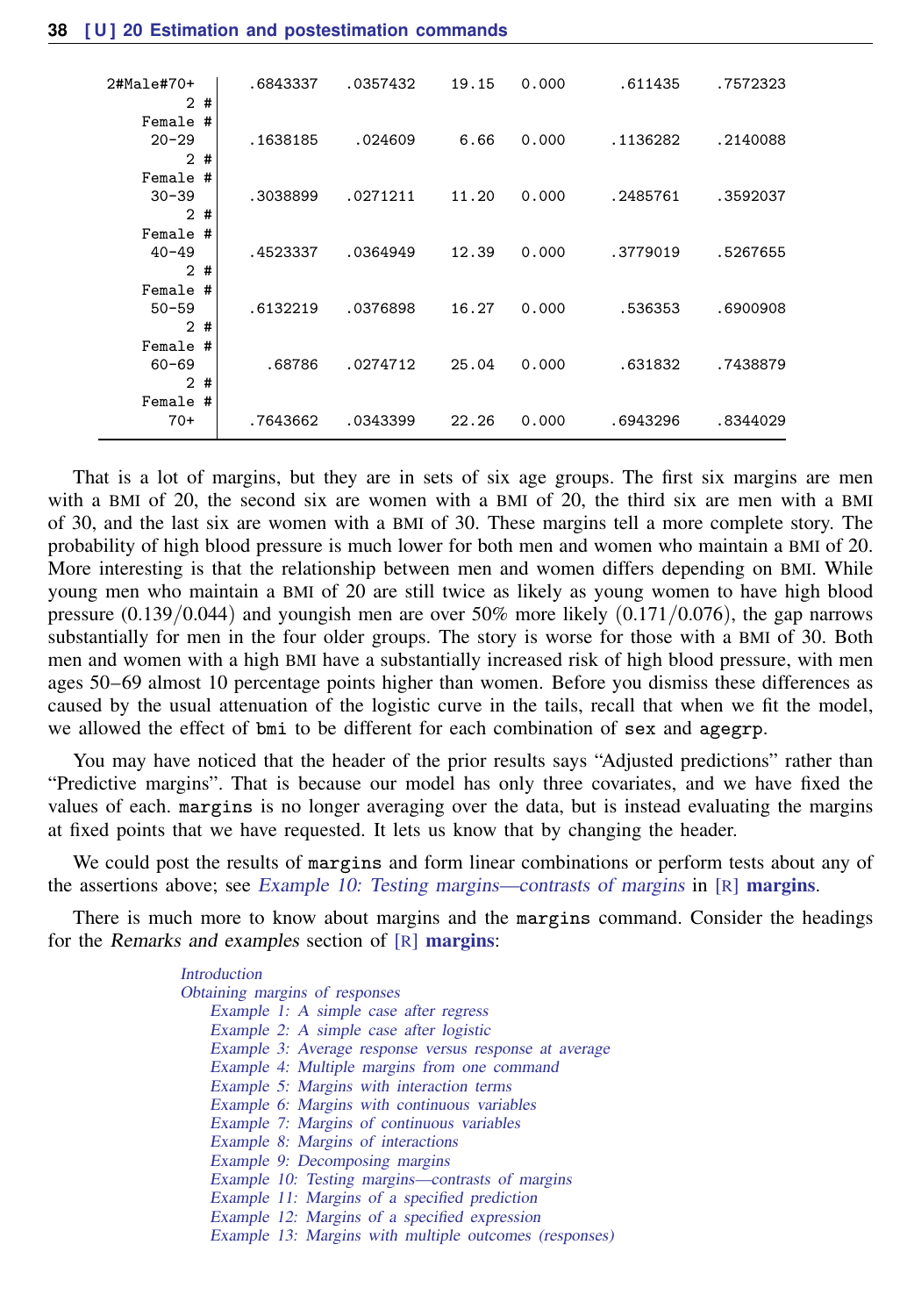[Example 14: Margins with multiple equations](http://www.stata.com/manuals13/rmargins.pdf#rmarginsRemarksandexamplesExample14Marginswithmultipleequations) [Example 15: Margins evaluated out of sample](http://www.stata.com/manuals13/rmargins.pdf#rmarginsRemarksandexamplesExample15Marginsevaluatedoutofsample) [Obtaining margins of derivatives of responses \(a.k.a. marginal effects\)](http://www.stata.com/manuals13/rmargins.pdf#rmarginsRemarksandexamplesObtainingmarginsofderivativesofresponses(a.k.a.marginaleffects)) [Do not specify marginlist when you mean over\(\)](http://www.stata.com/manuals13/rmargins.pdf#rmarginsRemarksandexamplesDonotspecifymarginlistwhenyoumeanover()) [Use at\(\) freely, especially with continuous variables](http://www.stata.com/manuals13/rmargins.pdf#rmarginsRemarksandexamplesUseat()freely,especiallywithcontinuousvariables) [Expressing derivatives as elasticities](http://www.stata.com/manuals13/rmargins.pdf#rmarginsRemarksandexamplesExpressingderivativesaselasticities) [Derivatives versus discrete differences](http://www.stata.com/manuals13/rmargins.pdf#rmarginsRemarksandexamplesDerivativesversusdiscretedifferences) [Example 16: Average marginal effect \(partial effects\)](http://www.stata.com/manuals13/rmargins.pdf#rmarginsRemarksandexamplesExample16Averagemarginaleffect(partialeffects)) [Example 17: Average marginal effect of all covariates](http://www.stata.com/manuals13/rmargins.pdf#rmarginsRemarksandexamplesExample17Averagemarginaleffectofallcovariates) [Example 18: Evaluating marginal effects over the response surface](http://www.stata.com/manuals13/rmargins.pdf#rmarginsRemarksandexamplesExample18Evaluatingmarginaleffectsovertheresponsesurface) [Obtaining margins with survey data and representative samples](http://www.stata.com/manuals13/rmargins.pdf#rmarginsRemarksandexamplesObtainingmarginswithsurveydataandrepresentativesamples) [Example 19: Inferences for populations, margins of response](http://www.stata.com/manuals13/rmargins.pdf#rmarginsRemarksandexamplesExample19Inferencesforpopulations,marginsofresponse) [Example 20: Inferences for populations, marginal effects](http://www.stata.com/manuals13/rmargins.pdf#rmarginsRemarksandexamplesExample20Inferencesforpopulations,marginaleffects) [Example 21: Inferences for populations with svyset data](http://www.stata.com/manuals13/rmargins.pdf#rmarginsRemarksandexamplesExample21Inferencesforpopulationswithsvysetdata) [Standardizing margins](http://www.stata.com/manuals13/rmargins.pdf#rmarginsRemarksandexamplesStandardizingmargins) [Obtaining margins as though the data were balanced](http://www.stata.com/manuals13/rmargins.pdf#rmarginsRemarksandexamplesObtainingmarginsasthoughthedatawerebalanced) [Balancing using asbalanced](http://www.stata.com/manuals13/rmargins.pdf#rmarginsRemarksandexamplesBalancingusingasbalanced) [Balancing by standardization](http://www.stata.com/manuals13/rmargins.pdf#rmarginsRemarksandexamplesBalancingbystandardization) [Balancing nonlinear responses](http://www.stata.com/manuals13/rmargins.pdf#rmarginsRemarksandexamplesBalancingnonlinearresponses) [Treating a subset of covariates as balanced](http://www.stata.com/manuals13/rmargins.pdf#rmarginsRemarksandexamplesTreatingasubsetofcovariatesasbalanced) [Using fvset design](http://www.stata.com/manuals13/rmargins.pdf#rmarginsRemarksandexamplesUsingfvsetdesign) [Balancing in the presence of empty cells](http://www.stata.com/manuals13/rmargins.pdf#rmarginsRemarksandexamplesBalancinginthepresenceofemptycells) [Obtaining margins with nested designs](http://www.stata.com/manuals13/rmargins.pdf#rmarginsRemarksandexamplesObtainingmarginswithnesteddesigns) [Introduction](http://www.stata.com/manuals13/rmargins.pdf#rmarginsRemarksandexamplesIntroduction) [Margins with nested designs as though the data were balanced](http://www.stata.com/manuals13/rmargins.pdf#rmarginsRemarksandexamplesMarginswithnesteddesignsasthoughthedatawerebalanced) [Coding of nested designs](http://www.stata.com/manuals13/rmargins.pdf#rmarginsRemarksandexamplesCodingofnesteddesigns) [Special topics](http://www.stata.com/manuals13/rmargins.pdf#rmarginsRemarksandexamplesSpecialtopics) [Requirements for model specification](http://www.stata.com/manuals13/rmargins.pdf#rmarginsRemarksandexamplesRequirementsformodelspecification) [Estimability of margins](http://www.stata.com/manuals13/rmargins.pdf#rmarginsRemarksandexamplesEstimabilityofmargins) [Manipulability of tests](http://www.stata.com/manuals13/rmargins.pdf#rmarginsRemarksandexamplesManipulabilityoftests) [Using margins after the estimates use command](http://www.stata.com/manuals13/rmargins.pdf#rmarginsRemarksandexamplesUsingmarginsaftertheestimatesusecommand) Syntax of  $at()$ [Estimation commands that may be used with margins](http://www.stata.com/manuals13/rmargins.pdf#rmarginsRemarksandexamplesEstimationcommandsthatmaybeusedwithmargins) **[Glossary](http://www.stata.com/manuals13/rmargins.pdf#rmarginsRemarksandexamplesGlossary)** 

# <span id="page-38-0"></span>**20.16 Obtaining conditional and average marginal effects**

Marginal effects measure the change in a response given a change in a covariate, which is to say that marginal effects are derivatives. As used here, marginal effects can also be the discrete change in a response as an indicator goes from 0 to 1. Some authors reserve the term marginal effect for the continuous change and use partial effect for the discrete change. We will not make that distinction. Regardless, marginal effects are most often used to make it easier to interpret how changes in covariates affect a nonlinear response from a fitted model—a probability, a censored dependent variable, a survival time, a hazard, etc.

Marginal effects can either be evaluated at a specified point for all the covariates in our model (conditional marginal effects) or be evaluated at the observed values of the covariates in a dataset and then averaged (average marginal effects).

To Stata, marginal effects are just margins whose response happens to be the derivative of another response. Those interested in marginal effects will be interested in all or most of  $[R]$  [margins](http://www.stata.com/manuals13/rmargins.pdf#rmargins).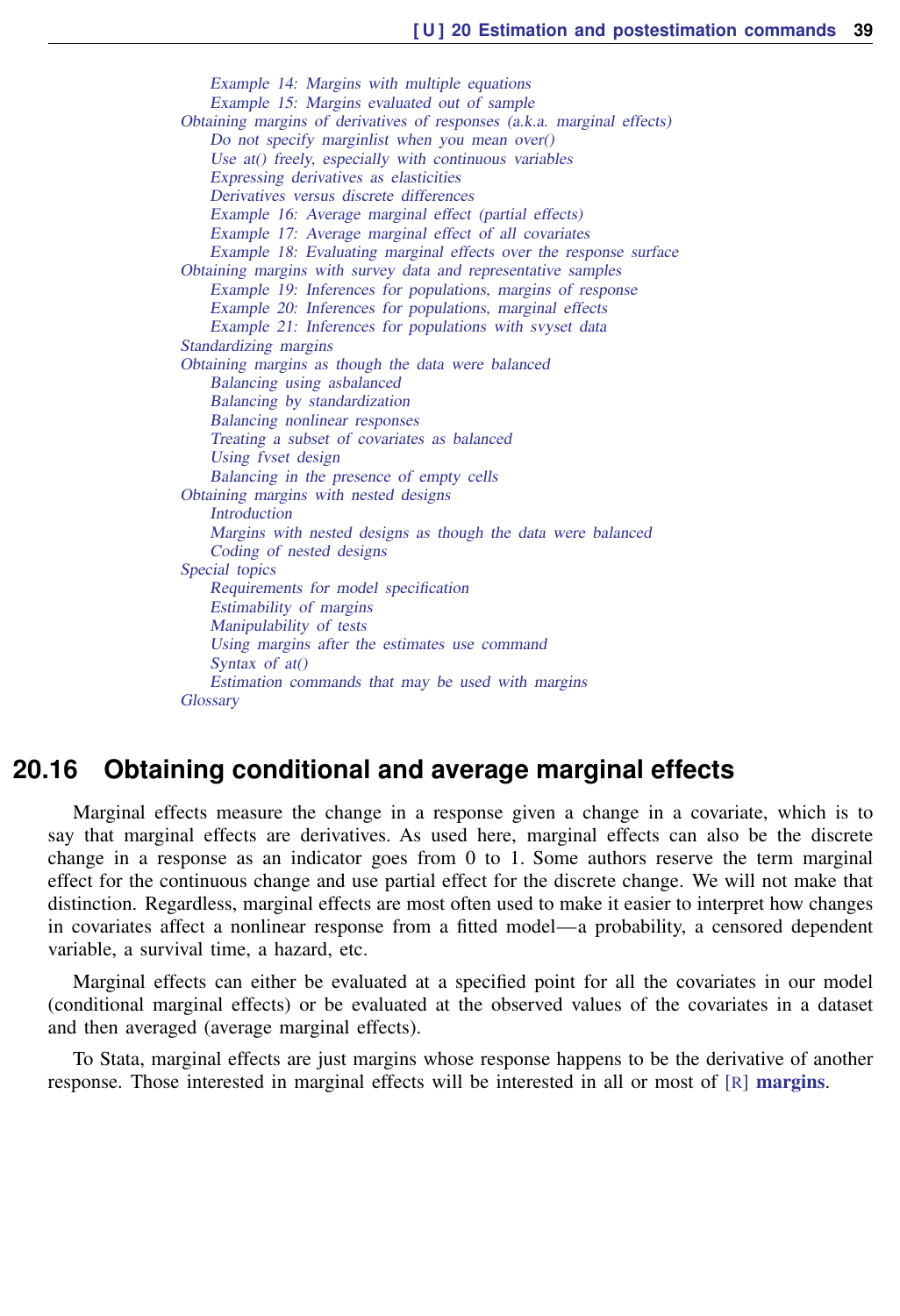## <span id="page-39-0"></span>**20.16.1 Obtaining conditional marginal effects**

We call a marginal effect conditional when we fix the values of all the covariates and then take the derivative of the response with respect to a covariate. The mean of all covariates is often used as the fixed point, and this is sometimes called the marginal effect at the means.

Consider a simple probit model of union membership for women as a function of having graduated from college (collgrad), living in the South (south), tenure on the job (tenure), and the interaction of south and tenure. We are interested in how being in the South affects union membership. We fit the model by using an extract from 1988 of the U.S. National Longitudinal Survey of Labor Market Experience (see [[XT](http://www.stata.com/manuals13/xtxt.pdf#xtxt)] xt).

```
. use http://www.stata-press.com/data/r13/nlsw88b, clear
(NLSW, 1988 extract)
. probit union i.collgrad i.south tenure south#c.tenure
Iteration 0: log likelihood = -1042.6816
Iteration 1: log likelihood = -997.71809<br>Iteration 2: log likelihood = -997.60984
            log likelihood = -997.60984
Iteration 3: log likelihood = -997.60983
Probit regression Number of obs = 1868
                                          LR chi2(4) = 90.14Prob > chi2 = 0.0000Log likelihood = -997.60983 Pseudo R2 = 0.0432
      union Coef. Std. Err. z P>|z| [95%, Conf. Interval]
   collgrad
  not grad .2783278 .0726167 3.83 0.000 .1360018 .4206539
    1.south -.2534964 .1050552 -2.41 0.016 -.4594008 -.0475921
     tenure .0362944 .0068205 5.32 0.000 .0229264 .0496624
      south#
   c.tenure
        1 -.0239785 .0119533 -2.01 0.045 -.0474065 -.0005504
      _cons -.8497418 .0664524 -12.79 0.000 -.9799862 -.7194974
```
Clearly, being located in the South decreases union membership. Using the  $dydx()$  and atmeans options of margins, we can ask how much it decreases membership by evaluating the marginal effect of being southern at the mean of all covariates:

| . margins, dydx(south) atmeans                                           |                                                                                                                              |                                                              |                                    |       |                   |                      |
|--------------------------------------------------------------------------|------------------------------------------------------------------------------------------------------------------------------|--------------------------------------------------------------|------------------------------------|-------|-------------------|----------------------|
| Conditional marginal effects<br>Model VCE                                | : OIM                                                                                                                        |                                                              |                                    |       | Number of $obs =$ | 1868                 |
| Expression : $Pr(union)$ , $predict()$<br>$dy/dx$ w.r.t. : 1.south<br>at | $: 0.$ collgrad = .7521413 (mean)<br>$1. \text{collgrad} = .2478587 \text{ (mean)}$<br>$0.\text{south}$<br>1.south<br>tenure | = .5744111 (mean)<br>$\mathcal{L}_{\rm{max}} = 0.000$<br>$=$ | .4255889 (mean)<br>6.571065 (mean) |       |                   |                      |
|                                                                          |                                                                                                                              | Delta-method<br>$dy/dx$ Std. Err. z $P> z $                  |                                    |       |                   | [95% Conf. Interval] |
| 1.south                                                                  | -.1236055                                                                                                                    | .019431                                                      | -6.36                              | 0.000 | -.1616896         | $-.0855215$          |

Note: dy/dx for factor levels is the discrete change from the base level.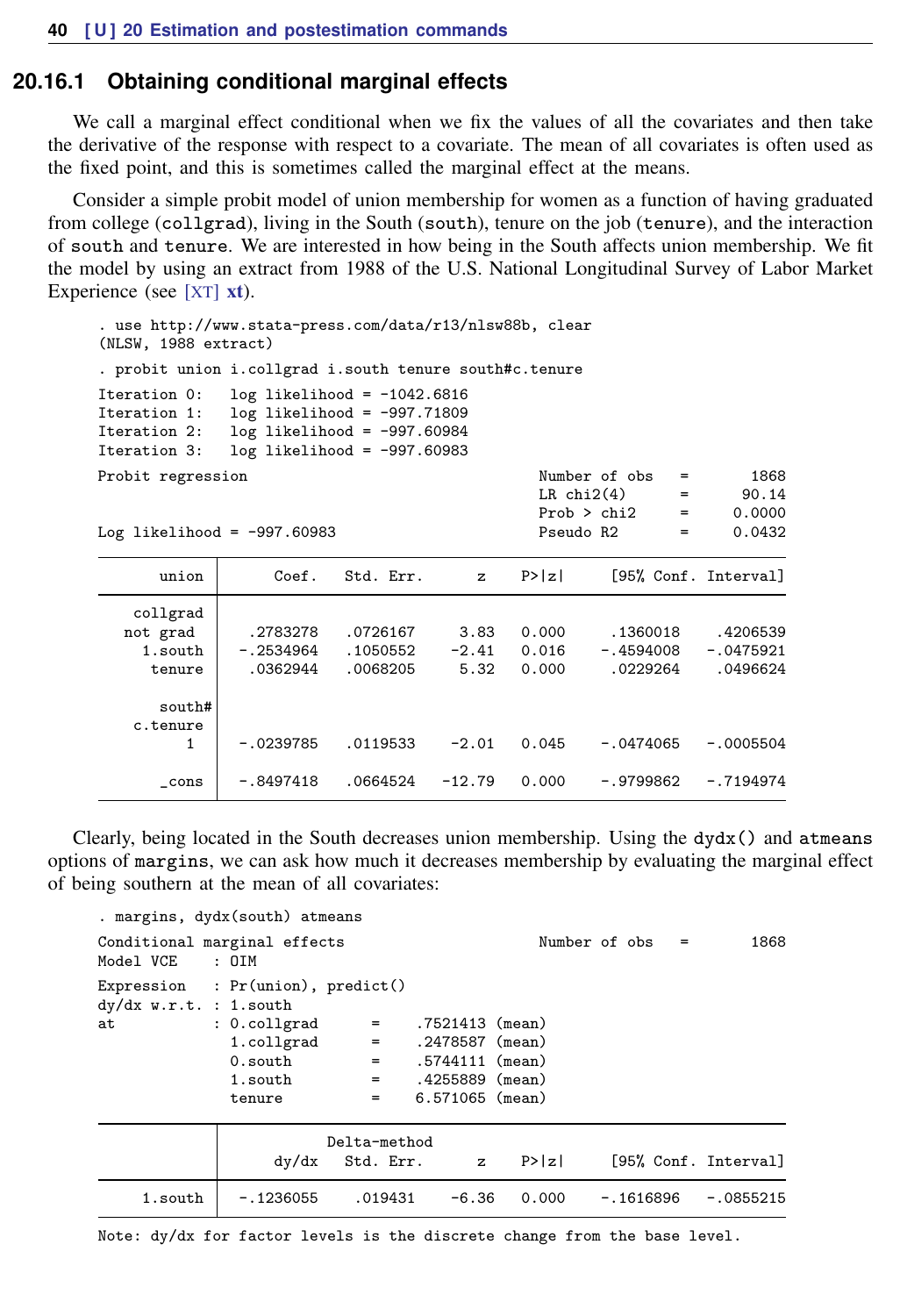At the means of all the covariates, southern women are 12 percentage points less likely to be members of a union. This marginal effect includes both the direct effect of i.south and the interaction south#c.tenure.

As margins reports below the table, this change in the response is for the discrete change of going from not southern (0) to southern (1).

The header of margins tells us where the marginal effect was estimated. This margin fixes tenure to be 6.6 years. There is nothing special about this point. We could also evaluate the marginal effect at the median of tenure:

| . margins, dydx(south) atmeans at((medians) _continuous)                 |                                       |                                                                                                                                          |       |                   |                   |            |
|--------------------------------------------------------------------------|---------------------------------------|------------------------------------------------------------------------------------------------------------------------------------------|-------|-------------------|-------------------|------------|
| Conditional marginal effects<br>Model VCE                                | : OIM                                 |                                                                                                                                          |       |                   | Number of $obs =$ | 1868       |
| Expression : $Pr(union)$ , $predict()$<br>$dy/dx$ w.r.t. : 1.south<br>at | $0.\text{south}$<br>1.south<br>tenure | $: 0.$ collgrad = .7521413 (mean)<br>$1. \text{collgrad}$ = .2478587 (mean)<br>$=$ .5744111 (mean)<br>$= 4255889 \pmod{2}$<br>$=$ $\sim$ |       | 4.666667 (median) |                   |            |
|                                                                          |                                       | Delta-method<br>$dy/dx$ Std. Err. z P> z  [95% Conf. Interval]                                                                           |       |                   |                   |            |
| 1.south                                                                  | $-.1061338$                           | .0201722                                                                                                                                 | -5.26 | 0.000             | -.1456706         | $-.066597$ |

Note: dy/dx for factor levels is the discrete change from the base level.

With tenure at its median of 4.67, the marginal effect is about 2 percentage points less than it was at the mean of 6.6.

When examining conditional marginal effects, it is often useful to evaluate them at a range of values for the covariates. We can do that by asking both for values of the indicator covariate collgrad and for a range of values for tenure: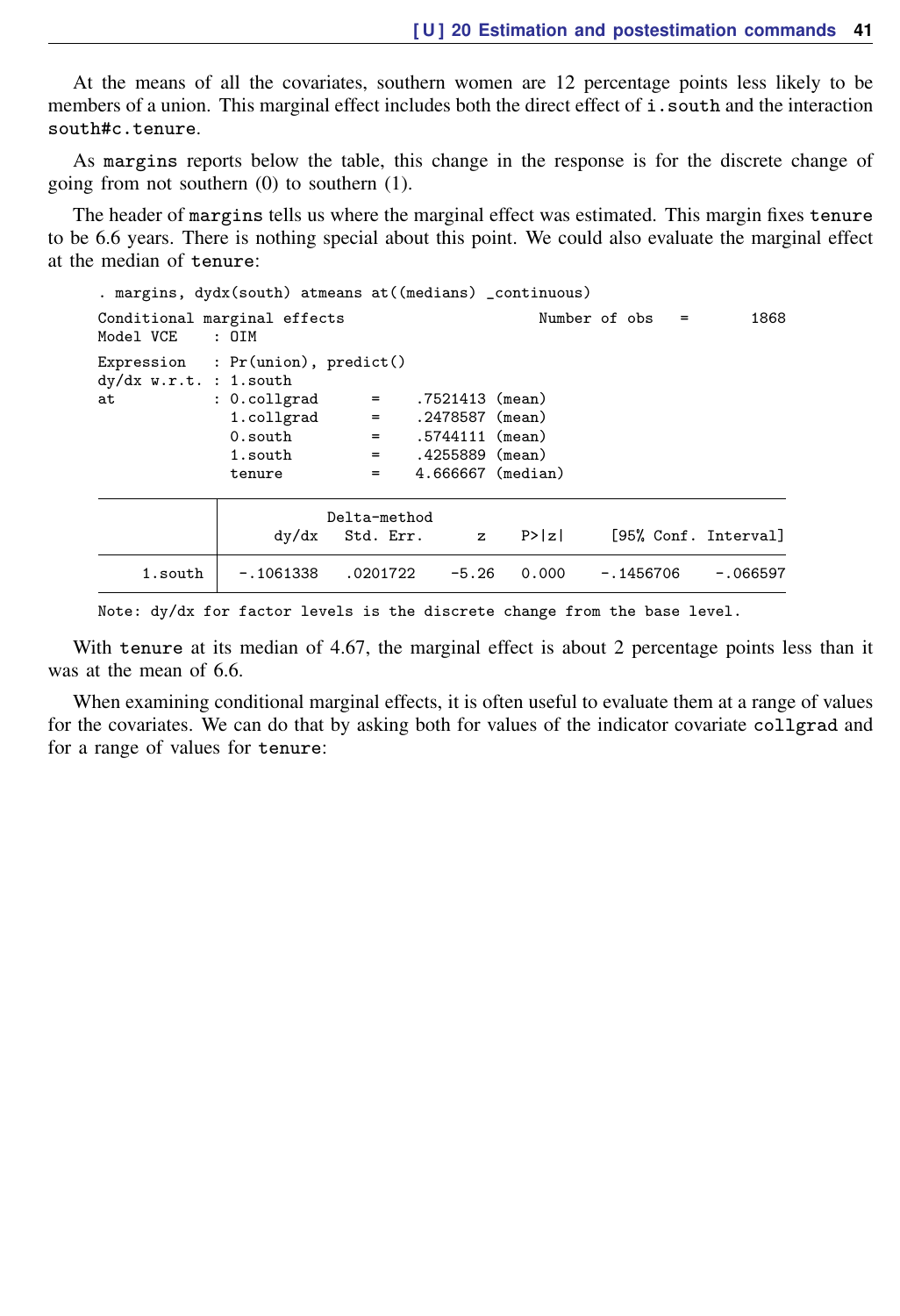| . margins collgrad, $dydx(south)$ at $(tenure=(0(5)25))$ |                        |              |              |               |             |     |                      |
|----------------------------------------------------------|------------------------|--------------|--------------|---------------|-------------|-----|----------------------|
| Conditional marginal effects<br>Model VCE                | : OIM                  |              |              | Number of obs |             | $=$ | 1868                 |
| Expression<br>$dy/dx$ w.r.t. : 1.south                   | : Pr(union), predict() |              |              |               |             |     |                      |
| $1.-at$                                                  | : tenure               | $=$          | $\Omega$     |               |             |     |                      |
| $2.-at$                                                  | : tenure               | =            | 5            |               |             |     |                      |
| $3.-at$                                                  | : tenure               | $=$          | 10           |               |             |     |                      |
| $4.-at$                                                  | : tenure               | =            | 15           |               |             |     |                      |
| $5.-at$                                                  | : tenure               | $=$          | 20           |               |             |     |                      |
| $6.$ $at$                                                | : tenure               | =            | 25           |               |             |     |                      |
|                                                          |                        | Delta-method |              |               |             |     |                      |
|                                                          | dy/dx                  | Std. Err.    | $\mathbf{z}$ | P >  z        |             |     | [95% Conf. Interval] |
| 1.south                                                  |                        |              |              |               |             |     |                      |
| _at#collgrad                                             |                        |              |              |               |             |     |                      |
| 1#grad                                                   | $-.0627725$            | .0254161     | $-2.47$      | 0.014         | $-.112587$  |     | $-.0129579$          |
| 1#not grad                                               | $-.0791483$            | .0321151     | $-2.46$      | 0.014         | $-.1420928$ |     | $-.0162038$          |
| 2#grad                                                   | $-.1031957$            | .0189184     | $-5.45$      | 0.000         | $-.140275$  |     | $-.0661164$          |
| 2#not grad                                               | $-.1256566$            | .0232385     | $-5.41$      | 0.000         | $-.1712031$ |     | $-.0801101$          |
| 3#grad                                                   | $-.1496772$            | .022226      | $-6.73$      | 0.000         | $-.1932392$ |     | $-.1061151$          |
| 3#not grad                                               | $-.1760137$            | .0266874     | $-6.60$      | 0.000         | $-.2283202$ |     | $-.1237073$          |
| 4#grad                                                   | $-.2008801$            | .036154      | $-5.56$      | 0.000         | $-.2717407$ |     | $-.1300196$          |
| 4#not grad                                               | $-.2282$               | .0419237     | $-5.44$      | 0.000         | $-.310369$  |     | $-.146031$           |
| 5#grad                                                   | $-.2549707$            | .0546355     | $-4.67$      | 0.000         | $-.3620543$ |     | $-.1478872$          |
| 5#not grad                                               | $-.2799495$            | .0613127     | $-4.57$      | 0.000         | $-.4001201$ |     | $-.1597789$          |
| 6#grad                                                   | $-.3097656$            | .0747494     | $-4.14$      | 0.000         | $-.4562717$ |     | $-.1632594$          |
| 6#not grad                                               | $-.3289702$            | .0816342     | $-4.03$      | 0.000         | $-.4889703$ |     | $-.1689701$          |

Note: dy/dx for factor levels is the discrete change from the base level.

We now have a more complete picture of the effect that being in the South has on union participation. For those with no tenure and without a college degree (the first line in the table), being in the South decreases union participation by only 6 percentage points. For those with 25 years of tenure and with a college degree (the last line in the table), being in the South decreases participation by almost 33 percentage points. We can read the effect for any combination of tenure and college graduation status from the other lines in the table.

#### <span id="page-41-0"></span>**20.16.2 Obtaining average marginal effects**

To compute average marginal effects, the marginal effect is first computed for each observation in the dataset and then averaged. If the sample over which we compute the average marginal effect represents a population, then we have estimated the marginal effect for the population.

We continue with our example of labor union participation.

```
. use http://www.stata-press.com/data/r13/nlsw88b
(NLSW, 1988 extract)
. probit union i.collgrad i.south tenure south#c.tenure
 (output omitted )
```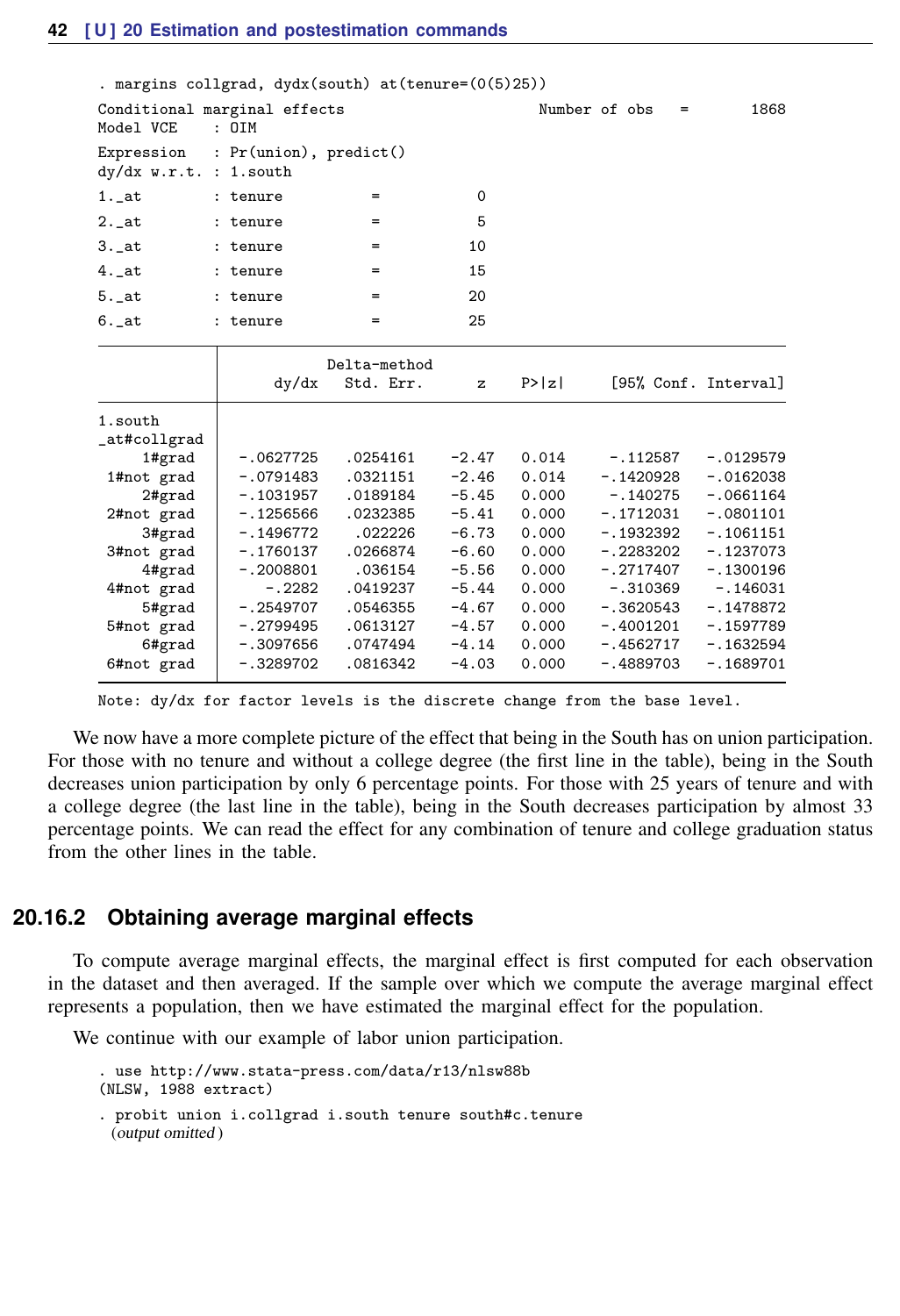To estimate the average marginal effect for each of our regressors, we type

| . margins, $dydx(*)$                                                               |                                    |                                  |                         |                         |                                    |                                     |
|------------------------------------------------------------------------------------|------------------------------------|----------------------------------|-------------------------|-------------------------|------------------------------------|-------------------------------------|
| Average marginal effects<br>Model VCE                                              | : OIM                              |                                  |                         |                         | Number of obs<br>$=$               | 1868                                |
| Expression : $Pr(union)$ , $predict()$<br>dy/dx w.r.t. : 1.collgrad 1.south tenure |                                    |                                  |                         |                         |                                    |                                     |
|                                                                                    | dy/dx                              | Delta-method<br>Std. Err.        | $\mathbf{z}$            | P >  z                  | [95% Conf. Interval]               |                                     |
| collgrad<br>not grad<br>1.south<br>tenure                                          | .0878847<br>$-.126164$<br>.0083571 | .0238065<br>.0191504<br>.0016521 | 3.69<br>$-6.59$<br>5.06 | 0.000<br>0.000<br>0.000 | .0412248<br>$-.1636981$<br>.005119 | .1345447<br>$-.0886299$<br>.0115951 |

Note: dy/dx for factor levels is the discrete change from the base level.

For this sample, the average marginal effect is very close to the marginal effect at the mean that we computed earlier. That is not always true; it depends on the distribution of the other covariates. The results also tell us that on average, for populations like the one from which our sample was drawn, union participation increases 0.8 percentage points for every year of tenure on the job. College graduates are, on average, 8.8 percentage points more likely to participate.

In the examples above, we treated the covariates in the sample as fixed and known. We could have accounted for the fact that this sample was drawn from a population and the covariates represent just one sample from that population. We do that by adding the vce(robust) or vce(cluster *clustvar*) option when fitting the model and the vce(unconditional) option when estimating the margins; see [Obtaining margins with survey data and representative samples](http://www.stata.com/manuals13/rmargins.pdf#rmarginsRemarksandexamplesObtainingmarginswithsurveydataandrepresentativesamples) in [R] **[margins](http://www.stata.com/manuals13/rmargins.pdf#rmargins).** It makes little difference in the examples above.

# <span id="page-42-0"></span>**20.17 Obtaining pairwise comparisons**

pwcompare performs pairwise comparisons across the levels of factor variables. pwcompare can compare estimated cell means, marginal means, intercepts, marginal intercepts, slopes, or marginal slopes—collectively called margins. pwcompare reports comparisons as contrasts (differences) of margins along with significance tests or confidence intervals for the contrasts. The tests and confidence intervals can be adjusted for multiple comparisons.

pwcompare is for use after an estimation command in which you have used factor variables in specifying the model. You could not use pwcompare after typing

```
. regress yield fertilizer1-fertilizer5
```
but you could use pwcompare after typing

. regress yield i.fertilizer

Below we fit a linear regression of wheat yield on type of fertilizer, and then we compare the mean yields for each pair of fertilizers and obtain  $p$ -values and confidence intervals adjusted for multiple comparisons using Tukey's honestly significant difference.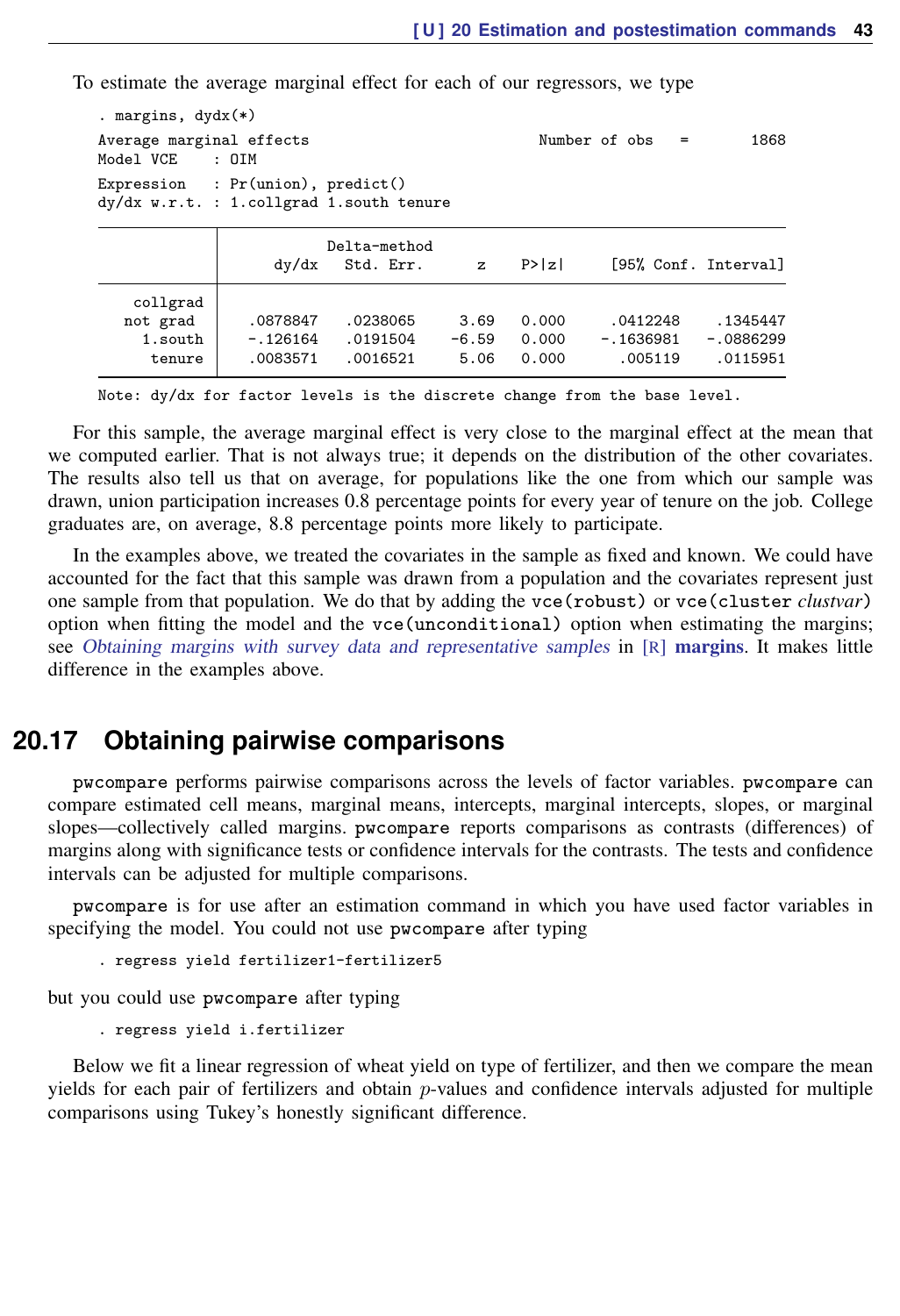. use http://www.stata-press.com/data/r13/yield (Artificial wheat yield dataset)

| Source         | SS          | df        | МS         |       | Number of $obs =$    |     | 200      |
|----------------|-------------|-----------|------------|-------|----------------------|-----|----------|
|                |             |           |            |       | F(4,<br>$195$ =      |     | 5.33     |
| Model          | 1078.84207  | 4         | 269.710517 |       | $Prob$ > $F$         | $=$ | 0.0004   |
| Residual       | 9859.55334  | 195       | 50.561812  |       | R-squared            | $=$ | 0.0986   |
|                |             |           |            |       | Adj $R$ -squared =   |     | 0.0801   |
| Total          | 10938.3954  | 199       | 54.9668111 |       | Root MSE             |     | 7.1107   |
|                |             |           |            |       |                      |     |          |
| yield          | Coef.       | Std. Err. | t          | P>  t | [95% Conf. Interval] |     |          |
|                |             |           |            |       |                      |     |          |
| fertilizer     |             |           |            |       |                      |     |          |
| $10 - 08 - 22$ | 3.62272     | 1.589997  | 2.28       | 0.024 | .4869212             |     | 6.758518 |
| $16 - 04 - 08$ | .4906299    | 1.589997  | 0.31       | 0.758 | $-2.645169$          |     | 3.626428 |
| $18 - 24 - 06$ | 4.922803    | 1.589997  | 3.10       | 0.002 | 1.787005             |     | 8.058602 |
| $29 - 03 - 04$ | $-1.238328$ | 1.589997  | $-0.78$    | 0.437 | $-4.374127$          |     | 1.89747  |
|                |             |           |            |       |                      |     |          |
| $\_cons$       | 41.36243    | 1.124298  | 36.79      | 0.000 | 39.14509             |     | 43.57977 |
|                |             |           |            |       |                      |     |          |

. regress yield i.fertilizer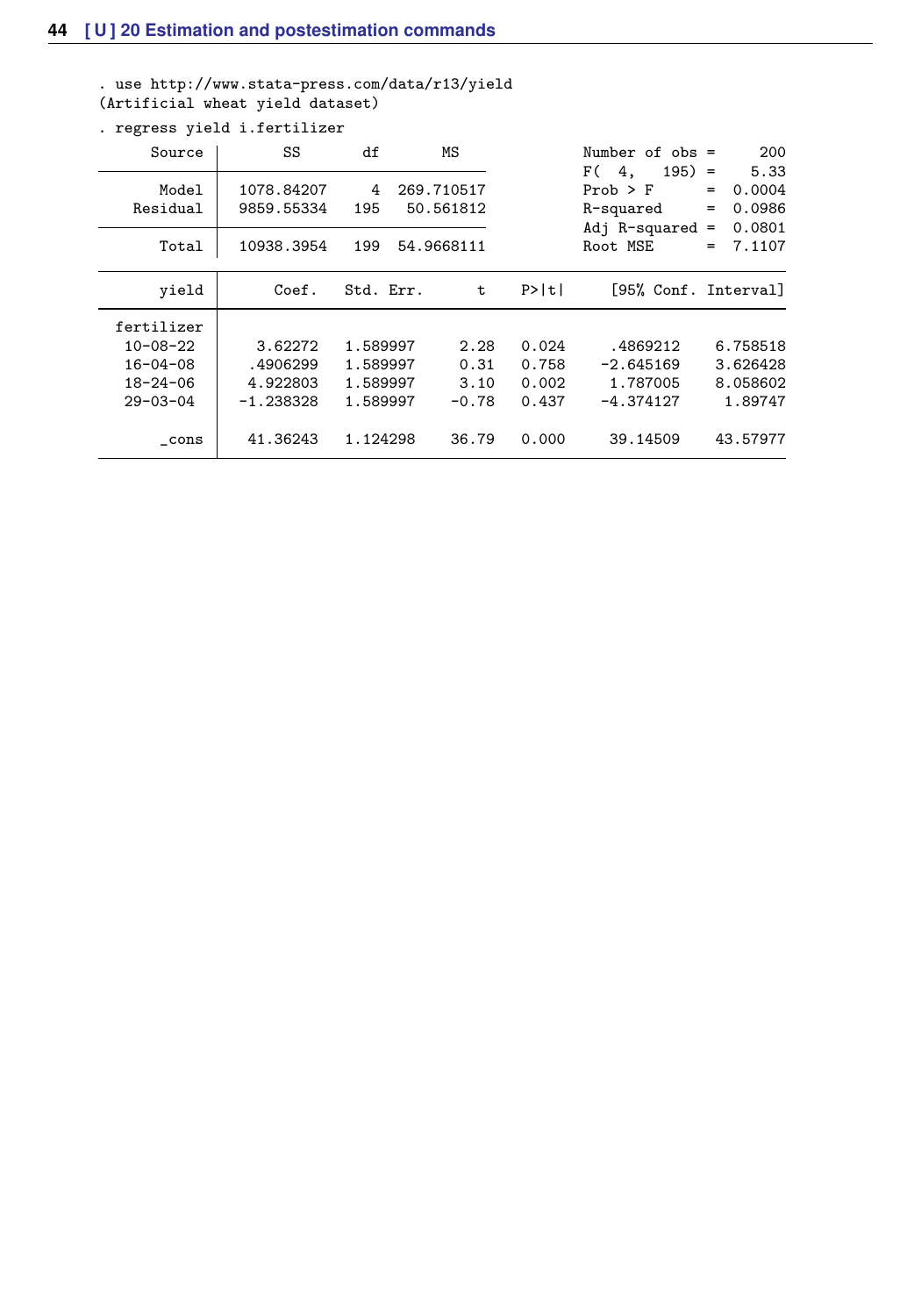. pwcompare fertilizer, effects mcompare(tukey)

Pairwise comparisons of marginal linear predictions

Margins : asbalanced

|            | Number of<br>Comparisons |
|------------|--------------------------|
| fertilizer | 10                       |

|                                               |             |           |             | Tukey | Tukey       |                      |
|-----------------------------------------------|-------------|-----------|-------------|-------|-------------|----------------------|
|                                               | Contrast    | Std. Err. | $\mathbf t$ | P>  t |             | [95% Conf. Interval] |
| fertilizer<br>$10 - 08 - 22$                  |             |           |             |       |             |                      |
| <b>VS</b><br>$10 - 10 - 10$<br>$16 - 04 - 08$ | 3.62272     | 1.589997  | 2.28        | 0.156 | $-.7552913$ | 8.000731             |
| <b>VS</b><br>$10 - 10 - 10$<br>$18 - 24 - 06$ | .4906299    | 1.589997  | 0.31        | 0.998 | $-3.887381$ | 4.868641             |
| <b>VS</b><br>$10 - 10 - 10$<br>$29 - 03 - 04$ | 4.922803    | 1.589997  | 3.10        | 0.019 | .5447922    | 9.300815             |
| <b>VS</b><br>$10 - 10 - 10$<br>$16 - 04 - 08$ | $-1.238328$ | 1.589997  | $-0.78$     | 0.936 | $-5.616339$ | 3.139683             |
| <b>VS</b><br>$10 - 08 - 22$<br>$18 - 24 - 06$ | $-3.13209$  | 1.589997  | $-1.97$     | 0.285 | $-7.510101$ | 1.245921             |
| VS<br>$10 - 08 - 22$<br>$29 - 03 - 04$        | 1.300083    | 1.589997  | 0.82        | 0.925 | $-3.077928$ | 5.678095             |
| VS<br>$10 - 08 - 22$<br>$18 - 24 - 06$        | $-4.861048$ | 1.589997  | $-3.06$     | 0.021 | $-9.239059$ | $-.4830368$          |
| VS<br>$16 - 04 - 08$<br>$29 - 03 - 04$        | 4.432173    | 1.589997  | 2.79        | 0.046 | .0541623    | 8.810185             |
| <b>VS</b><br>$16 - 04 - 08$<br>$29 - 03 - 04$ | $-1.728958$ | 1.589997  | $-1.09$     | 0.813 | $-6.106969$ | 2.649053             |
| <b>VS</b><br>$18 - 24 - 06$                   | $-6.161132$ | 1.589997  | $-3.87$     | 0.001 | $-10.53914$ | $-1.78312$           |

<span id="page-44-0"></span>See [R] [pwcompare](http://www.stata.com/manuals13/rpwcompare.pdf#rpwcompare) and [R] [margins, pwcompare](http://www.stata.com/manuals13/rmarginspwcompare.pdf#rmargins,pwcompare).

# **20.18 Obtaining contrasts, tests of interactions, and main effects**

contrast estimates and tests contrasts—comparisons of levels of factor variables. It also performs joint tests of these contrasts and can produce ANOVA-style tests of main effects, interaction effects, simple effects, and nested effects. It can be used after most estimation commands.

contrast provides a set of "contrast operators" such as  $r_1$ ,  $ar_2$ , and  $p_1$ . These operators are prefixed onto variable names—for example,  $r$ . varname—to specify the contrasts to be performed. The operators can be used with the contrast and margins commands.

Below we fit a regression of cholesterol level on age group category.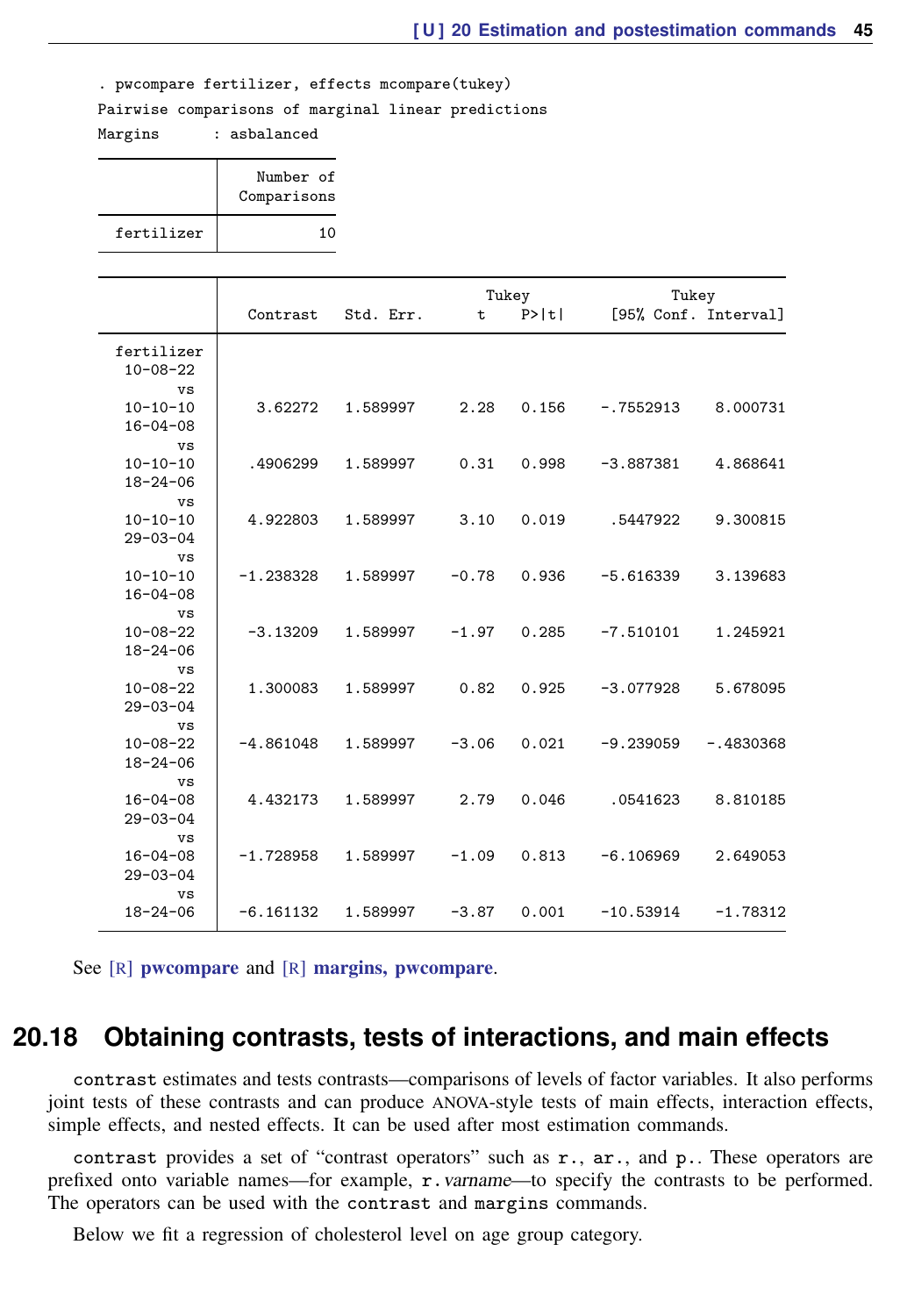. regress chol i.agegrp

The reported coefficients on i. agegrp will themselves be contrasts, namely, contrasts on the reference category. After estimation, if we wanted to compare the cell mean of each age group with that of the previous group, we would perform a reverse-adjacent contrast by typing

. contrast ar.agegrp

That is exactly what we will do:

. use http://www.stata-press.com/data/r13/cholesterol (Artificial cholesterol data)

. regress chol i.agegrp

| Source                                                     | SS                                           | df                                           | ΜS                            |                                  | Number of $obs =$                                                  | 75                                                |
|------------------------------------------------------------|----------------------------------------------|----------------------------------------------|-------------------------------|----------------------------------|--------------------------------------------------------------------|---------------------------------------------------|
| Model<br>Residual                                          | 14943.3997<br>7468.21971                     | 4<br>70                                      | 3735.84993<br>106.688853      |                                  | $70) =$<br>F(4,<br>$Prob$ > $F$<br>R-squared<br>Adj $R$ -squared = | 35.02<br>0.0000<br>$=$<br>0.6668<br>$=$<br>0.6477 |
| Total                                                      | 22411.6194                                   | 74                                           | 302.859722                    |                                  | Root MSE                                                           | 10.329<br>$=$                                     |
| chol                                                       | Coef.                                        | Std. Err.                                    | t.                            | P>  t                            | [95% Conf. Interval]                                               |                                                   |
| agegrp<br>$20 - 29$<br>$30 - 39$<br>$40 - 59$<br>$60 - 79$ | 8.203575<br>21.54105<br>30.15067<br>38.76221 | 3.771628<br>3.771628<br>3.771628<br>3.771628 | 2.18<br>5.71<br>7.99<br>10.28 | 0.033<br>0.000<br>0.000<br>0.000 | .6812991<br>14.01878<br>22.6284<br>31.23993                        | 15.72585<br>29.06333<br>37.67295<br>46.28448      |
| cons                                                       | 180.5198                                     | 2.666944                                     | 67.69                         | 0.000                            | 175.2007                                                           | 185.8388                                          |

. contrast ar.agegrp

Contrasts of marginal linear predictions

Margins : asbalanced

|  |  |  | asbalan |  |
|--|--|--|---------|--|
|--|--|--|---------|--|

|                             | df       | F         | P>F      |                      |
|-----------------------------|----------|-----------|----------|----------------------|
| agegrp                      |          |           |          |                      |
| $(20-29 \text{ vs } 10-19)$ | 1        | 4.73      | 0.0330   |                      |
| $(30-39 \text{ vs } 20-29)$ | 1        | 12.51     | 0.0007   |                      |
| $(40-59 \text{ vs } 30-39)$ | 1        | 5.21      | 0.0255   |                      |
| $(60-79 \text{ vs } 40-59)$ | 1        | 5.21      | 0.0255   |                      |
| Joint                       | 4        | 35.02     | 0.0000   |                      |
| Denominator                 | 70       |           |          |                      |
|                             | Contrast | Std. Err. |          | [95% Conf. Interval] |
| agegrp                      |          |           |          |                      |
| $(20-29 \text{ vs } 10-19)$ | 8.203575 | 3.771628  | .6812991 | 15.72585             |
| $(30-39 \text{ vs } 20-29)$ | 13.33748 | 3.771628  | 5.815204 | 20.85976             |
| $(40-59 \text{ vs } 30-39)$ | 8.60962  | 3.771628  | 1.087345 | 16.1319              |
| $(60-79 \text{ vs } 40-59)$ | 8.611533 | 3.771628  | 1.089257 | 16.13381             |

We could use orthogonal polynomial contrasts to test whether there is a linear, quadratic, or even higher-order trend in the estimated cell means.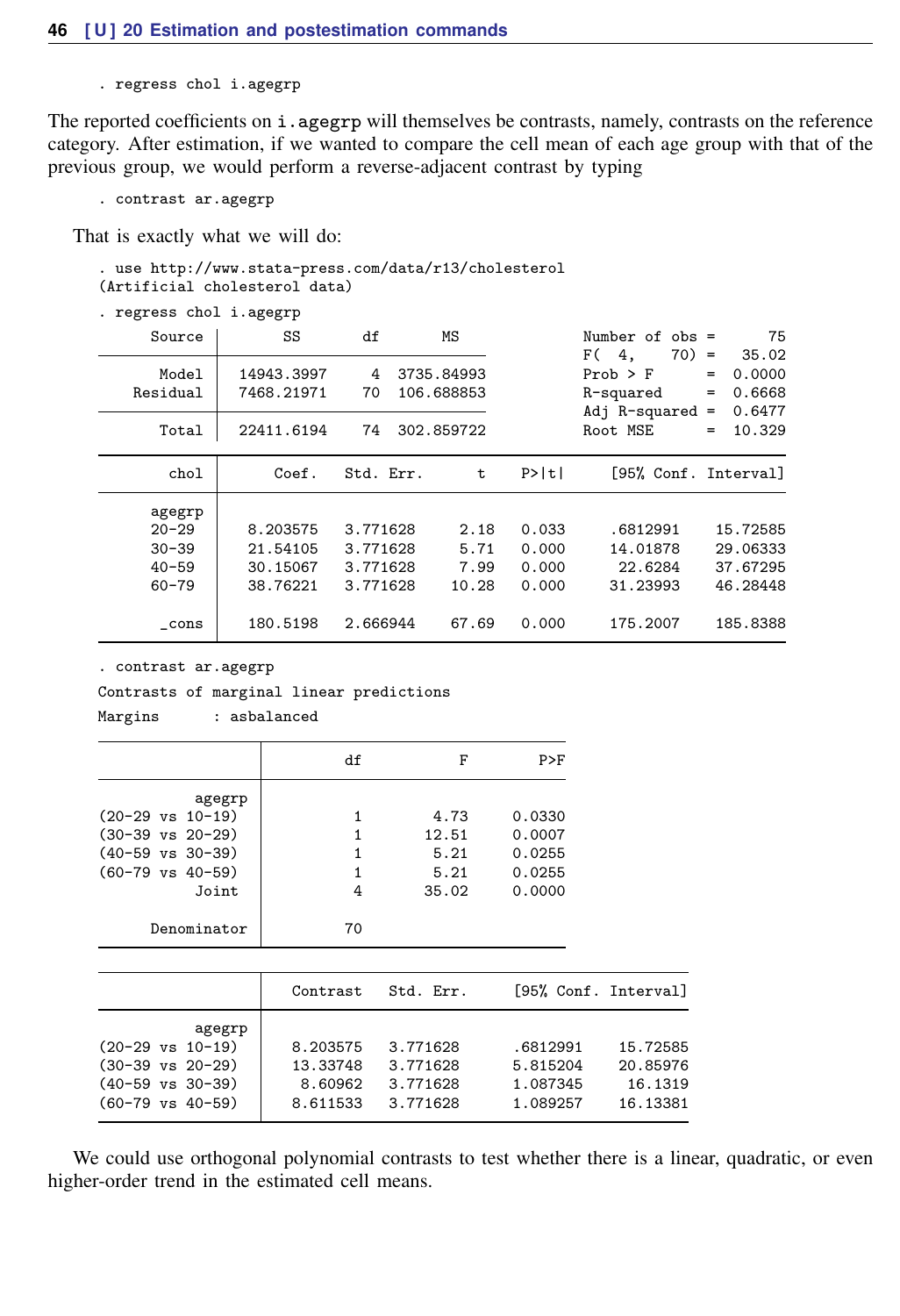| Contrasts of marginal linear predictions |              |        |        |  |  |  |  |  |
|------------------------------------------|--------------|--------|--------|--|--|--|--|--|
| Margins                                  | : asbalanced |        |        |  |  |  |  |  |
|                                          | df           | F      | P>F    |  |  |  |  |  |
| agegrp                                   |              |        |        |  |  |  |  |  |
| (linear)                                 | 1            | 139.11 | 0.0000 |  |  |  |  |  |
| (quadratic)                              | 1            | 0.15   | 0.6962 |  |  |  |  |  |
| (cubic)                                  | 1            | 0.37   | 0.5448 |  |  |  |  |  |
| (quartic)                                | 1            | 0.43   | 0.5153 |  |  |  |  |  |
| Joint                                    | 4            | 35.02  | 0.0000 |  |  |  |  |  |
| Denominator                              | 70           |        |        |  |  |  |  |  |

You are not limited to using contrast in one-way models. Had we fit

. regress chol agegrp##race

. contrast p.agegrp, noeffects

we could contrast to obtain tests of the main effects and interaction effects.

. contrast agegrp##race

These results would be the same as would be reported by anova. We mention this because you can use contrast after any estimation command that allows factor variables and works with margins. You could type

. logistic highbp agegrp##race

. contrast agegrp##race

<span id="page-46-0"></span>See [R] [contrast](http://www.stata.com/manuals13/rcontrast.pdf#rcontrast) and [R] [margins, contrast](http://www.stata.com/manuals13/rmarginscontrast.pdf#rmargins,contrast).

# **20.19 Graphing margins, marginal effects, and contrasts**

Using marginsplot, you can graph any of the results produced by margins, and because margins can replicate any of the results produced by pwcompare and contrast, you can graph any of the results produced by them, too.

In [U[\] 20.15.3 Obtaining predictive margins](#page-33-0), we did the following:

```
. use http://www.stata-press.com/data/r13/nhanes2
```

```
. svy: logistic highbp sex##agegrp##c.bmi
```
. margins sex#agegrp, vce(unconditional)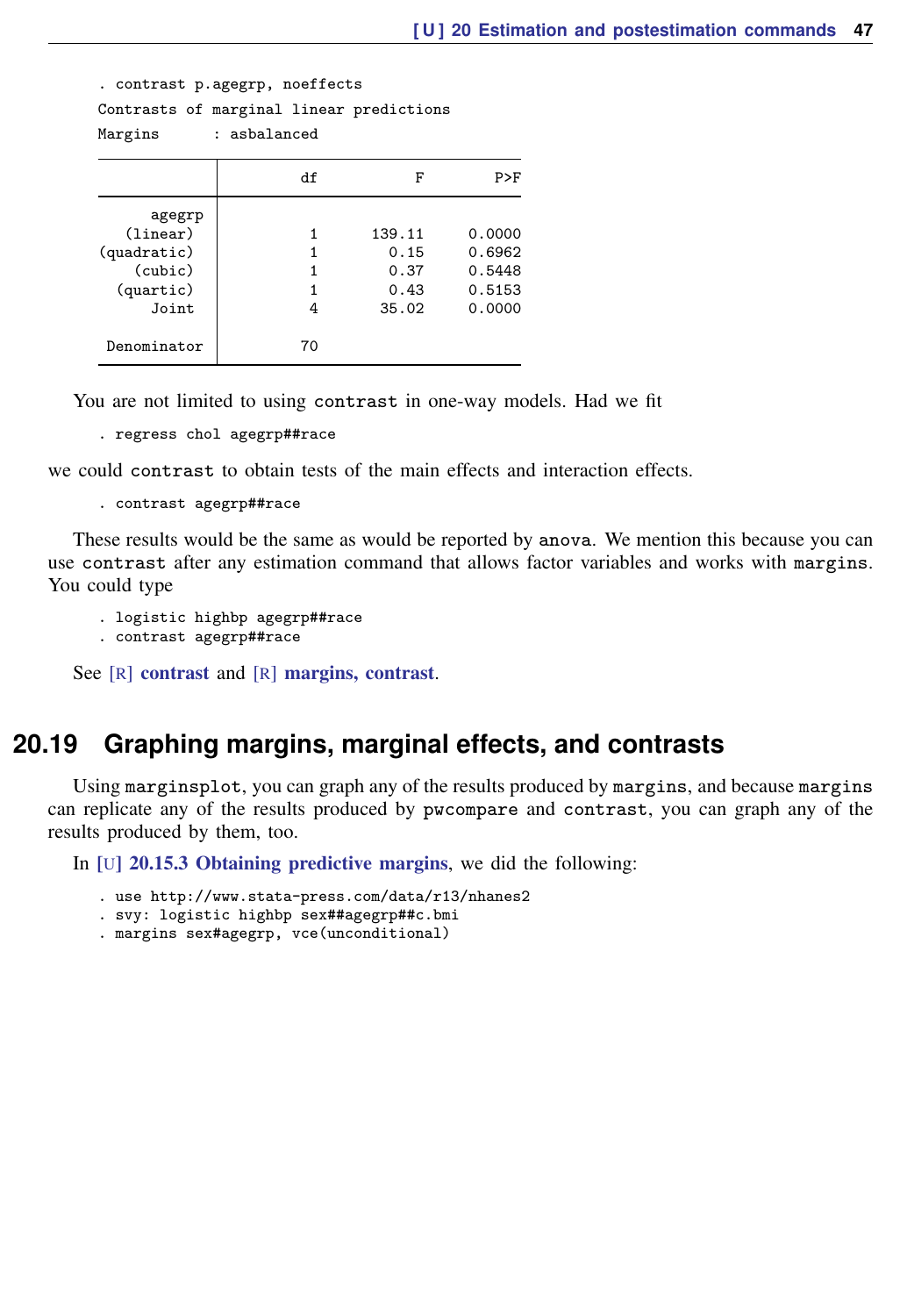We can now graph those results by typing

. marginsplot, xdimension(agegrp) Variables that uniquely identify margins: sex agegrp



<span id="page-47-0"></span>See [R] [marginsplot](http://www.stata.com/manuals13/rmarginsplot.pdf#rmarginsplot). [Mitchell](#page-62-2) [\(2012](#page-62-2)) shows how to make similar graphs for a variety of predictions and models.

# **20.20 Dynamic forecasts and simulations**

The forecast suite of commands lets you obtain forecasts from forecast models, collections of equations that jointly determine the outcomes of one or more endogenous variables. You fit stochastic equations using estimation commands such as regress or var, then you add those results to your forecast model. You can also specify identities that define variables in terms of other variables, and you can also specify exogenous variables whose values are already known or otherwise determined by factors outside your model. forecast then solves the resulting system of equations to obtain forecasts.

forecast works with time-series and panel datasets, and you can obtain either dynamic or static forecasts. Dynamic forecasts use previous periods' forecast values wherever lags appear in the model's equations and thus allow you to obtain forecasts for multiple periods in the future. Static forecasts use previous periods' actual values wherever lags appear in the model's equations, so if you use lags, you cannot make predictions much beyond the end of the time horizon in your dataset. However, static forecasts are useful during model development

You can incorporate outside information into your forecasts, and you can specify a future path for some of the model's variables and obtain forecasts for the other variables conditional on that path. These features allow you to produce forecasts under different scenarios, and they allow you to explore how different policy interventions would affect your forecasts.

forecast also has the capability to produce confidence intervals around the forecasts. You can have forecast account for the sampling variance of the estimated parameters in the stochastic equations. There are two ways to account for an additive stochastic error term in the stochastic equations. You can request either that forecast assume the error terms are normally distributed and take draws from a random-number generator or that forecast take random samples from the pool of static-forecast residuals.

See [TS] [forecast](http://www.stata.com/manuals13/tsforecast.pdf#tsforecast).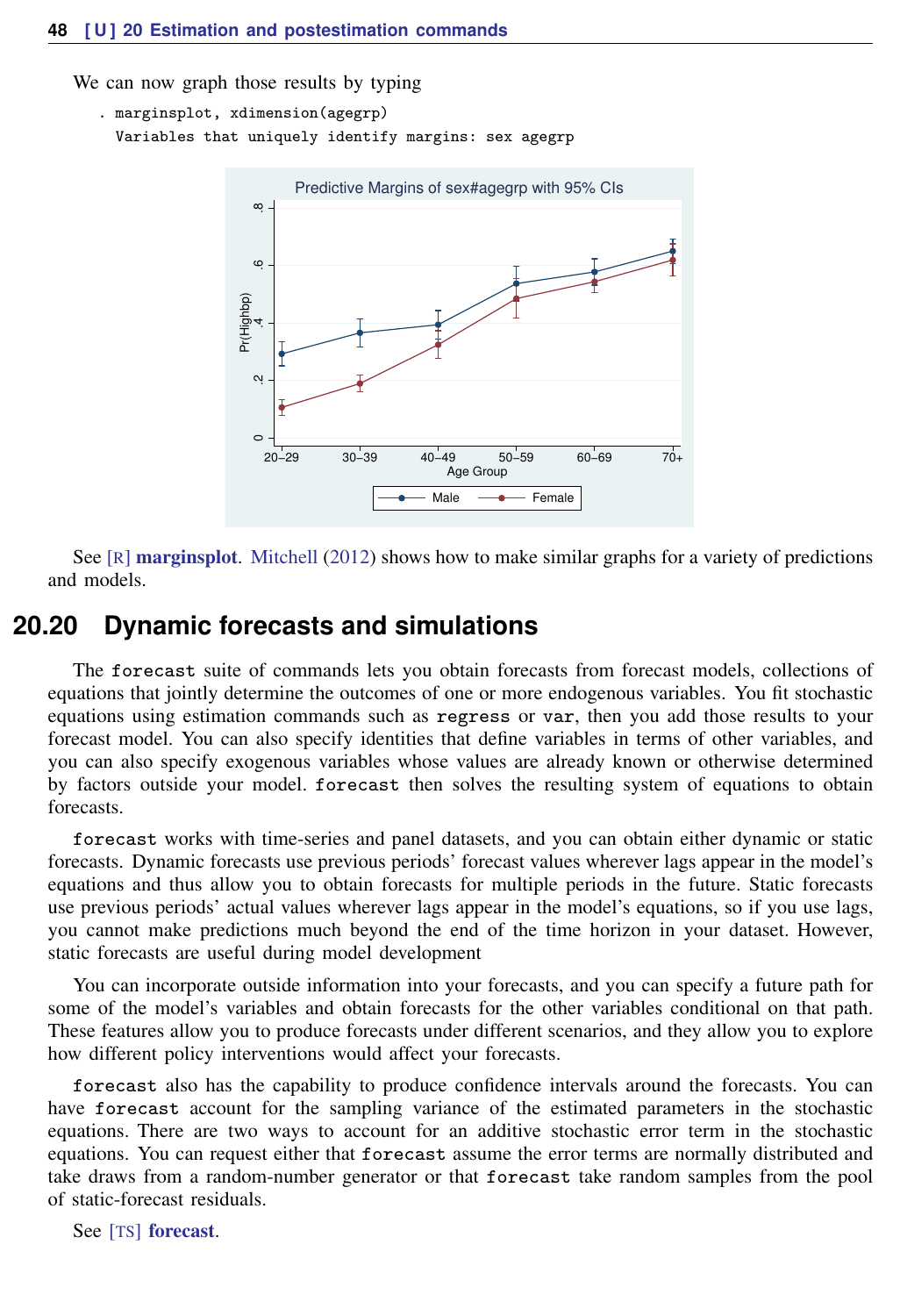# <span id="page-48-0"></span>**20.21 Obtaining robust variance estimates**

Estimates of variance refer to estimated standard errors or, more completely, the estimated variance– covariance matrix of the estimators of which the standard errors are a subset, being the square root of the diagonal elements. Call this matrix the variance. All estimation commands produce an estimate of variance and, using that, produce confidence intervals and significance tests.

In addition to the conventional estimator of variance, there is another estimator that has been called by various names because it has been derived independently in different ways by different authors. Two popular names associated with the calculation are Huber and White, but it is also known as the sandwich estimator of variance (because of how the calculation formula physically appears) and the robust estimator of variance (because of claims made about it). Also, this estimator has an independent and long tradition in the survey literature.

The conventional estimator of variance is derived by starting with a model. Let's start with the regression model

$$
y_i = \mathbf{x}_i \boldsymbol{\beta} + \epsilon_i, \qquad \epsilon_i \sim N(0, \sigma^2)
$$

although it is not important for the discussion that we are using regression. Under the model-based approach, we assume that the model is true and thereby derive an estimator for  $\beta$  and its variance.

The estimator of the standard error of  $\hat{\beta}$  we develop is based on the assumption that the model is true in every detail.  $y_i$  is not exactly equal to  $\mathbf{x}_i\boldsymbol{\beta}$  (so that we would only need to solve an equation to obtain precisely that value of  $\beta$ ) because the observed  $y_i$  has noise  $\epsilon_i$  added to it, the noise is Gaussian, and it has constant variance. That noise leads to the uncertainty about  $\beta$ , and it is from the characteristics of that noise that we are able to calculate a sampling distribution for  $\beta$ .

The key thought here is that the standard error of  $\hat{\beta}$  arises because of  $\epsilon$  and is valid only because the model is absolutely, without question, true; we just do not happen to know the particular values of  $\beta$  and  $\sigma^2$  that make the model true. The implication is that, in an infinite-sized sample, the estimator  $\hat{\beta}$  for  $\beta$  would converge to the true value of  $\beta$  and that its variance would go to 0.

Now here is another interpretation of the estimation problem: We are going to fit the model

$$
y_i = \mathbf{x}_i \mathbf{b} + e_i
$$

and, to obtain estimates of b, we are going to use the calculation formula

$$
\hat{\mathbf{b}} = (\mathbf{X}'\mathbf{X})^{-1}\mathbf{X}'\mathbf{y}
$$

We have made no claims that the model is true or any claims about  $e_i$  or its distribution. We shifted our notation from  $\beta$  and  $\epsilon_i$  to b and  $\epsilon_i$  to emphasize this. All we have stated are the physical actions we intend to carry out on the data. Interestingly, it is possible to calculate a standard error for **b** here. At least, it is possible if you will agree with us on what the standard error measures are.

We are going to define the standard error as measuring the standard error of the calculated b if we were to repeat the data collection followed by estimation over and over again.

This is a different concept of the standard error from the conventional, model-based ideas, but it is related. Both measure uncertainty about b (or  $\beta$ ). The regression model–based derivation states from where the variation arises and so can make grander statements about the applicability of the measured standard error. The weaker second interpretation makes fewer assumptions and so produces a standard error suitable for one purpose.

There is a subtle difference in interpretation of these identically calculated point estimates.  $\hat{\beta}$  is the estimate of  $\beta$  under the assumption that the model is true.  $\hat{b}$  is the estimate of b, which is merely what the estimator would converge to if we collected more and more data.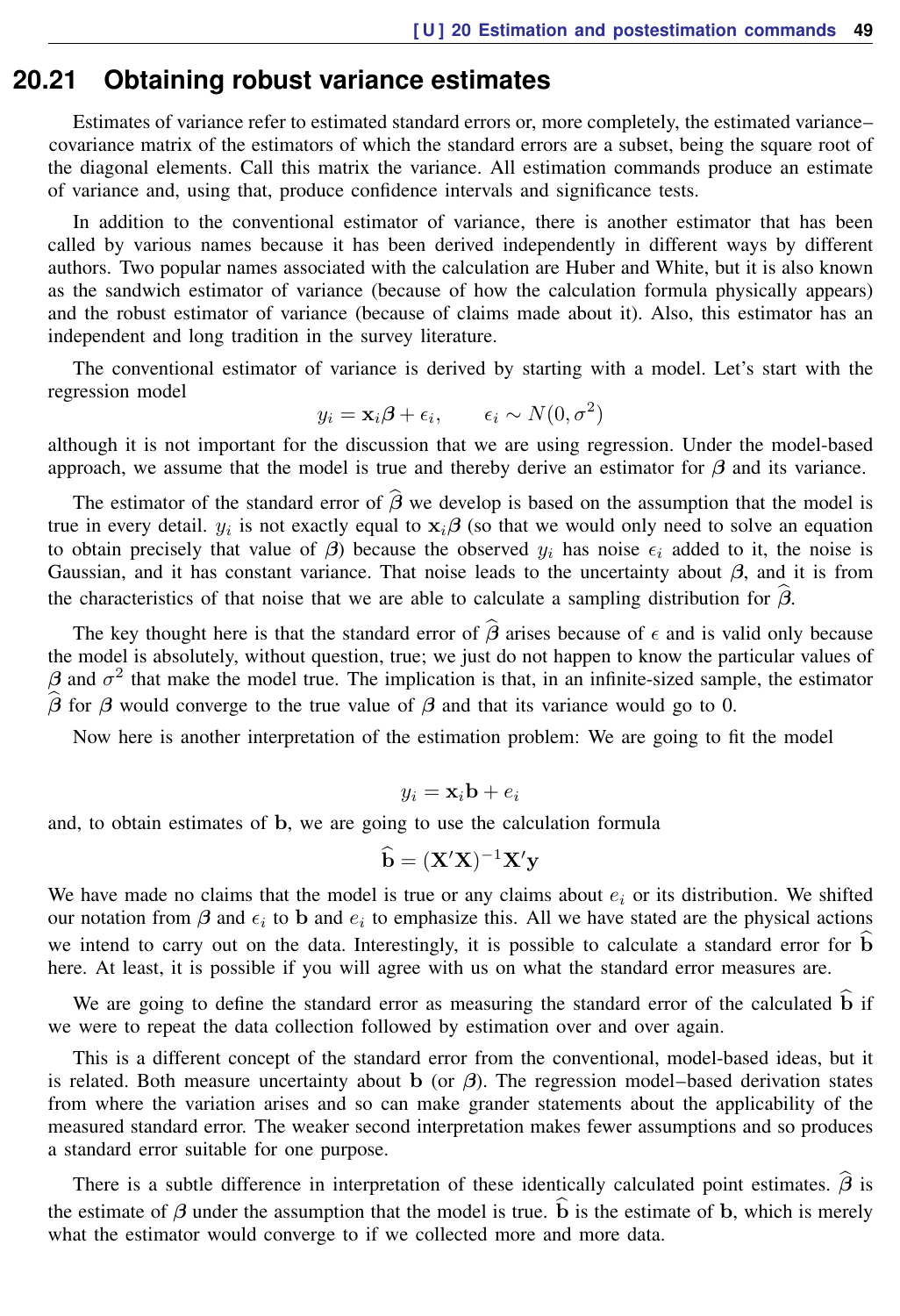Is the estimate of b unbiased? If we mean, "Does  $b = \beta$ ?" that depends on whether the model is true.  $\dot{\mathbf{b}}$  is, however, an unbiased estimate of  $\mathbf{b}$ , which admittedly is not saying much.

What if  $x$  and  $e$  are correlated? Don't we have a problem then? We may have an interpretation problem—b may not measure what we want to measure, namely,  $\beta$ —but we measure b to be such and such and expect, if the experiment and estimation were repeated, that we would observe results in the range we have reported.

So, we have two different understandings of what the parameters mean and how the variance in their estimators arises. However, both interpretations must confront the issue of how to make valid statistical inference about the coefficient estimates when the data do not come from either a simple random sample or the distribution of  $(\mathbf{x}_i, \epsilon_i)$  is not independent and identically distributed (i.i.d.). In essence, we need an estimator of the standard errors that is robust to this deviation from the standard case.

Hence, the name the robust estimate of variance; its associated authors are [Huber](#page-62-3) [\(1967](#page-62-3)) and White [\(1980](#page-62-4), [1982\)](#page-62-5) (who developed it independently), although many others have extended its development, including [Gail, Tan, and Piantadosi](#page-62-6) [\(1988](#page-62-6)); [Kent](#page-62-7) [\(1982\)](#page-62-7); [Royall](#page-62-8) ([1986\)](#page-62-8); and [Lin and Wei](#page-62-9) ([1989\)](#page-62-9). In the survey literature, this same estimator has been developed; see [Kish and Frankel](#page-62-10) ([1974\)](#page-62-10), [Fuller](#page-62-11) [\(1975](#page-62-11)), and [Binder](#page-62-12) ([1983\)](#page-62-12). Most of Stata's estimation commands can produce this alternative estimate of variance and do so via the vce(robust) option.

 $\overline{\mathcal{L}}$ 

[Halbert Lynn White Jr.](http://www.stata.com/giftshop/bookmarks/series5/white/) (1950–2012) was born in Kansas City. After receiving economics degrees at Princeton and MIT, he taught and researched econometrics at the University of Rochester and, from 1979, at the University of California in San Diego. He also co-founded an economics and legal consulting firm known for its rigorous use of econometrics methods. His 1980 paper on heteroskedasticity introduced the use of robust covariance matrices to economists and passed 16,000 citations in Google Scholar in 2012. His 1982 paper on maximum likelihood estimation of misspecified models helped develop the now-common use of quasi–maximum likelihood estimation techniques. Later in his career, he explored the use of neural networks, nonparametric models, and time-series modeling of financial markets.

Among his many awards and distinctions, White was made a fellow of the American Academy of Arts and Sciences and the Econometric Society, and he won a fellowship from the John Simon Guggenheim Memorial Foundation. Had he not died prematurely, many scholars believe he would have eventually been awarded the Sveriges Riksbank Prize in Economic Sciences in Memory of Alfred Nobel.

Aside from his academic work, White was an avid jazz musician who played with well-known jazz trombonist and fellow University of California at San Diego teacher Jimmy Cheatam.  $\overline{\phantom{a}}$   $\overline{\phantom{a}}$   $\overline{\phantom{a}}$   $\overline{\phantom{a}}$   $\overline{\phantom{a}}$   $\overline{\phantom{a}}$   $\overline{\phantom{a}}$   $\overline{\phantom{a}}$   $\overline{\phantom{a}}$   $\overline{\phantom{a}}$   $\overline{\phantom{a}}$   $\overline{\phantom{a}}$   $\overline{\phantom{a}}$   $\overline{\phantom{a}}$   $\overline{\phantom{a}}$   $\overline{\phantom{a}}$   $\overline{\phantom{a}}$   $\overline{\phantom{a}}$   $\overline{\$ 

 $\overline{\phantom{a}}$ 

Peter Jost Huber (1934– ) was born in Wohlen (Aargau, Switzerland). He gained mathematics degrees from ETH Zürich, including a PhD thesis on homotopy theory, and then studied statistics at Berkeley on postdoctoral fellowships. This visit yielded a celebrated 1964 paper on robust estimation, and Huber's later monographs on robust statistics were crucial in directing that field. Thereafter his career took him back and forth across the Atlantic, with periods at Cornell, ETH Zürich, Harvard, MIT, and Bayreuth. His work has touched several other major parts of statistics, theoretical and applied, including regression, exploratory multivariate analysis, large datasets, and statistical computing. Huber also has a major long-standing interest in Babylonian astronomy.

 $\overline{\phantom{a}}$   $\overline{\phantom{a}}$   $\overline{\phantom{a}}$   $\overline{\phantom{a}}$   $\overline{\phantom{a}}$   $\overline{\phantom{a}}$   $\overline{\phantom{a}}$   $\overline{\phantom{a}}$   $\overline{\phantom{a}}$   $\overline{\phantom{a}}$   $\overline{\phantom{a}}$   $\overline{\phantom{a}}$   $\overline{\phantom{a}}$   $\overline{\phantom{a}}$   $\overline{\phantom{a}}$   $\overline{\phantom{a}}$   $\overline{\phantom{a}}$   $\overline{\phantom{a}}$   $\overline{\$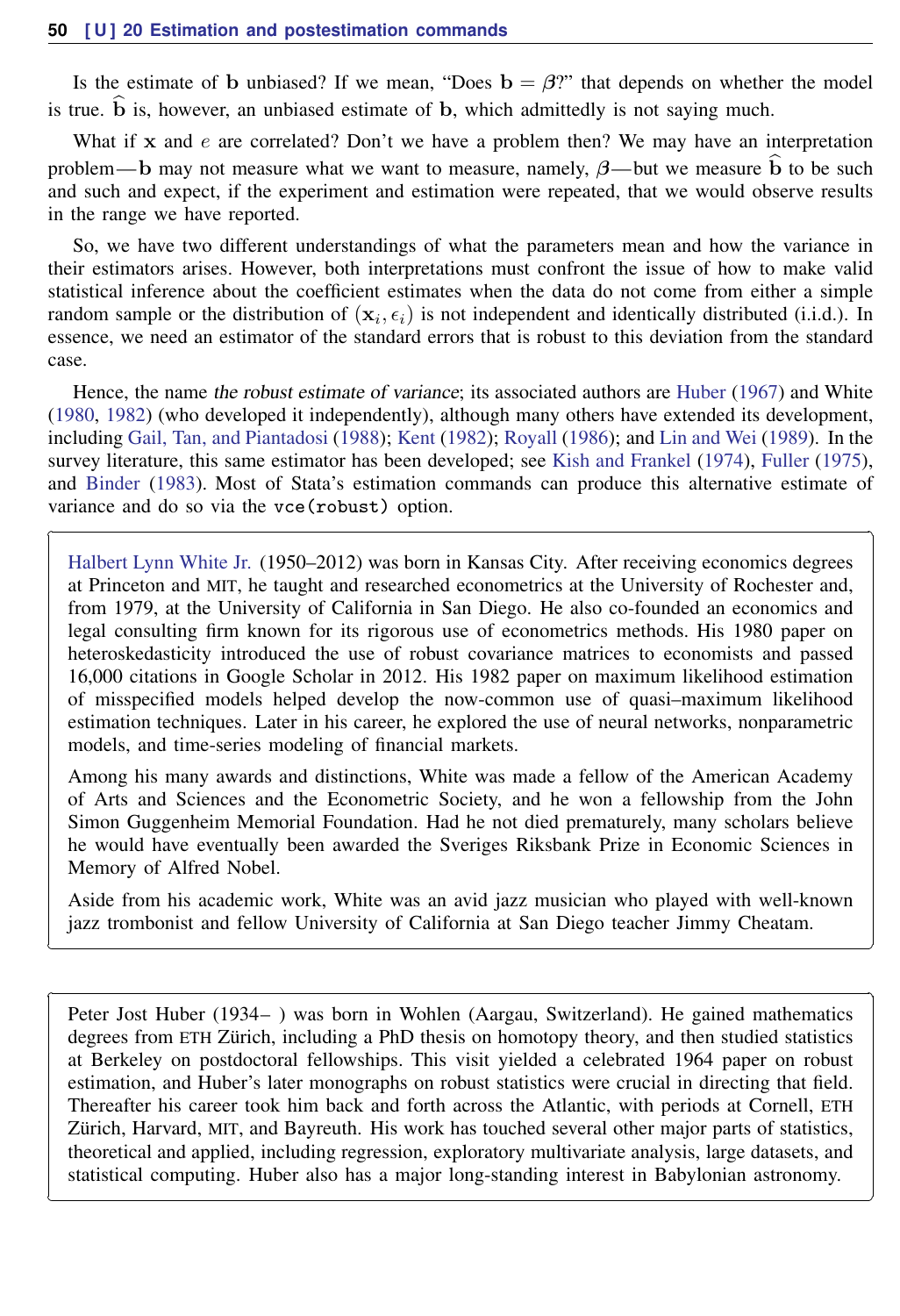#### <span id="page-50-0"></span>**20.21.1 Interpreting standard errors**

Without vce(robust), we get one measure of variance:

| . use http://www.stata-press.com/data/r13/auto7 |
|-------------------------------------------------|
| (1978 Automobile Data)                          |

. regress mpg weight foreign

| Source                    | SS                                    | df                               | ΜS                           |                         | Number of $obs =$<br>$71) =$<br>F(2,            |            | 74<br>69.75                         |
|---------------------------|---------------------------------------|----------------------------------|------------------------------|-------------------------|-------------------------------------------------|------------|-------------------------------------|
| Model<br>Residual         | 1619.2877<br>824.171761               | $\mathcal{D}$<br>71              | 809.643849<br>11.608053      |                         | $Prob$ > $F$<br>R-squared<br>Adj $R$ -squared = | $=$<br>$=$ | 0.0000<br>0.6627<br>0.6532          |
| Total                     | 2443.45946                            | 73                               | 33.4720474                   |                         | Root MSE                                        |            | $= 3.4071$                          |
| mpg                       | Coef.                                 | Std. Err.                        | t                            | P>  t                   | [95% Conf. Interval]                            |            |                                     |
| weight<br>foreign<br>cons | $-.0065879$<br>$-1.650029$<br>41.6797 | .0006371<br>1.075994<br>2.165547 | $-10.34$<br>$-1.53$<br>19.25 | 0.000<br>0.130<br>0.000 | $-.0078583$<br>$-3.7955$<br>37.36172            |            | $-.0053175$<br>.4954422<br>45.99768 |

With vce(robust), we get another:

```
. regress mpg weight foreign, vce(robust)
Linear regression \blacksquare Number of obs = 74<br>F( 2, 71) = 73.81
                                               F(2, 71) = 73.81Prob > F = 0.0000
                                               R-squared = 0.6627<br>Root MSE = 3.4071
                                               Root MSE =Robust<br>Std. Err.
       mpg Coef. Std. Err. t P>|t| [95% Conf. Interval]
     weight -.0065879 .0005462 -12.06 0.000 -.007677 -.0054988
    foreign -1.650029 1.132566 -1.46 0.150 -3.908301 .6082424
      _cons 41.6797 1.797553 23.19 0.000 38.09548 45.26392
```
Either way, the point estimates are the same. (See  $[R]$  [regress](http://www.stata.com/manuals13/rregress.pdf#rregress) for an [example](http://www.stata.com/manuals13/rregress.pdf#rregressRemarksandexamplesex5) where specifying vce(robust) produces strikingly different standard errors.)

How do we interpret these results? Let's consider the model-based interpretation. Suppose that

$$
y_i = \mathbf{x}_i \boldsymbol{\beta} + \epsilon_i,
$$

where  $(\mathbf{x}_i, \epsilon_i)$  are independently and identically distributed (i.i.d.) with variance  $\sigma^2$ . For the modelbased interpretation, we also must assume that  $x_i$  and  $\epsilon_i$  are uncorrelated. With these assumptions and a few technical regularity conditions, our first regression gives us consistent parameter estimates and standard errors that we can use for valid statistical inference about the coefficients. Now suppose that we weaken our assumptions so that  $(x_i, \epsilon_i)$  are independently and—but not necessarily—identically distributed. Our parameter estimates are still consistent, but the standard errors from the first regression can no longer be used to make valid inference. We need estimates of the standard errors that are robust to the fact that the error term is not identically distributed. The standard errors in our second regression are just what we need. We can use them to make valid statistical inference about our coefficients, even though our data are not identically distributed.

Now consider a non–model-based interpretation. If our data come from a survey design that ensures that  $(x_i, e_i)$  are i.i.d., then we can use the nonrobust standard errors for valid statistical inference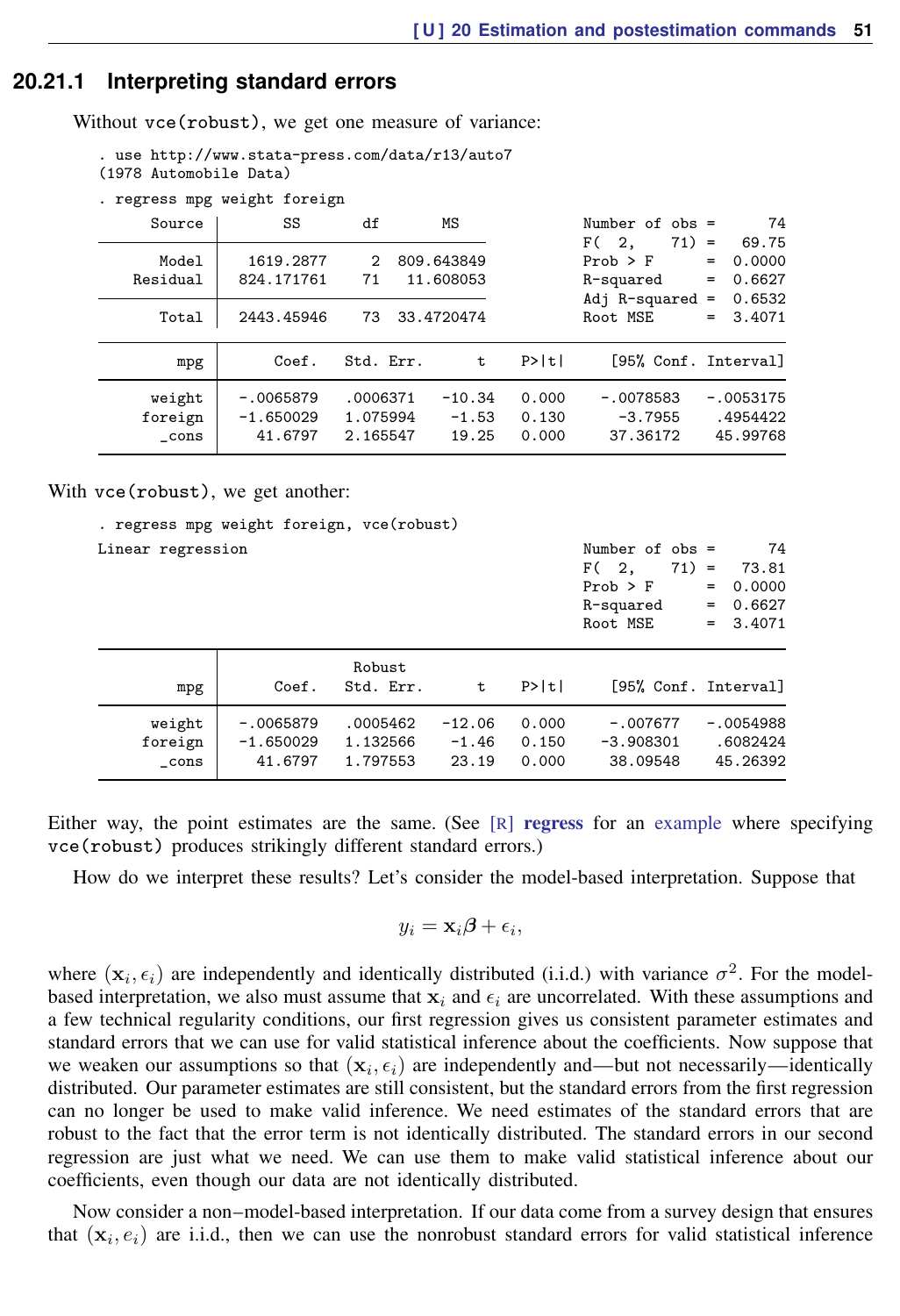about the population parameters b. For this interpretation, we do not need to assume that  $x_i$  and  $e_i$ are uncorrelated. If they are uncorrelated, the population parameters b and the model parameters  $\beta$ are the same. However, if they are correlated, then the population parameters b that we are estimating are not the same as the model-based  $\beta$ . So, what we are estimating is different, but we still need standard errors that allow us to make valid statistical inference. So, if the process that we used to collect the data caused  $(x_i, e_i)$  to be independently but not identically distributed, then we need to use the robust standard errors to make valid statistical inference about the population parameters b.

## <span id="page-51-0"></span>**20.21.2 Correlated errors: cluster–robust standard errors**

The robust estimator of variance has one feature that the conventional estimator does not have: the ability to relax the assumption of independence of the observations. That is, if you specify the vce(cluster *clustvar*) option, it can produce "correct" standard errors (in the measurement sense), even if the observations are correlated.

For the automobile data, it is difficult to believe that the models of the various manufacturers are truly independent. Manufacturers, after all, use common technology, engines, and drive trains across their model lines. The VW Dasher in the above regression has a measured residual of −2.80. Having been told that, do you really believe that the residual for the VW Rabbit is as likely to be above 0 as below? (The residual is −2.32.) Similarly, the measured residual for the Chevrolet Malibu is 1.27. Does that provide information about the expected value of the residual of the Chevrolet Monte Carlo (which turns out to be 1.53)?

We need to be careful about picking examples from data; we have not told you about the Datsun 210 and 510 (residuals +8.28 and −1.01) or the Cadillac Eldorado and Seville (residuals −1.99 and  $+7.58$ ), but you should, at least, question the assumption of independence. It may be believable that the measured mpg given the weight of one manufacturer's vehicles is independent of other manufacturers' vehicles, but it is at least questionable whether a manufacturer's vehicles are independent of one another.

In commands with the vce(robust) option, another option—vce(cluster *clustvar*)— relaxes the independence assumption and requires only that the observations be independent across the clusters:

| . regress mpg weight foreign, vce(cluster manufacturer) |                                       |                                  |                              |                         |                                                      |                                     |
|---------------------------------------------------------|---------------------------------------|----------------------------------|------------------------------|-------------------------|------------------------------------------------------|-------------------------------------|
| Linear regression                                       |                                       |                                  |                              |                         | Number of $obs =$                                    | 74                                  |
|                                                         |                                       |                                  |                              |                         | F(2,                                                 | $22$ ) = 90.93                      |
|                                                         |                                       |                                  |                              |                         | Prob > F                                             | 0.0000<br>$=$                       |
|                                                         |                                       |                                  |                              |                         | $R$ -squared $=$                                     | 0.6627                              |
|                                                         |                                       |                                  |                              |                         | Root MSE                                             | $= 3.4071$                          |
|                                                         |                                       |                                  |                              |                         | (Std. Err. adjusted for 23 clusters in manufacturer) |                                     |
| mpg                                                     | Coef.                                 | Robust<br>Std. Err. t            |                              |                         | P> t  [95% Conf. Interval]                           |                                     |
| weight<br>foreign<br>cons                               | $-.0065879$<br>$-1.650029$<br>41.6797 | .0005339<br>1.039033<br>1.844559 | $-12.34$<br>$-1.59$<br>22.60 | 0.000<br>0.127<br>0.000 | $-.0076952$<br>-3.804852<br>37.85432                 | $-.0054806$<br>.5047939<br>45.50508 |

It turns out that, in these data, whether or not we specify vce(cluster *clustvar*) makes little difference. The VW and Chevrolet examples above were not representative; had they been, the confidence intervals would have widened. (In the above, manuf is a variable that takes on values such as "Chev." or "VW", recording the manufacturer of the vehicle. This variable was created from variable make, which contains values such as "Chev. Malibu" or "VW Rabbit", by extracting the first word.)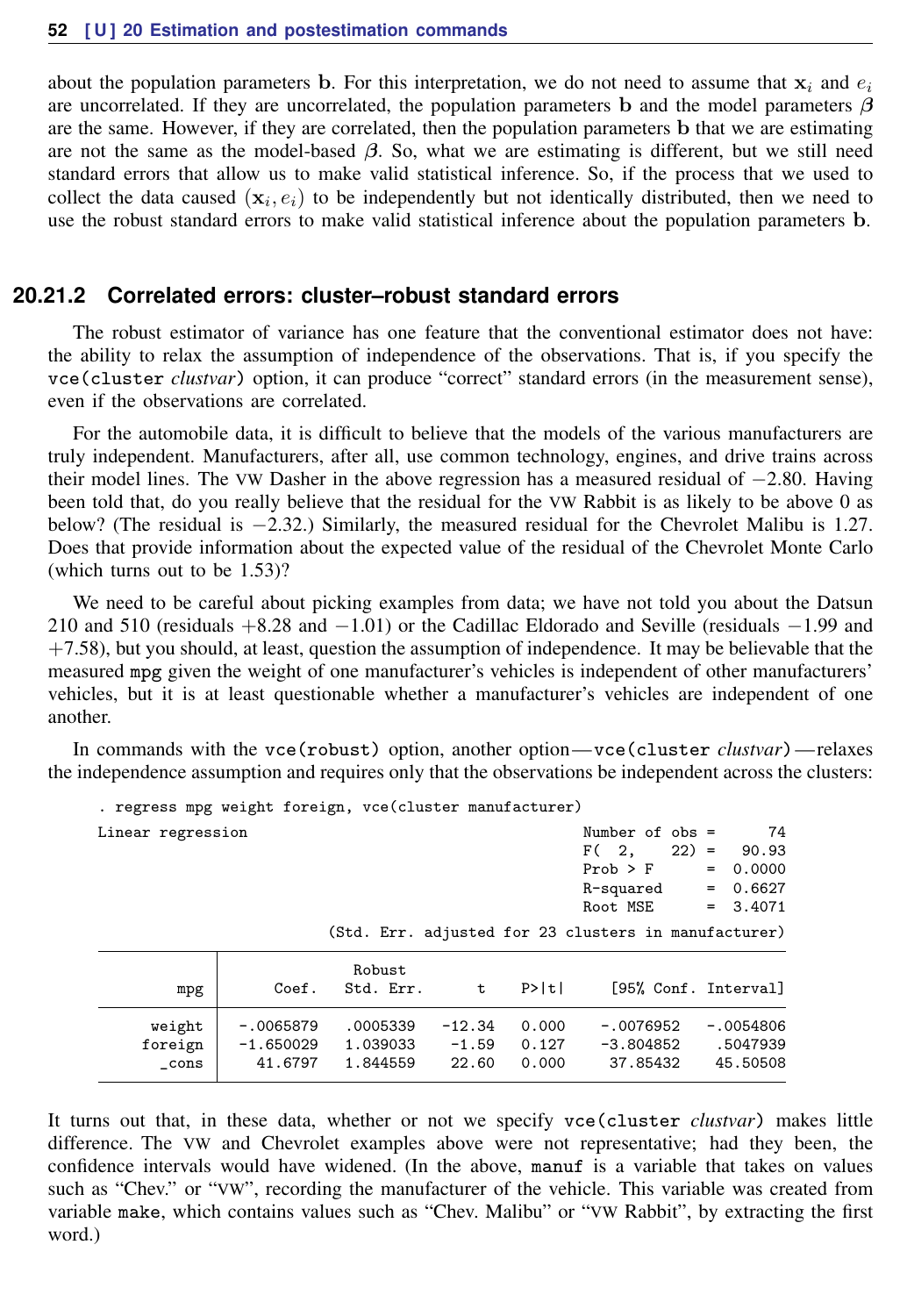As a demonstration of how well clustering can work, in [R] [regress](http://www.stata.com/manuals13/rregress.pdf#rregress) we fit a random-effects model with regress, vce(robust) and then compared the results with ordinary least squares and the GLS random-effects estimator. Here we will simply summarize the results.

We start with a dataset on 4,711 women aged 14–46 years. Subjects appear an average of 6.056 times in the data; there are a total of 28,534 observations. The model we use is log wage on age, age-squared, and job tenure. The focus of the [example](http://www.stata.com/manuals13/rregress.pdf#rregressRemarksandexamplesex7) is the estimated coefficient on tenure. We obtain the following results:

| Estimator                     | Point estimate | Confidence interval |
|-------------------------------|----------------|---------------------|
| (Inappropriate) least squares | .039           | $1.038, .041$ ]     |
| Robust clusterered            | .039           | 1.036, .0421        |
| GLS random effects            | .026           | 1.025.0271          |

Notice how well the robust clustered estimate does compared with the GLS random-effects model. We then run a Hausman specification test, obtaining  $\chi^2(3) = 336.62$ , which casts grave doubt on the assumptions justifying the use of the GLS estimator and hence on the GLS results. At this point, we will simply quote our comments:

Meanwhile, our robust regression results still stand, as long as we are careful about the interpretation. The correct interpretation is that, if the data collection were repeated (on women sampled the same way as in the original sample), and if we were to refit the model, 95% of the time we would expect the estimated coefficient on tenure to be in the range [ .036, .042 ].

Even with robust regression, we must be careful about going beyond that statement. Here the Hausman test is probably picking up something that differs within and between person, which would cast doubt on our robust regression model in terms of interpreting [.036, .042] to contain the rate of return for keeping a job, economywide, for all women, without exception.

The formula for the robust estimator of variance is

$$
\widehat{\mathcal{V}} = \widehat{\mathbf{V}} \Bigl( \sum_{j=1}^N \mathbf{u}_j' \mathbf{u}_j \Bigr) \widehat{\mathbf{V}}
$$

where  $\hat{\mathbf{V}} = (-\partial^2 \ln L/\partial \beta^2)^{-1}$  (the conventional estimator of variance) and  $\mathbf{u}_j$  (a row vector) is the contribution from the jth observation to  $\partial \ln L / \partial \beta$ .

In the example above, observations are assumed to be independent. Assume for a moment that the observations denoted by j are not independent but that they can be divided into M groups  $G_1$ ,  $G_2, \ldots, G_M$  that are independent. The robust estimator of variance is

$$
\widehat{\mathcal{V}} = \widehat{\mathbf{V}} \Bigl( \sum_{k=1}^M \mathbf{u}_k^{(G)\prime} \mathbf{u}_k^{(G)} \Bigr) \widehat{\mathbf{V}}
$$

where  $\mathbf{u}_k^{(G)}$  $\kappa_k^{(G)}$  is the contribution of the *k*th group to ∂ln  $L/\partial\beta$ . That is, application of the robust variance formula merely involves using a different decomposition of  $\partial \ln L / \partial \beta$ , namely,  $\mathbf{u}_k^{(G)}$  $k^{(G)}$ ,  $k = 1, ..., M$ rather than  $\mathbf{u}_j$ ,  $j = 1, ..., N$ . Moreover, if the log-likelihood function is additive in the observations denoted by  $j$ 

$$
\ln L = \sum_{j=1}^{N} \ln L_j
$$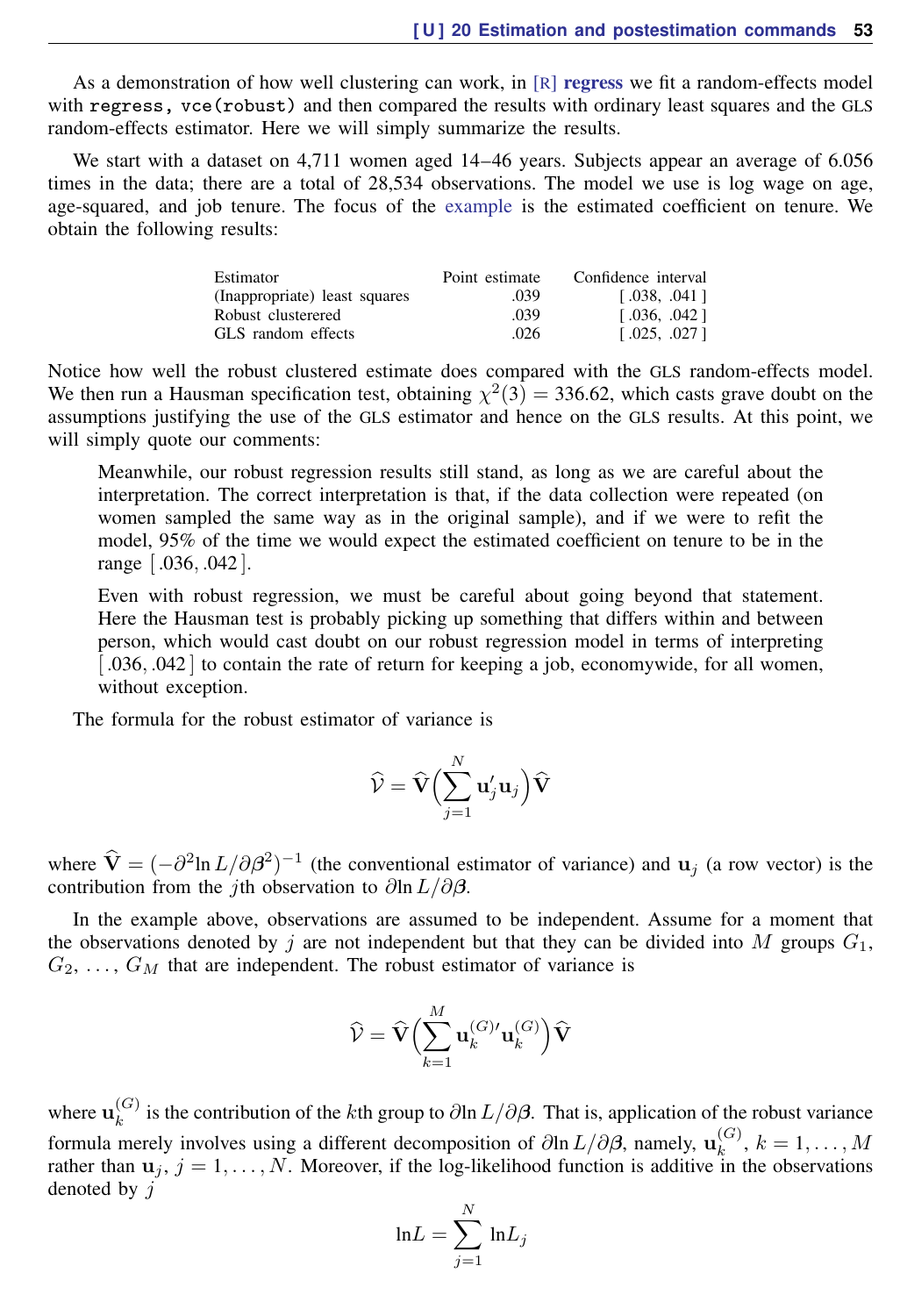then  $\mathbf{u}_i = \partial \ln L_i / \partial \beta$ , so

$$
\mathbf{u}_k^{(G)} = \sum_{j \in G_k} \mathbf{u}_j
$$

That is what the vce(cluster *clustvar*) option does. (This point was first made in writing by [Rogers](#page-62-13) [[1993\]](#page-62-13), although he considered the point an obvious generalization of [Huber](#page-62-3) [\[1967](#page-62-3)] and the calculation—implemented by Rogers— had appeared in Stata a year earlier.)

#### □ Technical note

What is written above is asymptotically correct but ignores a finite-sample adjustment to  $\hat{V}$ . For maximum likelihood estimators, when you specify vce(robust) but not vce(cluster *clustvar*), a better estimate of variance is  $\hat{V}^* = \{N/(N-1)\}\hat{V}$ . When you also specify the vce(cluster *clustvar*) option, this becomes  $\hat{V}^* = \{M/(M-1)\}\hat{V}$ .

For linear regression, the finite-sample adjustment is  $N/(N - k)$  without vce(cluster *clustvar*)—where  $\tilde{k}$  is the number of regressors—and  $\{M/(M-1)\}\{(N-1)/(N-k)\}\$  with vce (cluster *clustvar*). Also, two data-dependent modifications to the calculation for  $\hat{\mathcal{V}}^*$ , sug-<br>casted by Mac*Vinnes* and White (1095), are also requided by using such as [p] negrecs. Aposiational gested by [MacKinnon and White](#page-62-14) ([1985\)](#page-62-14), are also provided by regress; see [R] [regress](http://www.stata.com/manuals13/rregress.pdf#rregress). [Angrist and](#page-62-15) [Pischke](#page-62-15) ([2009,](#page-62-15) chap. 8) is devoted to robust covariance matrix estimation and offers practical guidance on the use of vce(robust) and vce(cluster *clustvar*) in both cross-sectional and panel-data applications.

 $\Box$ 

# <span id="page-53-0"></span>**20.22 Obtaining scores**

Many of the estimation commands that provide the vce (robust) option also provide the ability to generate equation-level score variables via the predict command. With the score option, predict returns an important ingredient into the robust variance calculation that is sometimes useful in its own right. As explained in  $[U]$  20.21 Obtaining robust variance estimates above, ignoring the finite-sample corrections, the robust estimate of variance is

$$
\widehat{\mathcal{V}} = \widehat{\mathbf{V}} \Bigl( \sum_{j=1}^N \mathbf{u}_j' \mathbf{u}_j \Bigr) \widehat{\mathbf{V}}
$$

where  $\hat{\mathbf{V}} = (-\partial^2 \ln L/\partial \beta^2)^{-1}$  is the conventional estimator of variance. Let's consider likelihood functions that are additive in the observations

$$
\ln L = \sum_{j=1}^{N} \ln L_j
$$

then  $\mathbf{u}_i = \partial \ln L_i / \partial \beta$ . In general, function  $L_i$  is a function of  $\mathbf{x}_i$  and  $\beta$ ,  $L_i(\beta; \mathbf{x}_i)$ . For many likelihood functions, however, it is only the linear form  $x_i\beta$  that enters the function. In those cases,

$$
\frac{\partial \ln L_j(\mathbf{x}_j \boldsymbol{\beta})}{\partial \boldsymbol{\beta}} = \frac{\partial \ln L_j(\mathbf{x}_j \boldsymbol{\beta})}{\partial (\mathbf{x}_j \boldsymbol{\beta})} \frac{\partial (\mathbf{x}_j \boldsymbol{\beta})}{\partial \boldsymbol{\beta}} = \frac{\partial \ln L_j(\mathbf{x}_j \boldsymbol{\beta})}{\partial (\mathbf{x}_j \boldsymbol{\beta})} \mathbf{x}_j
$$

By writing  $u_j = \partial \ln L_j(\mathbf{x}_j \partial)/\partial(\mathbf{x}_j \partial)$ , this becomes simply  $u_j \mathbf{x}_j$ . Thus the formula for the robust estimate of variance can be rewritten as

$$
\widehat{\mathbf{V}} = \widehat{\mathbf{V}} \Bigl( \sum_{j=1}^N u_j^2 \mathbf{x}_j' \mathbf{x}_j \Bigr) \widehat{\mathbf{V}}
$$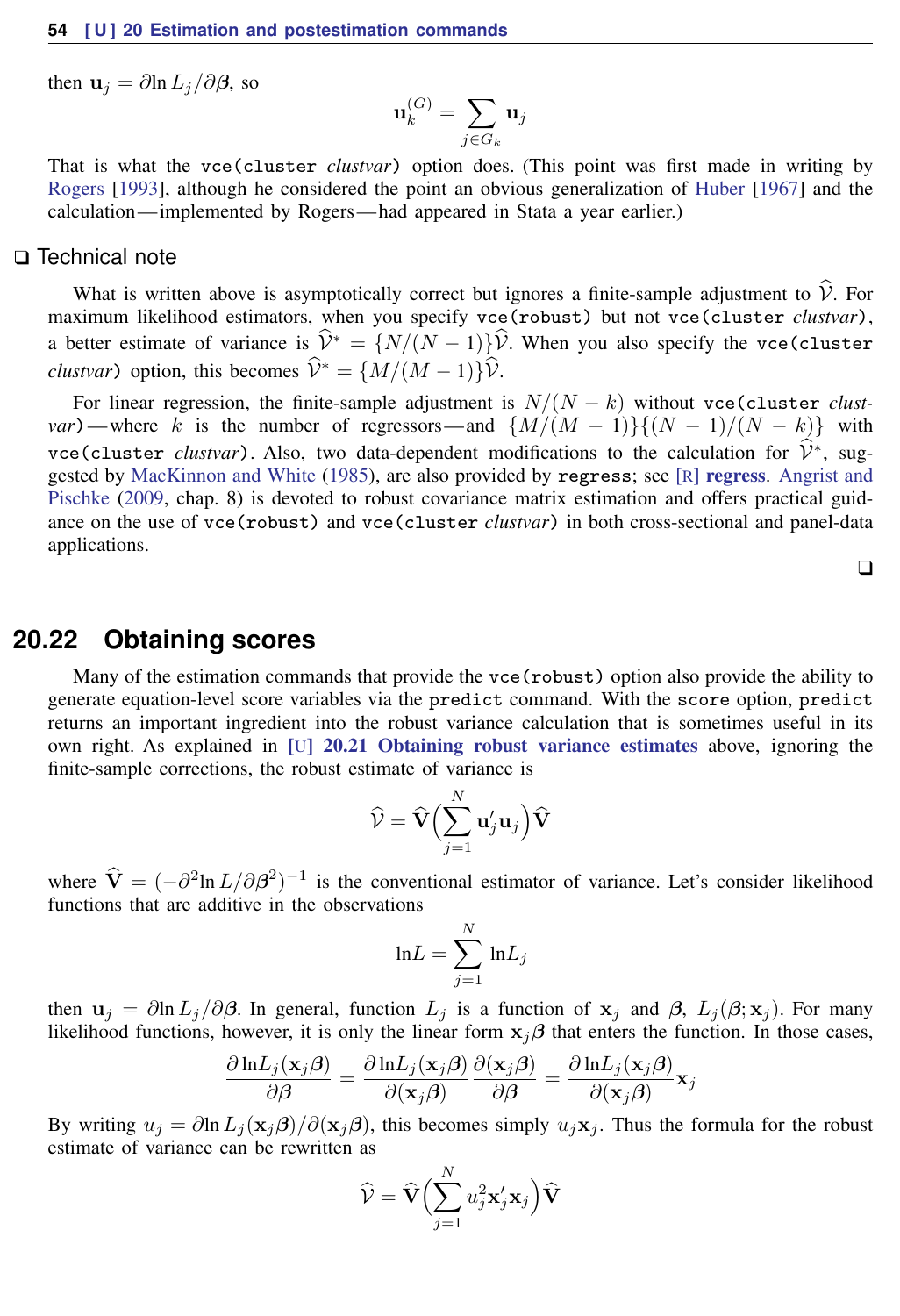We refer to  $u_i$  as the equation-level score (in the singular), and it is  $u_i$  that is returned when you use predict with the score option.  $u_j$  is like a residual in that

1.  $\sum_{j} u_j = 0$  and

2. correlation of  $u_j$  and  $x_j$ , calculated over  $j = 1, \ldots, N$ , is 0.

In fact, for linear regression,  $u_i$  is the residual, normalized,

$$
\frac{\partial \ln L_j}{\partial (\mathbf{x}_j \beta)} = \frac{\partial}{\partial (\mathbf{x}_j \beta)} \ln f \left\{ (y_j - \mathbf{x}_j \beta) / \sigma \right\}
$$

$$
= (y_j - \mathbf{x}_j \beta) / \sigma
$$

where  $f()$  is the standard normal density.

## Example 19

probit provides both the vce(robust) option and predict, score. Equation-level scores play an important role in calculating the robust estimate of variance, but we can use predict, score regardless of whether we specify vce(robust):

| . use http://www.stata-press.com/data/r13/auto2     |             |                                 |           |           |                 |             |                      |
|-----------------------------------------------------|-------------|---------------------------------|-----------|-----------|-----------------|-------------|----------------------|
| . probit foreign mpg weight                         |             |                                 |           |           |                 |             |                      |
| Iteration 0:                                        |             | $log$ likelihood = $-45.03321$  |           |           |                 |             |                      |
| Iteration 1:                                        |             | $log$ likelihood = -27.914626   |           |           |                 |             |                      |
| Iteration 2:                                        |             | $log$ likelihood = -26.858074   |           |           |                 |             |                      |
| Iteration 3:                                        |             | $log$ likelihood = -26.844197   |           |           |                 |             |                      |
| Iteration 4:                                        |             | $log$ likelihood = -26.844189   |           |           |                 |             |                      |
| Iteration 5:                                        |             | $log$ likelihood = $-26.844189$ |           |           |                 |             |                      |
| Probit regression                                   |             |                                 |           |           | Number of obs   | $=$         | 74                   |
|                                                     |             |                                 |           |           | $LR$ chi $2(2)$ | $=$         | 36.38                |
|                                                     |             |                                 |           |           | Prob > chi2     | =           | 0.0000               |
| Log likelihood = $-26.844189$                       |             |                                 |           | Pseudo R2 |                 | $=$         | 0.4039               |
| foreign                                             | Coef.       | Std. Err.                       | z         | P >  z    |                 |             | [95% Conf. Interval] |
| mpg                                                 | $-.1039503$ | .0515689                        | $-2.02$   | 0.044     |                 | $-.2050235$ | $-.0028772$          |
| weight                                              | $-.0023355$ | .0005661                        | $-4.13$   | 0.000     |                 | $-.003445$  | $-.0012261$          |
| $\_cons$                                            | 8.275464    | 2.554142                        | 3.24      | 0.001     |                 | 3.269437    | 13.28149             |
| . predict double u, score                           |             |                                 |           |           |                 |             |                      |
| . summarize u                                       |             |                                 |           |           |                 |             |                      |
| Variable                                            | Obs         | Mean                            | Std. Dev. |           | Min             |             | Max                  |
| u                                                   | 74          | $-6.66e-14$                     | .5988325  |           | -1.655439       | 1.660787    |                      |
| . correlate u mpg weight<br>$(obs=74)$              |             |                                 |           |           |                 |             |                      |
|                                                     | u           | weight<br>mpg                   |           |           |                 |             |                      |
| u                                                   | 1.0000      |                                 |           |           |                 |             |                      |
| mpg                                                 | 0.0000      | 1.0000                          |           |           |                 |             |                      |
| weight                                              | $-0.0000$   | $-0.8072$<br>1.0000             |           |           |                 |             |                      |
| . list make foreign mpg weight u if $abs(u) > 1.65$ |             |                                 |           |           |                 |             |                      |
| make                                                | foreign     | mpg                             | weight    |           | u               |             |                      |

| make                                                | foreign mpg weight |          |                |                           |
|-----------------------------------------------------|--------------------|----------|----------------|---------------------------|
| 24. Ford Fiesta Domestic<br>64. Peugeot 604 Foreign |                    | 28<br>14 | 1,800<br>3.420 | $-1.6554395$<br>1.6607871 |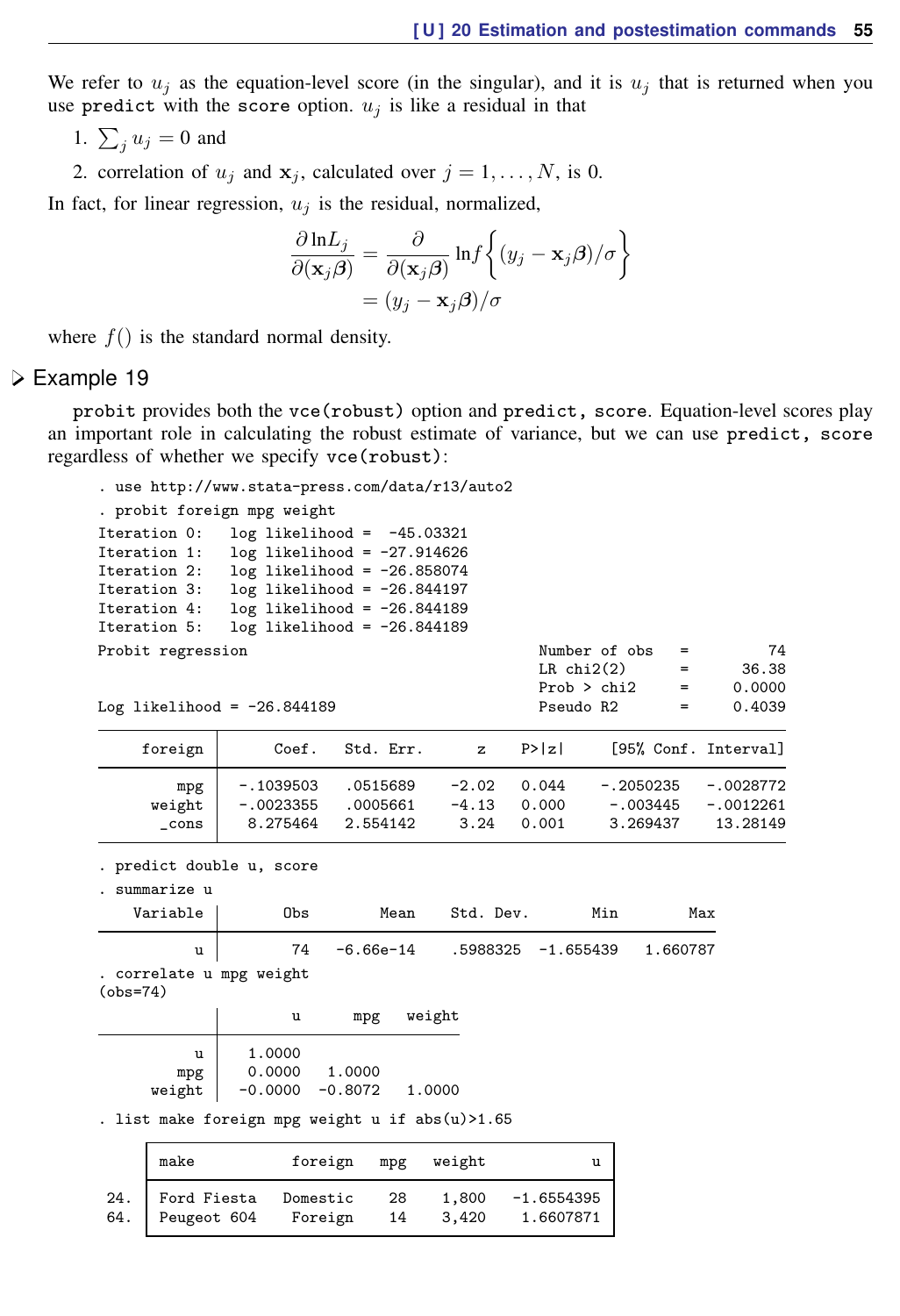The light, high-mileage Ford Fiesta is surprisingly domestic, whereas the heavy, low-mileage Peugeot 604 is surprisingly foreign. ◁

#### □ Technical note

For some estimation commands, one score is not enough. Consider a likelihood that can be written as  $L_j$ ( $\mathbf{x}_j \beta_1, \mathbf{z}_j \beta_2$ ), a function of two linear forms (or linear equations). Then ∂ln  $L_j/\partial \beta$  can be written  $(\partial \ln L_j/\partial \beta_1, \partial \ln L_j/\partial \beta_2)$ . Each of the components can in turn be written as  $[\partial \ln L_j/\partial(\beta_1 \mathbf{x})] \mathbf{x} =$  $u_1$ **x** and  $[\partial \ln L_i/\partial(\beta_2 z)]z = u_2z$ . There are then two equation-level scores,  $u_1$  and  $u_2$ , and, in general, there could be more.

Stata's streg, distribution(weibull) command is an example of this: it estimates  $\beta$  and a shape parameter, lnp, the latter of which can be thought of as a degenerate linear form (lnp)z with  $z = 1$ . predict, scores after this command requires that you specify two new variable names, or you can specify *stub*\*, which will generate two variables, *stub*1 and *stub*2; the first will be defined containing  $u_1$ —the score associated with  $\beta$ —and the second will be defined containing  $u_2$ —the score associated with  $ln p$ .

 $\Box$ 

## □ Technical note

Using Stata's [matrix](http://www.stata.com/manuals13/pmatrix.pdf#pmatrix) commands—see  $[P]$  matrix—we can make the robust variance calculation for ourselves and then compare it with that made by Stata.

```
. use http://www.stata-press.com/data/r13/auto2, clear
(1978 Automobile Data)
. quietly probit foreign mpg weight
. predict double u, score
. matrix accum S = mpg weight [iweight=u^2*74/73]
(obs=26.53642547)
. matrix rV = e(V) * S * e(V). matrix list rV
symmetric rV[3,3]
                  foreign: foreign: foreign:
                mpg weight _{cons}foreign:mpg .00352299
foreign:weight .00002216 2.434e-07
 foreign:_cons -.14090346 -.00117031 6.4474174
. quietly probit foreign mpg weight, vce(robust)
. matrix list e(V)
symmetric e(V)[3,3]
                  foreign: foreign: foreign:<br>mpg weight cons
                mpg weight<br>.00352299
   foreign:mpg .00352299
foreign:weight .00002216 2.434e-07
 foreign:_cons -.14090346 -.00117031 6.4474174
```
The results are the same.

There is an important lesson here for programmers. Given the scores, conventional variance estimates can be easily transformed to robust estimates. If we were writing a new estimation command, it would not be difficult to include a vce(robust) option.

It is, in fact, easy if we ignore clustering. With clustering, it is more work because the calculation involves forming sums within clusters. For programmers interested in implementing robust variance calculations, Stata provides an [robust](http://www.stata.com/manuals13/p_robust.pdf#p_robust) command to ease the task. This is documented in  $[P]$  robust.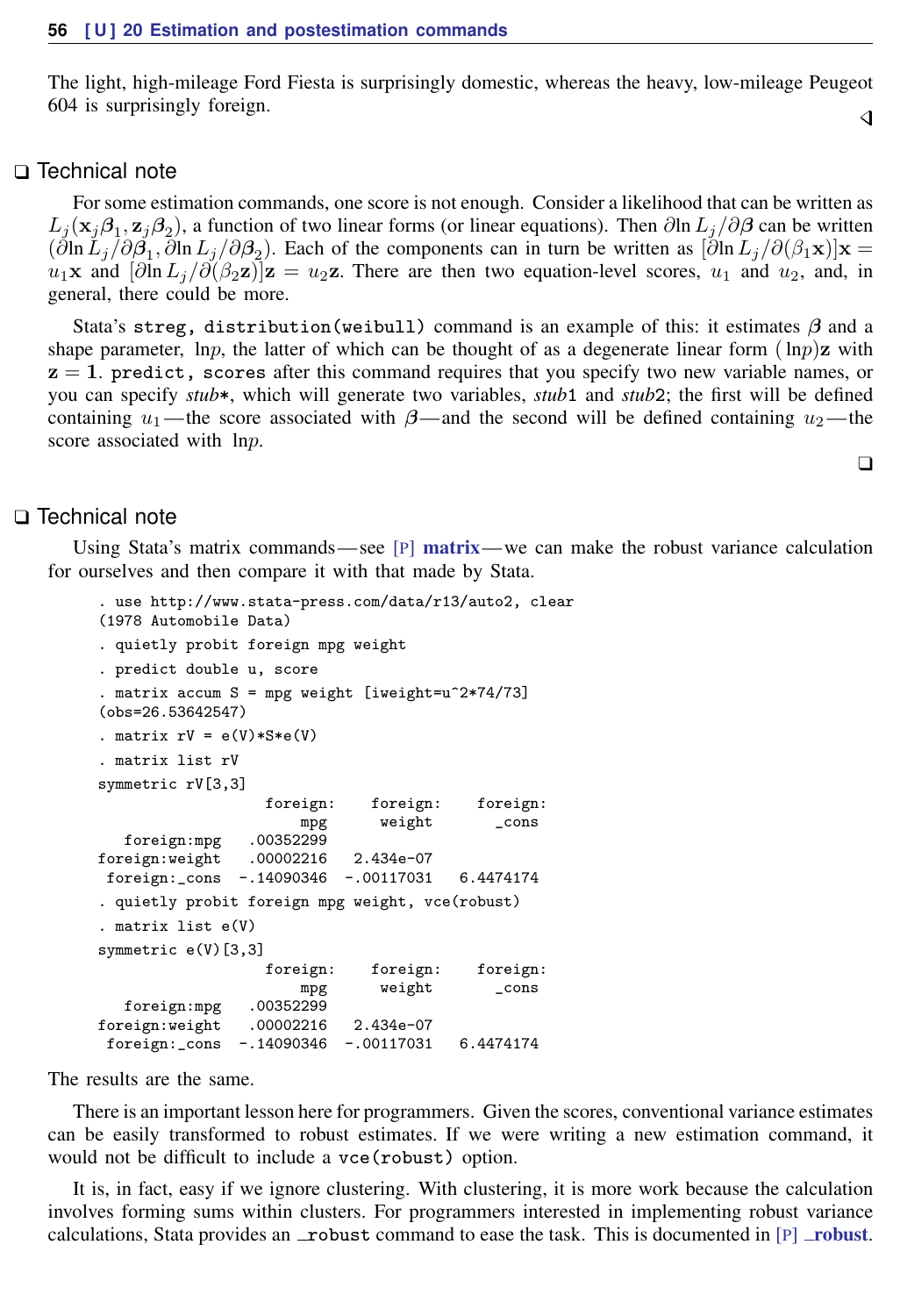To use \_robust, you first produce conventional results (a vector of coefficients and covariance matrix) along with a variable containing the scores  $u_i$  (or variables if the likelihood function has more than one stub). You then call robust, and it will transform your conventional variance estimate into the robust estimate. \_robust will handle the work associated with clustering and the details of the finite-sample adjustment, and it will even label your output so that the word Robust appears above the standard error when the results are displayed.

Of course, this is all even easier if you write your commands with Stata's ml maximum likelihood optimization, in which case you merely pass the vce(robust) option on to ml. ml will then call robust itself and do all the work for you.

 $\Box$ 

#### □ Technical note

For some estimation commands, predict, score computes parameter-level scores  $\partial L_i/\partial \beta$ instead of equation-level scores  $\partial L_j/\partial \mathbf{x}_i\beta$ . Those commands are

asclogit asmprobit asroprobit nlogit stcox stcrreg mixed

These models share the characteristic that there are multiple observations per independent event.

In making the robust variance calculation, what are really needed are parameter-level scores  $\partial L_i/\partial \beta$ , and so you may be asking yourself why predict, score does not always produce parameter-level scores. In the usual case we can obtain them from equation-level scores via the chain rule, and fewer variables are required if we adopt this approach. In the cases above, however, the likelihood is calculated at the group level and is not split into contributions from the individual observations. Thus the chain rule cannot be used and we must use the parameter level scores directly.

robust can be tricked into using them if each parameter appears to be in its own equation as a constant. This requires resetting the row and column stripes on the covariance matrix before \_robust is called. The equation names for each row and column must each be unique and the variable names must all be cons.

 $\Box$ 

# <span id="page-56-0"></span>**20.23 Weighted estimation**

[U[\] 11.1.6 weight](http://www.stata.com/manuals13/u11.pdf#u11.1.6weight) introduced the syntax for weights. Stata provides four kinds of weights: fweights, or frequency weights; pweights, or sampling weights; aweights, or analytic weights; and iweights, or importance weights. The syntax for using each is the same. Type

```
. regress y x1 x2
```
and you obtain unweighted estimates; type

```
. regress y x1 x2 [pweight=pop]
```
and you obtain (in this example) pweighted estimation.

The sections below explain how each type of weight is used in estimation.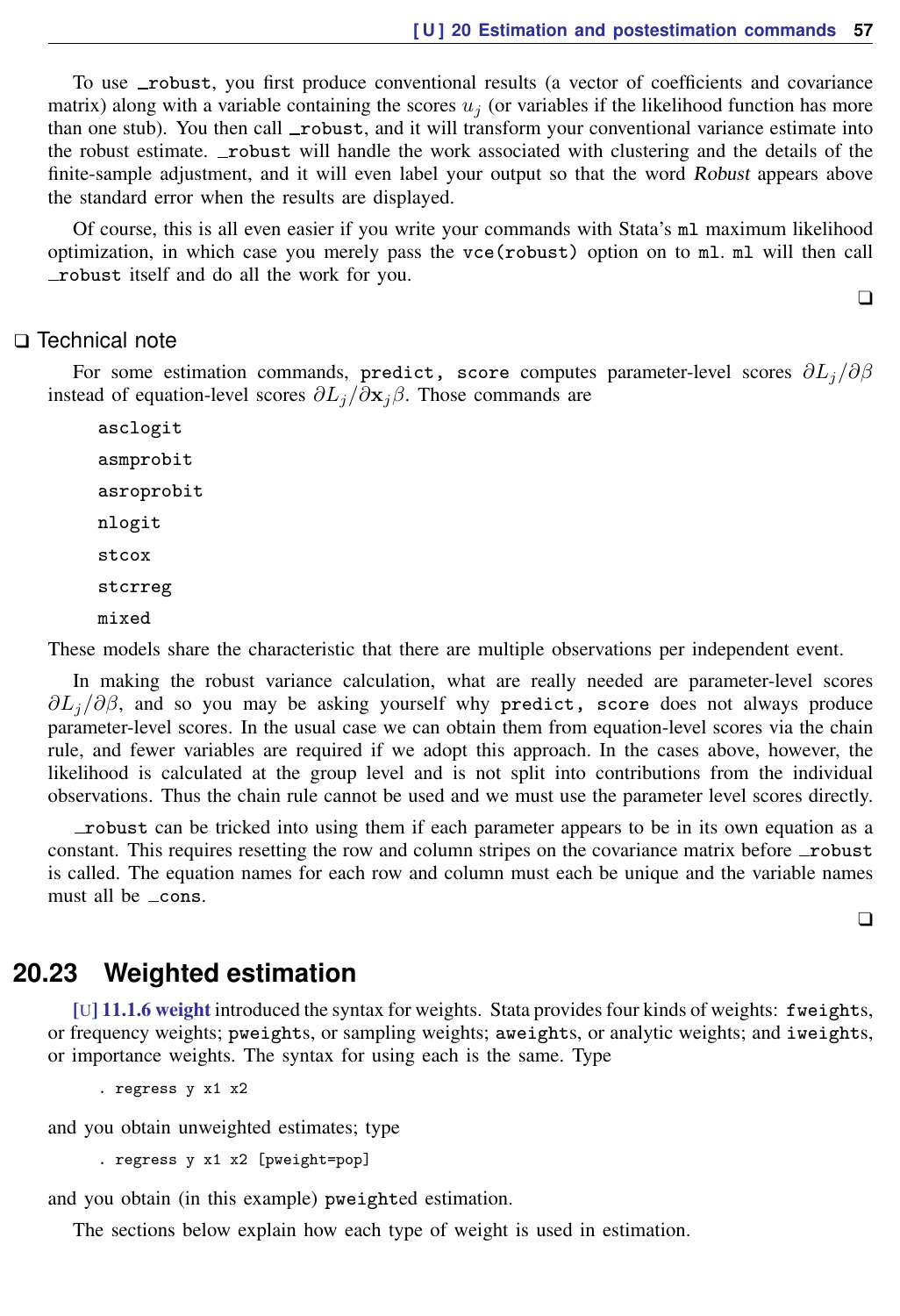## <span id="page-57-0"></span>**20.23.1 Frequency weights**

Frequency weights—fweights—are integers and are nothing more than replication counts. The weight is statistically uninteresting, but from a data processing perspective it is important. Consider the following data

| y  | x1 | x2 |
|----|----|----|
| 22 |    | 0  |
| 22 | 1  | 0  |
| 22 | 1  | 1  |
| 23 | 0  | 1  |
| 23 | 0  | 1  |
| 23 | 0  | 1  |
|    |    |    |

and the estimation command

. regress y x1 x2

Equivalent is the following, more compressed data

| x1 | х2 | pop |
|----|----|-----|
|    | Ω  | 2   |
|    |    |     |
|    |    | 3   |
|    |    |     |

and the corresponding estimation command

. regress y x1 x2 [fweight=pop]

When you specify frequency weights, you are treating each observation as one or more real observations.

## □ Technical note

You might occasionally run across a command that does not allow weights at all, especially among user-written commands. [expand](http://www.stata.com/manuals13/dexpand.pdf#dexpand) (see  $[D]$  expand) can be used with such commands to obtain frequency-weighted results. The expand command duplicates observations so that the data become self-weighting. Suppose that you want to run the command usercmd, which does something or other, and you would like to type usercmd  $y \times 1 \times 2$  [fw=pop]. Unfortunately, usercmd does not allow weights. Instead, you type

. expand pop . usercmd y x1 x2

to obtain your result. Moreover, there is an important principle here: the results of running any command with frequency weights should be the same as running the command on the unweighted, expanded data. Unweighted, duplicated data and frequency-weighted data are merely two ways of recording identical information.

 $\Box$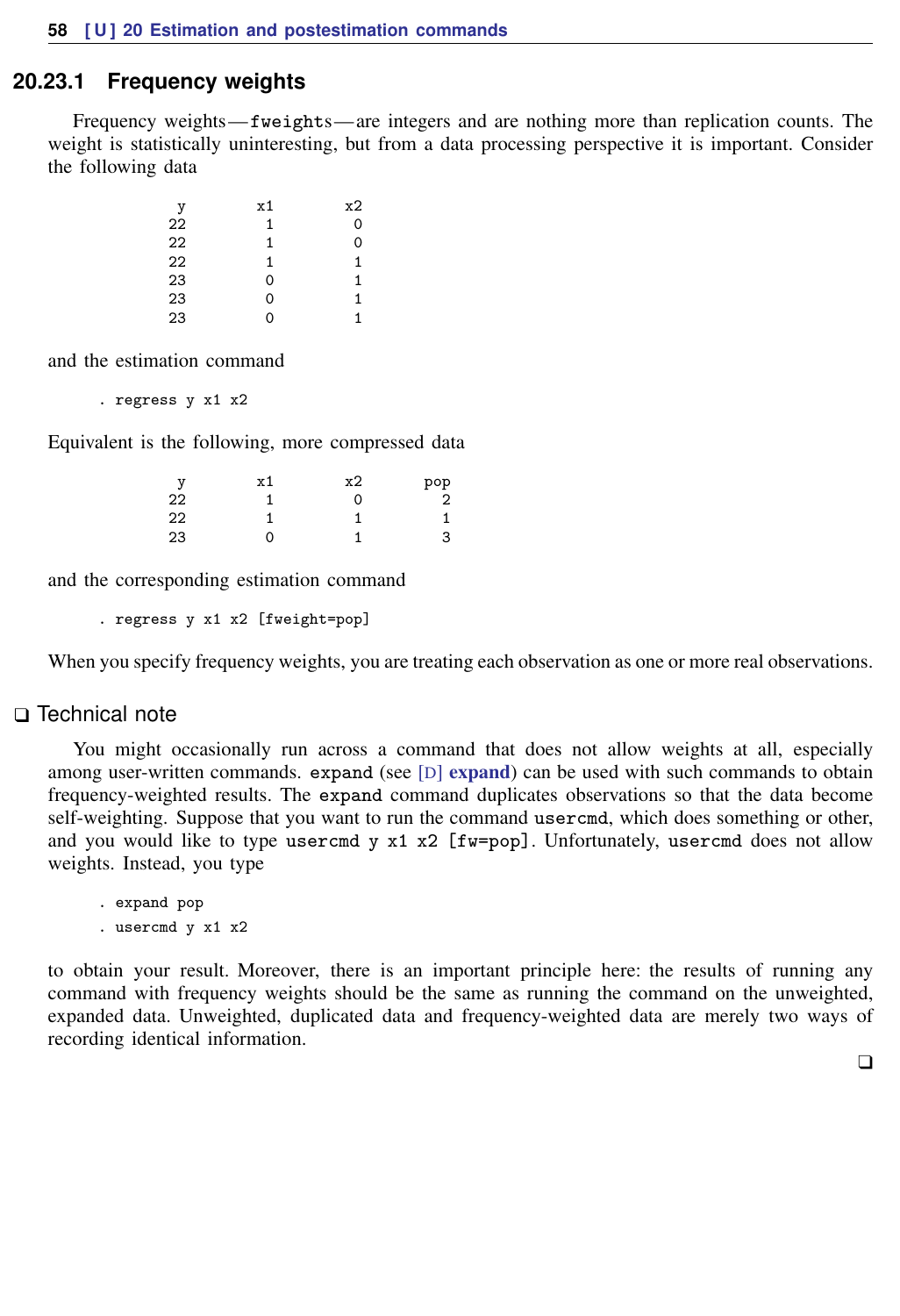## <span id="page-58-0"></span>**20.23.2 Analytic weights**

Analytic weights—analytic is a term we made up— statistically arise in one particular problem: linear regression on data that are themselves observed means. That is, think of the model

$$
y_i = \mathbf{x}_i \boldsymbol{\beta} + \epsilon_i, \qquad \epsilon_i \sim N(0, \sigma^2)
$$

and now think about fitting this model on data  $(\overline{y}_j, \overline{x}_j)$  that are themselves observed averages. For instance, a piece of the underlying data for  $(y_i, \mathbf{x}_i)$  might be  $(3, 1)$ ,  $(4, 2)$ , and  $(2, 2)$ , but you do not know that. Instead, you have one observation  $\{(3+4+2)/3, (1+2+2)/3\} = (3, 1.67)$  and know only that the  $(3, 1.67)$  arose as the average of 3 underlying observations. All your data are like that.

regress with aweights is the solution to that problem:

. regress y x [aweight=pop]

There is a history of misusing such weights. A researcher does not have cell-mean data but instead has a probability-weighted random sample. Long before Stata existed, some researchers were using aweights to produce estimates from such samples. We will come back to this point in  $\text{[U]}$  20.23.3 Sampling [weights](#page-58-1) below.

Anyway, the statistical problem that aweights resolve can be written as

$$
y_i = \mathbf{x}_i \boldsymbol{\beta} + \epsilon_i, \qquad \epsilon_i \sim N(0, \sigma^2/w_i)
$$

where the  $w_i$  are the analytic weights. The details of the solution are to make linear regression calculations using the weights as if they were fweights but to normalize them to sum to  $N$  before doing that.

Most commands that allow aweights handle them in this manner. That is, if you specify aweights, they are

1. normalized to sum to  $N$  and then

<span id="page-58-1"></span>2. inserted in the calculation formulas in the same way as fweights.

## **20.23.3 Sampling weights**

Sampling weights— probability weights or pweights— refer to probability-weighted random samples. Actually, what you specify in [pweight=. . .] is a variable recording the number of subjects in the full population that the sampled observation in your data represents. That is, an observation that had probability  $1/3$  of being included in your sample has pweight 3.

Some researchers have used aweights with this kind of data. If they do, they are probably making a mistake. Consider the regression model

$$
y_i = \mathbf{x}_i \boldsymbol{\beta} + \epsilon_i, \qquad \epsilon_i \sim N(0, \sigma^2)
$$

Begin by considering the exact nature of the problem of fitting this model on cell-mean data— for which aweights are the solution: heteroskedasticity arising from the grouping. The error term  $\epsilon_i$  is homoskedastic (meaning that it has constant variance  $\sigma^2$ ). Say that the first observation in the data is the mean of 3 underlying observations. Then

$$
y_1 = \mathbf{x}_1 \boldsymbol{\beta} + \epsilon_1, \qquad \epsilon_i \sim N(0, \sigma^2)
$$
  
\n
$$
y_2 = \mathbf{x}_2 \boldsymbol{\beta} + \epsilon_2, \qquad \epsilon_i \sim N(0, \sigma^2)
$$
  
\n
$$
y_3 = \mathbf{x}_3 \boldsymbol{\beta} + \epsilon_3, \qquad \epsilon_i \sim N(0, \sigma^2)
$$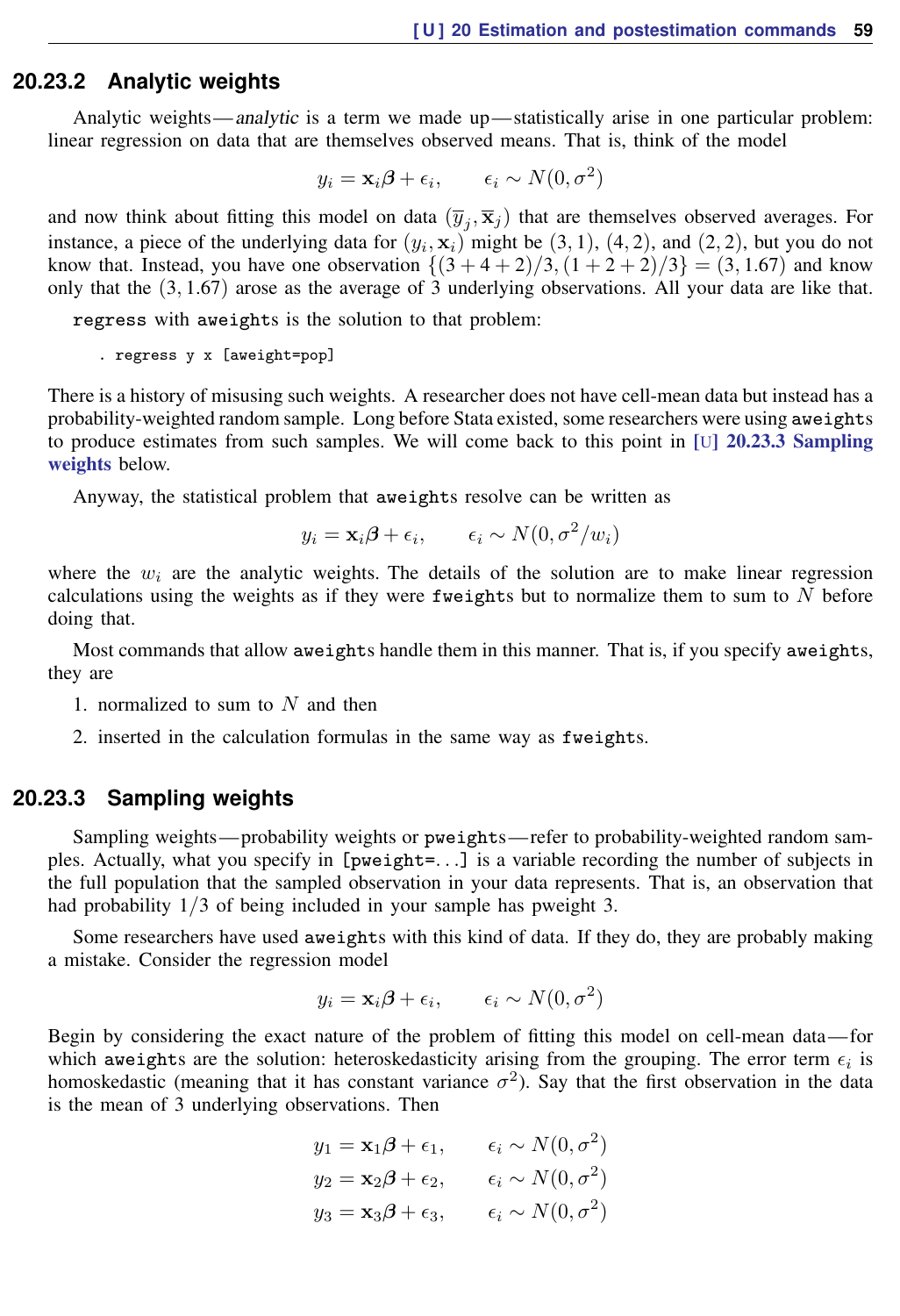and taking the mean

$$
(y_1 + y_2 + y_3)/3 = \{(\mathbf{x}_1 + \mathbf{x}_2 + \mathbf{x}_3)/3\}\boldsymbol{\beta} + (\epsilon_1 + \epsilon_2 + \epsilon_3)/3
$$

For another observation in the data—which may be the result of summing of a different number of observations—the variance will be different. Hence, the model for the data is

$$
\overline{y}_j = \overline{x}_j \beta + \overline{\epsilon}_j, \qquad \overline{\epsilon}_j \sim N(0, \sigma^2/N_j)
$$

This makes intuitive sense. Consider 2 observations, one recording means over two subjects and the other means over 100,000 subjects. You would expect the variance of the residual to be less in the 100,000-subject observation; that is, there is more information in the 100,000-subject observation than in the two-subject observation.

Now instead say that you are fitting the same model,  $y_i = x_i \beta + \epsilon_i$ ,  $\epsilon_i \sim N(0, \sigma^2)$ , on probabilityweighted data. Each observation in your data is one subject, but the different subjects have different chances of being included in your sample. Therefore, for each subject in your data

 $y_i = \mathbf{x}_i \boldsymbol{\beta} + \epsilon_i, \qquad \epsilon_i \sim N(0, \sigma^2)$ 

That is, there is no heteroskedasticity problem. The use of the aweighted estimator cannot be justified on these grounds.

As a matter of fact, from the argument just given, you do not need to adjust for the weights at all, although the argument does not justify not making an adjustment. If you do not adjust, you are holding tightly to the assumed truth of your model. Two issues arise when considering adjustment for sampling weights:

- 1. the efficiency of the point estimate  $\hat{\boldsymbol{\beta}}$  of  $\boldsymbol{\beta}$  and
- 2. the reported standard errors (and, more generally, the variance matrix of  $\hat{\beta}$ ).

Efficiency argues in favor of adjustment, and that, by the way, is why many researchers have used aweights with pweighted data. The adjustment implied by pweights to the point estimates is the same as the adjustment implied by aweights.

With regard to the second issue, the use of aweights produces incorrect results because it interprets larger weights as designating more accurately measured points. For pweights, however, the point is no more accurately measured—it is still just one observation with one residual  $\epsilon_i$  and variance  $\sigma^2$ . In [U[\] 20.21 Obtaining robust variance estimates](#page-48-0) above, we introduced another estimator of variance that measures the variation that would be observed if the data collection followed by the estimation were repeated. Those same formulas provide the solution to pweights, and they have the added advantage that they are not conditioned on the model's being true. If we have any hopes of measuring the variation that would be observed were the data collection followed by estimation repeated, we must include the probability of the observations being sampled in the calculation.

In Stata, when you type

. regress y x1 x2 [pw=pop]

the results are the same as if you had typed

. regress y x1 x2 [pw=pop], vce(robust)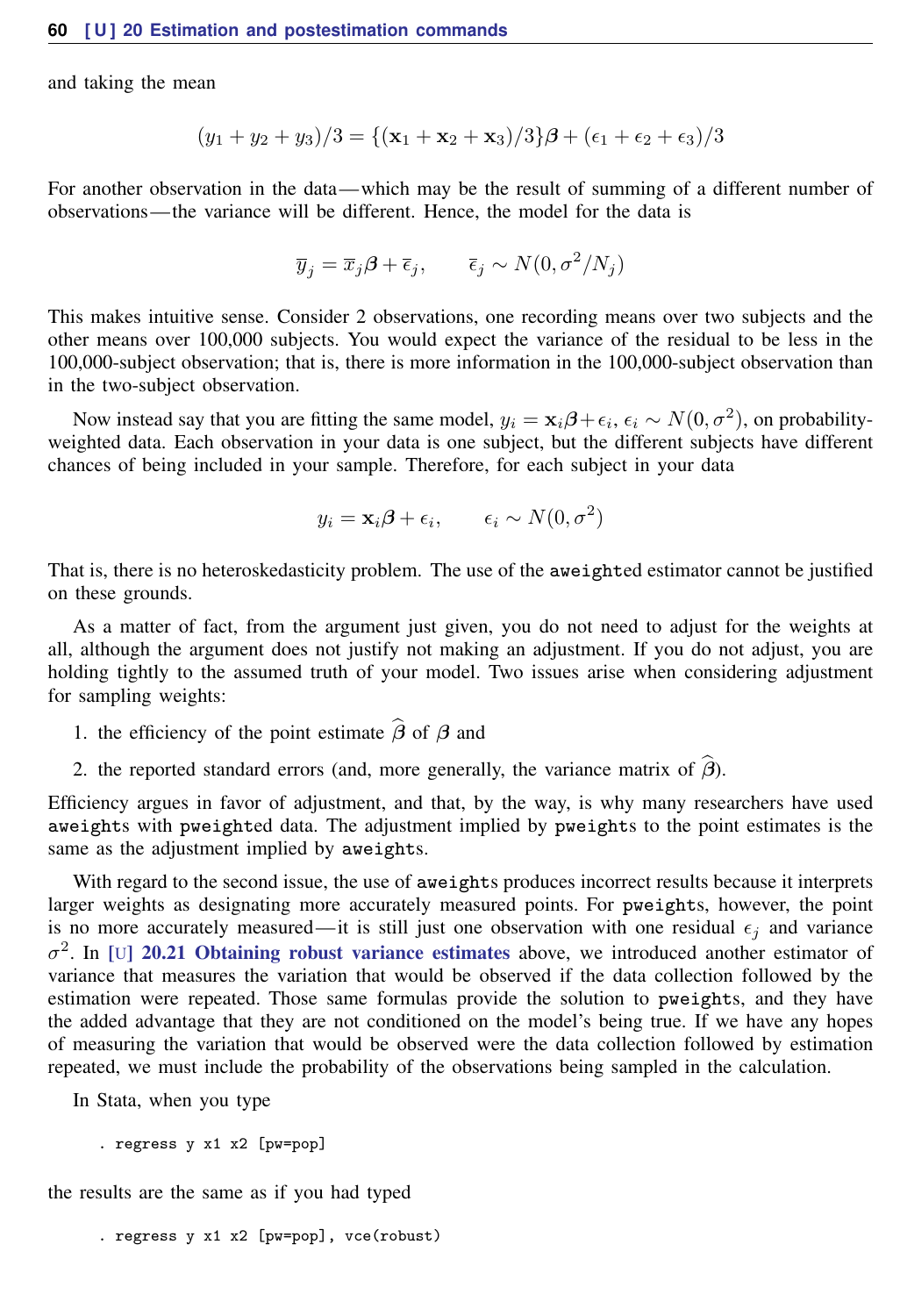That is, specifying pweights implies the vce(robust) option and, hence, the robust variance calculation (but weighted). In this example, we use regress simply for illustration. The same is true of probit and all of Stata's estimation commands. Estimation commands that do not have a vce(robust) option (there are a few) do not allow pweights.

pweights are adequate for handling random samples where the probability of being sampled varies. pweights may be all you need. If, however, the observations are not sampled independently but are sampled in groups—called clusters in the jargon—you should specify the estimator's vce (cluster *clustvar*) option as well:

. regress y x1 x2 [pw=pop], vce(cluster block)

There are two ways of thinking about this:

- 1. The robust estimator answers the question of which variation would be observed were the data collection followed by the estimation repeated; if that question is to be answered, the estimator must account for the clustered nature of how observations are selected. If observations 1 and 2 are in the same cluster, then you cannot select observation 1 without selecting observation 2 (and, by extension, you cannot select observations like 1 without selecting observations like 2).
- 2. If you prefer, you can think about potential correlations. Observations in the same cluster may not really be independent—that is an empirical question to be answered by the data. For instance, if the clusters are neighborhoods, it would not be surprising that the individual neighbors are similar in their income, their tastes, and their attitudes, and even more similar than two randomly drawn persons from the area at large with similar characteristics, such as age and sex.

Either way of thinking leads to the same (robust) estimator of variance.

Sampling weights usually arise from complex sampling designs, which often involve not only unequal probability sampling and cluster sampling but also stratified sampling. There is a family of commands in Stata designed to work with the features of complex survey data, and those are the commands that begin with svy. To fit a linear regression model with stratification, for example, you would use the svy:regress command.

Non-svy commands that allow pweights and clustering give essentially identical results to the svy commands. If the sampling design is simple enough that it can be accommodated by the non-svy command, that is a fine way to perform the analysis. The svy commands differ in that they have more features, and they do all the little details correctly for real survey data. See [SVY] [survey](http://www.stata.com/manuals13/svysurvey.pdf#svysurvey) for a brief discussion of some of the issues involved in the analysis of survey data and a list of all the differences between the svy and non-svy commands.

<span id="page-60-0"></span>Not all model estimation commands in Stata allow pweights. This is often because they are computationally or statistically difficult to implement.

#### **20.23.4 Importance weights**

Stata's iweights—importance weights—are the emergency exit. These weights are for those who want to take control and create special effects. For example, programmers have used regress with iweights to compute iteratively reweighted least-squares solutions for various problems.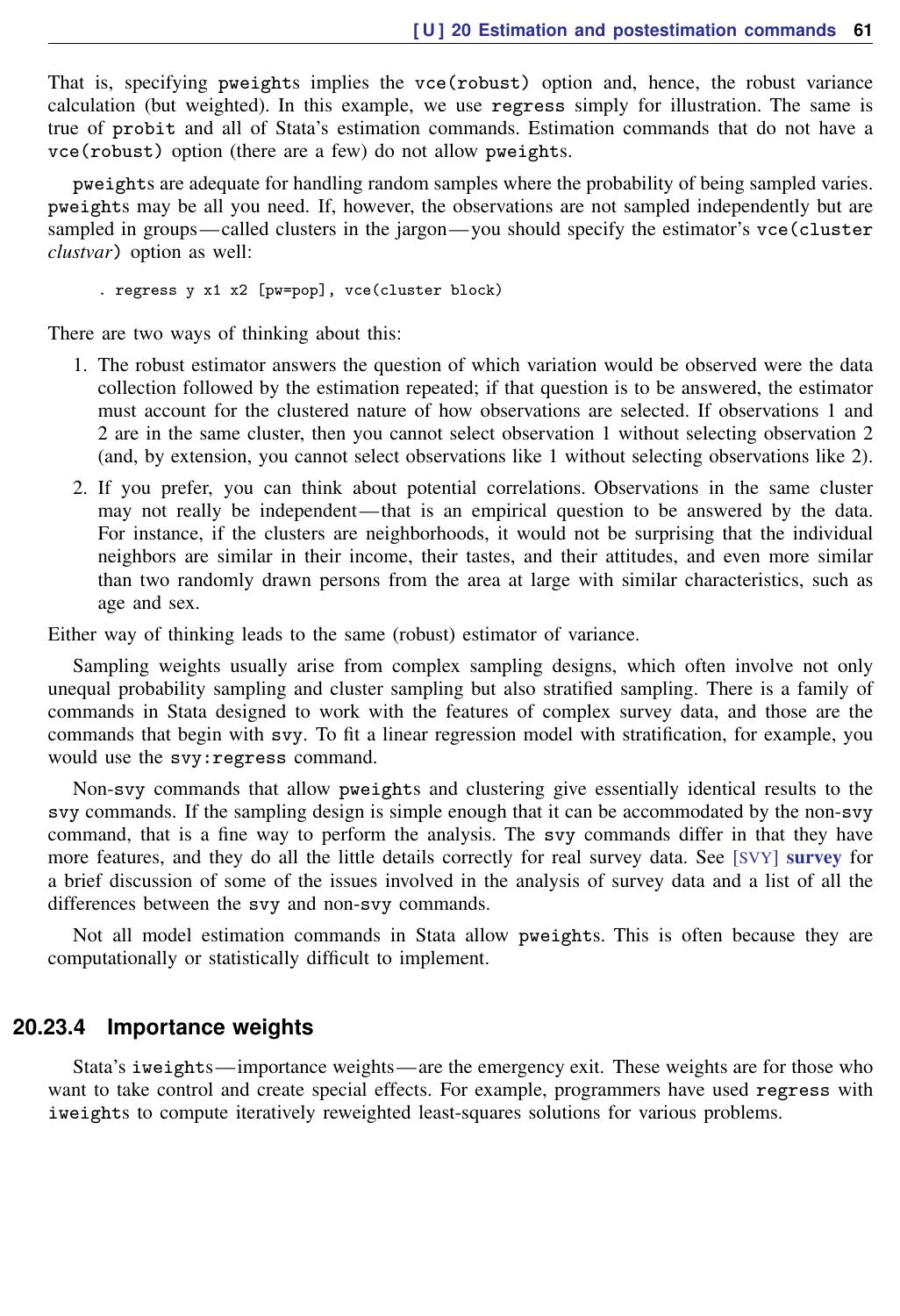iweights are treated much like aweights, except that they are not normalized. Stata's iweight rule is that

- 1. the weights are not normalized and
- 2. they are generally inserted into calculation formulas in the same way as fweights. There are exceptions; see the Methods and formulas for the particular command.

<span id="page-61-0"></span>iweights are used mostly by programmers who are often on the way to implementing one of the other kinds of weights.

# **20.24 A list of postestimation commands**

The following commands can be used after estimation:

| $[R]$ contrast        | contrasts and ANOVA-style joint tests of estimates                                                  |
|-----------------------|-----------------------------------------------------------------------------------------------------|
| $[R]$ estat ic        | Akaike's and Schwarz's Bayesian information criteria (AIC and BIC)                                  |
| $[R]$ estat summarize | summary statistics for the estimation sample                                                        |
| $[R]$ estat vce       | variance-covariance matrix of the estimators (VCE)                                                  |
| $[R]$ estimates       | cataloging estimation results                                                                       |
| [TS] forecast         | dynamic forecasts and simulations                                                                   |
| $[R]$ hausman         | Hausman specification test                                                                          |
| $[R]$ lincom          | point estimates, standard errors, testing, and inference for linear<br>combinations of coefficients |
| $[R]$ linktest        | specification link test for single-equation models                                                  |
| $[R]$ Irtest          | likelihood-ratio test                                                                               |
| $[R]$ margins         | marginal means, predictive margins, and marginal effects                                            |
| $[R]$ marginsplot     | graph the results from margins (profile plots, interaction plots, etc.)                             |
| $[R]$ nlcom           | point estimates, standard errors, testing, and inference for generalized<br>predictions             |
| [R] predict           | predictions, residuals, influence statistics, and other diagnostic measures                         |
| $[R]$ predictnl       | point estimates, standard errors, testing, and inference for generalized<br>predictions             |
| [R] pwcompare         | pairwise comparisons of estimates                                                                   |
| $[R]$ suest           | seemingly unrelated estimation                                                                      |
| $[R]$ test            | Wald tests of simple and composite linear hypotheses                                                |
| $[R]$ testnl          | Wald tests of nonlinear hypotheses                                                                  |
|                       |                                                                                                     |

Also see [U[\] 13.5 Accessing coefficients and standard errors](http://www.stata.com/manuals13/u13.pdf#u13.5Accessingcoefficientsandstandarderrors) for accessing coefficients and standard errors.

The commands above are general-purpose postestimation commands that can be used after almost all estimation commands. Many estimation commands provide other estimator-specific postestimation commands. The full list of postestimation commands available for an estimator can be found in an entry titled *estimator* postestimation that immediately follows each estimator's entry in the reference manuals.